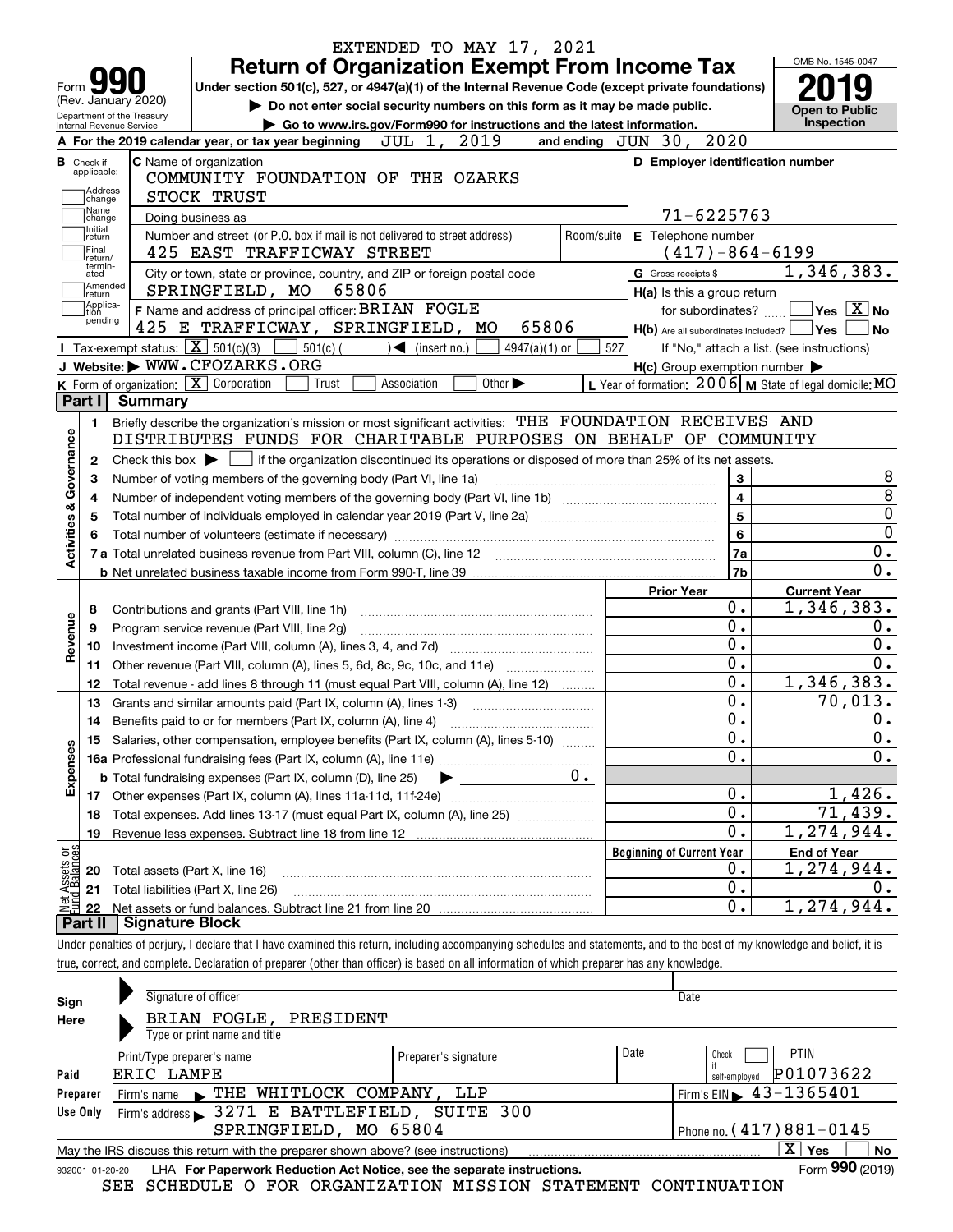|              | COMMUNITY FOUNDATION OF THE OZARKS                                                                                                           |                      |                                        |
|--------------|----------------------------------------------------------------------------------------------------------------------------------------------|----------------------|----------------------------------------|
|              | STOCK TRUST<br>Form 990 (2019)                                                                                                               | $71 - 6225763$       | Page 2                                 |
|              | <b>Part III   Statement of Program Service Accomplishments</b>                                                                               |                      |                                        |
|              |                                                                                                                                              |                      | $\boxed{\text{X}}$                     |
| 1.           | Briefly describe the organization's mission:                                                                                                 |                      |                                        |
|              | IN FEBRUARY 2006, THE COMMUNITY FOUNDATION OF THE OZARKS STOCK TRUST                                                                         |                      |                                        |
|              | (EIN 71-6225763), A TYPE 1 SUPPORTING ORGANIZATION OF THE COMMUNITY                                                                          |                      |                                        |
|              | FOUNDATION OF THE OZARKS, WAS ESTABLISHED TO ACCEPT GIFTS OF CLOSELY                                                                         |                      |                                        |
|              | HELD STOCK. NET PROCEEDS OF CONTRIBUTED ASSETS ARE TRANSFERRED TO THE                                                                        |                      |                                        |
| $\mathbf{2}$ | Did the organization undertake any significant program services during the year which were not listed on the                                 |                      |                                        |
|              | prior Form 990 or 990-EZ?                                                                                                                    |                      | $\sqrt{}$ Yes $\sqrt{}$ X $\sqrt{}$ No |
|              | If "Yes," describe these new services on Schedule O.                                                                                         |                      |                                        |
| 3            | Did the organization cease conducting, or make significant changes in how it conducts, any program services?                                 | $\Box$ Yes $\Box$ No |                                        |
|              | If "Yes," describe these changes on Schedule O.                                                                                              |                      |                                        |
| 4            | Describe the organization's program service accomplishments for each of its three largest program services, as measured by expenses.         |                      |                                        |
|              | Section 501(c)(3) and 501(c)(4) organizations are required to report the amount of grants and allocations to others, the total expenses, and |                      |                                        |
|              | revenue, if any, for each program service reported.                                                                                          |                      |                                        |
| 4a           | 70,013. including grants of \$ 70,013. ) (Revenue \$<br>) (Expenses \$<br>(Code:                                                             |                      |                                        |
|              | IN FEBRUARY 2006, THE COMMUNITY FOUNDATION OF THE OZARKS STOCK TRUST                                                                         |                      |                                        |
|              | (EIN 71-6225763), A TYPE 1 SUPPORTING ORGANIZATION OF THE COMMUNITY                                                                          |                      |                                        |
|              | FOUNDATION OF THE OZARKS, WAS ESTABLISHED TO ACCEPT GIFTS OF CLOSELY                                                                         |                      |                                        |
|              | HELD STOCK. NET PROCEEDS OF CONTRIBUTED ASSETS ARE TRANSFERRED TO THE                                                                        |                      |                                        |
|              | COMMUNITY FOUNDATION OF THE OZARKS TO SUPPORT ITS MISSION TO ENHANCE                                                                         |                      |                                        |
|              | THE QUALITY OF LIFE THROUGH RESOURCE DEVELOPMENT, COMMUNITY<br>GRANTMAKING, COLLABORATION, AND PUBLIC LEADERSHIP.                            |                      |                                        |
|              |                                                                                                                                              |                      |                                        |
|              |                                                                                                                                              |                      |                                        |
|              |                                                                                                                                              |                      |                                        |
|              |                                                                                                                                              |                      |                                        |
|              |                                                                                                                                              |                      |                                        |
| 4b           |                                                                                                                                              |                      |                                        |
|              |                                                                                                                                              |                      |                                        |
|              |                                                                                                                                              |                      |                                        |
|              |                                                                                                                                              |                      |                                        |
|              |                                                                                                                                              |                      |                                        |
|              |                                                                                                                                              |                      |                                        |
|              |                                                                                                                                              |                      |                                        |
|              |                                                                                                                                              |                      |                                        |
|              |                                                                                                                                              |                      |                                        |
|              |                                                                                                                                              |                      |                                        |
|              |                                                                                                                                              |                      |                                        |
|              |                                                                                                                                              |                      |                                        |
|              |                                                                                                                                              |                      |                                        |
| 4c           | (Code: ) (Expenses \$<br>including grants of \$                                                                                              | ) (Revenue \$        |                                        |
|              |                                                                                                                                              |                      |                                        |
|              |                                                                                                                                              |                      |                                        |
|              |                                                                                                                                              |                      |                                        |
|              |                                                                                                                                              |                      |                                        |
|              |                                                                                                                                              |                      |                                        |
|              |                                                                                                                                              |                      |                                        |
|              |                                                                                                                                              |                      |                                        |
|              |                                                                                                                                              |                      |                                        |
|              |                                                                                                                                              |                      |                                        |
|              |                                                                                                                                              |                      |                                        |
|              |                                                                                                                                              |                      |                                        |
| 4d           | Other program services (Describe on Schedule O.)                                                                                             |                      |                                        |
|              | (Expenses \$<br>(Revenue \$<br>including grants of \$                                                                                        |                      |                                        |
| 4е           | 70,013.<br>Total program service expenses                                                                                                    |                      |                                        |
|              |                                                                                                                                              |                      | Form 990 (2019)                        |
|              | 932002 01-20-20                                                                                                                              |                      |                                        |
|              |                                                                                                                                              |                      |                                        |

13330503 759070 81396.81395 2019.05093 COMMUNITY FOUNDATION OF T 81396.81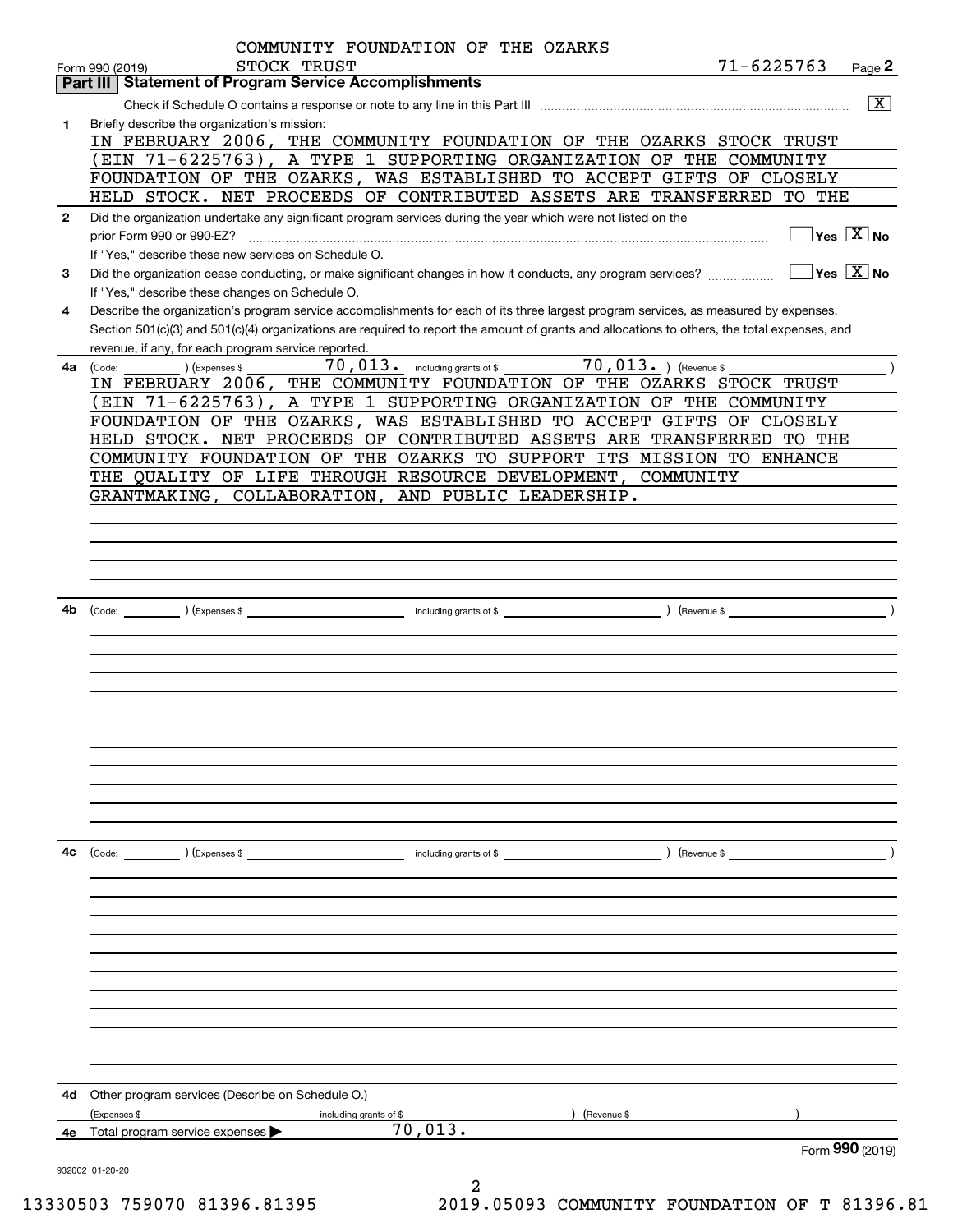|     |                                                                                                                                  |                 | Yes              | No                      |
|-----|----------------------------------------------------------------------------------------------------------------------------------|-----------------|------------------|-------------------------|
| 1   | Is the organization described in section $501(c)(3)$ or $4947(a)(1)$ (other than a private foundation)?                          |                 |                  |                         |
|     |                                                                                                                                  | 1               | х<br>$\mathbf X$ |                         |
| 2   |                                                                                                                                  | $\overline{2}$  |                  |                         |
| 3   | Did the organization engage in direct or indirect political campaign activities on behalf of or in opposition to candidates for  |                 |                  |                         |
|     |                                                                                                                                  | З               |                  | X                       |
| 4   | Section 501(c)(3) organizations. Did the organization engage in lobbying activities, or have a section 501(h) election in effect |                 |                  | x                       |
| 5   | Is the organization a section 501(c)(4), 501(c)(5), or 501(c)(6) organization that receives membership dues, assessments, or     | 4               |                  |                         |
|     |                                                                                                                                  | 5               |                  | x                       |
| 6   | Did the organization maintain any donor advised funds or any similar funds or accounts for which donors have the right to        |                 |                  |                         |
|     | provide advice on the distribution or investment of amounts in such funds or accounts? If "Yes," complete Schedule D, Part I     | 6               |                  | x                       |
| 7   | Did the organization receive or hold a conservation easement, including easements to preserve open space,                        |                 |                  |                         |
|     |                                                                                                                                  | $\overline{7}$  |                  | x                       |
| 8   | Did the organization maintain collections of works of art, historical treasures, or other similar assets? If "Yes," complete     |                 |                  |                         |
|     |                                                                                                                                  | 8               |                  | x                       |
| 9   | Did the organization report an amount in Part X, line 21, for escrow or custodial account liability, serve as a custodian for    |                 |                  |                         |
|     | amounts not listed in Part X; or provide credit counseling, debt management, credit repair, or debt negotiation services?        |                 |                  |                         |
|     |                                                                                                                                  | 9               |                  | x                       |
| 10  | Did the organization, directly or through a related organization, hold assets in donor-restricted endowments                     |                 |                  |                         |
|     |                                                                                                                                  | 10              |                  | х                       |
| 11  | If the organization's answer to any of the following questions is "Yes," then complete Schedule D, Parts VI, VII, VIII, IX, or X |                 |                  |                         |
|     | as applicable.                                                                                                                   |                 |                  |                         |
|     | Did the organization report an amount for land, buildings, and equipment in Part X, line 10? If "Yes," complete Schedule D,      |                 |                  |                         |
|     |                                                                                                                                  | 11a             |                  | x                       |
| b   | Did the organization report an amount for investments - other securities in Part X, line 12, that is 5% or more of its total     |                 |                  |                         |
|     |                                                                                                                                  | 11b             |                  | x                       |
| с   | Did the organization report an amount for investments - program related in Part X, line 13, that is 5% or more of its total      |                 |                  |                         |
|     |                                                                                                                                  | 11c             |                  | x                       |
|     | d Did the organization report an amount for other assets in Part X, line 15, that is 5% or more of its total assets reported in  |                 |                  |                         |
|     |                                                                                                                                  | 11d             | X                |                         |
|     | Did the organization report an amount for other liabilities in Part X, line 25? If "Yes," complete Schedule D, Part X            | <b>11e</b>      |                  | X                       |
| f   | Did the organization's separate or consolidated financial statements for the tax year include a footnote that addresses          |                 |                  |                         |
|     | the organization's liability for uncertain tax positions under FIN 48 (ASC 740)? If "Yes," complete Schedule D, Part X           | 11f             |                  | x                       |
| 12a | Did the organization obtain separate, independent audited financial statements for the tax year? If "Yes," complete              |                 |                  |                         |
|     |                                                                                                                                  | 12a             |                  | X                       |
|     | <b>b</b> Was the organization included in consolidated, independent audited financial statements for the tax year?               |                 |                  |                         |
|     | If "Yes," and if the organization answered "No" to line 12a, then completing Schedule D, Parts XI and XII is optional            | 12 <sub>b</sub> | x                |                         |
| 13  | Is the organization a school described in section 170(b)(1)(A)(ii)? If "Yes," complete Schedule E                                | 13              |                  | X                       |
| 14a | Did the organization maintain an office, employees, or agents outside of the United States?                                      | 14a             |                  | X                       |
| b   | Did the organization have aggregate revenues or expenses of more than \$10,000 from grantmaking, fundraising, business,          |                 |                  |                         |
|     | investment, and program service activities outside the United States, or aggregate foreign investments valued at \$100,000       |                 |                  |                         |
|     |                                                                                                                                  | 14b             |                  | X                       |
| 15  | Did the organization report on Part IX, column (A), line 3, more than \$5,000 of grants or other assistance to or for any        |                 |                  |                         |
|     |                                                                                                                                  | 15              |                  | X                       |
| 16  | Did the organization report on Part IX, column (A), line 3, more than \$5,000 of aggregate grants or other assistance to         |                 |                  |                         |
|     |                                                                                                                                  | 16              |                  | X                       |
| 17  | Did the organization report a total of more than \$15,000 of expenses for professional fundraising services on Part IX,          |                 |                  | X                       |
| 18  | Did the organization report more than \$15,000 total of fundraising event gross income and contributions on Part VIII, lines     | 17              |                  |                         |
|     |                                                                                                                                  | 18              |                  | X                       |
| 19  | Did the organization report more than \$15,000 of gross income from gaming activities on Part VIII, line 9a? If "Yes."           |                 |                  |                         |
|     |                                                                                                                                  | 19              |                  | X                       |
| 20a |                                                                                                                                  | 20a             |                  | $\overline{\textbf{X}}$ |
| b   | If "Yes" to line 20a, did the organization attach a copy of its audited financial statements to this return?                     | 20 <sub>b</sub> |                  |                         |
| 21  | Did the organization report more than \$5,000 of grants or other assistance to any domestic organization or                      |                 |                  |                         |
|     |                                                                                                                                  | 21              | х                |                         |
|     | 932003 01-20-20                                                                                                                  |                 | Form 990 (2019)  |                         |

932003 01-20-20

13330503 759070 81396.81395 2019.05093 COMMUNITY FOUNDATION OF T 81396.81

3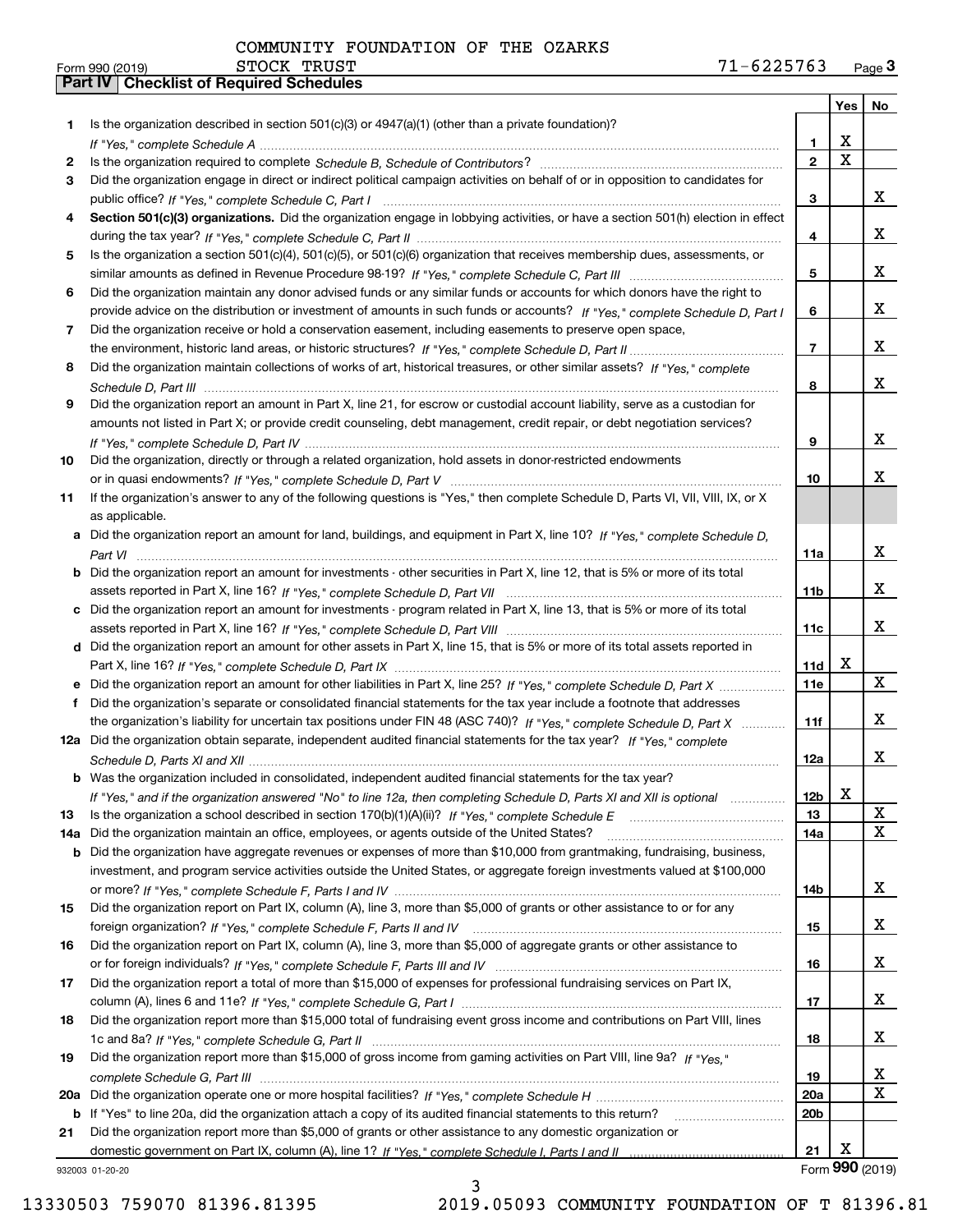|               | $71 - 6225763$<br>STOCK TRUST<br>Form 990 (2019)                                                                             |                 |            | Page 4          |
|---------------|------------------------------------------------------------------------------------------------------------------------------|-----------------|------------|-----------------|
|               | Part IV   Checklist of Required Schedules (continued)                                                                        |                 |            |                 |
|               |                                                                                                                              |                 | <b>Yes</b> | No              |
| 22            | Did the organization report more than \$5,000 of grants or other assistance to or for domestic individuals on                |                 |            |                 |
|               |                                                                                                                              | 22              |            | x               |
| 23            | Did the organization answer "Yes" to Part VII, Section A, line 3, 4, or 5 about compensation of the organization's current   |                 |            |                 |
|               | and former officers, directors, trustees, key employees, and highest compensated employees? If "Yes," complete               |                 |            |                 |
|               | 24a Did the organization have a tax-exempt bond issue with an outstanding principal amount of more than \$100,000 as of the  | 23              | X          |                 |
|               | last day of the year, that was issued after December 31, 2002? If "Yes," answer lines 24b through 24d and complete           |                 |            |                 |
|               |                                                                                                                              | 24a             |            | X               |
|               | <b>b</b> Did the organization invest any proceeds of tax-exempt bonds beyond a temporary period exception?                   | 24b             |            |                 |
|               | c Did the organization maintain an escrow account other than a refunding escrow at any time during the year to defease       |                 |            |                 |
|               |                                                                                                                              | 24c             |            |                 |
|               |                                                                                                                              | 24d             |            |                 |
|               | 25a Section 501(c)(3), 501(c)(4), and 501(c)(29) organizations. Did the organization engage in an excess benefit             |                 |            |                 |
|               |                                                                                                                              | 25a             |            | X               |
|               | b Is the organization aware that it engaged in an excess benefit transaction with a disqualified person in a prior year, and |                 |            |                 |
|               | that the transaction has not been reported on any of the organization's prior Forms 990 or 990-EZ? If "Yes," complete        |                 |            |                 |
|               | Schedule L, Part I                                                                                                           | 25b             |            | x               |
| 26            | Did the organization report any amount on Part X, line 5 or 22, for receivables from or payables to any current              |                 |            |                 |
|               | or former officer, director, trustee, key employee, creator or founder, substantial contributor, or 35%                      | 26              |            | X               |
| 27            | Did the organization provide a grant or other assistance to any current or former officer, director, trustee, key employee,  |                 |            |                 |
|               | creator or founder, substantial contributor or employee thereof, a grant selection committee member, or to a 35% controlled  |                 |            |                 |
|               | entity (including an employee thereof) or family member of any of these persons? If "Yes," complete Schedule L, Part III     | 27              |            | x               |
| 28            | Was the organization a party to a business transaction with one of the following parties (see Schedule L, Part IV            |                 |            |                 |
|               | instructions, for applicable filing thresholds, conditions, and exceptions):                                                 |                 |            |                 |
|               | a A current or former officer, director, trustee, key employee, creator or founder, or substantial contributor? If           |                 |            |                 |
|               |                                                                                                                              | 28a             |            | x               |
|               |                                                                                                                              | 28 <sub>b</sub> |            | X               |
|               | c A 35% controlled entity of one or more individuals and/or organizations described in lines 28a or 28b? If                  |                 |            |                 |
|               |                                                                                                                              | 28c             |            | x               |
| 29            |                                                                                                                              | 29              | X          |                 |
| 30            | Did the organization receive contributions of art, historical treasures, or other similar assets, or qualified conservation  |                 |            | х               |
| 31            | Did the organization liquidate, terminate, or dissolve and cease operations? If "Yes," complete Schedule N, Part I           | 30<br>31        |            | X               |
| 32            | Did the organization sell, exchange, dispose of, or transfer more than 25% of its net assets? If "Yes," complete             |                 |            |                 |
|               |                                                                                                                              | 32              |            | х               |
| 33            | Did the organization own 100% of an entity disregarded as separate from the organization under Regulations                   |                 |            |                 |
|               |                                                                                                                              | 33              |            | x               |
| 34            | Was the organization related to any tax-exempt or taxable entity? If "Yes," complete Schedule R, Part II, III, or IV, and    |                 |            |                 |
|               |                                                                                                                              | 34              | х          |                 |
|               |                                                                                                                              | 35a             |            | X               |
|               | b If "Yes" to line 35a, did the organization receive any payment from or engage in any transaction with a controlled entity  |                 |            |                 |
|               |                                                                                                                              | 35 <sub>b</sub> |            |                 |
| 36            | Section 501(c)(3) organizations. Did the organization make any transfers to an exempt non-charitable related organization?   |                 |            |                 |
|               |                                                                                                                              | 36              |            | x               |
| 37            | Did the organization conduct more than 5% of its activities through an entity that is not a related organization             | 37              |            | х               |
| 38            | Did the organization complete Schedule O and provide explanations in Schedule O for Part VI, lines 11b and 19?               |                 |            |                 |
|               | Note: All Form 990 filers are required to complete Schedule O                                                                | 38              | х          |                 |
| <b>Part V</b> | <b>Statements Regarding Other IRS Filings and Tax Compliance</b>                                                             |                 |            |                 |
|               | Check if Schedule O contains a response or note to any line in this Part V                                                   |                 |            |                 |
|               |                                                                                                                              |                 | Yes        | No              |
|               | 1a                                                                                                                           | 0               |            |                 |
|               | 1 <sub>b</sub>                                                                                                               | 0               |            |                 |
|               | c Did the organization comply with backup withholding rules for reportable payments to vendors and reportable gaming         |                 |            |                 |
|               | (gambling) winnings to prize winners?                                                                                        | 1c              |            |                 |
|               | 932004 01-20-20                                                                                                              |                 |            | Form 990 (2019) |
|               | 4                                                                                                                            |                 |            |                 |

13330503 759070 81396.81395 2019.05093 COMMUNITY FOUNDATION OF T 81396.81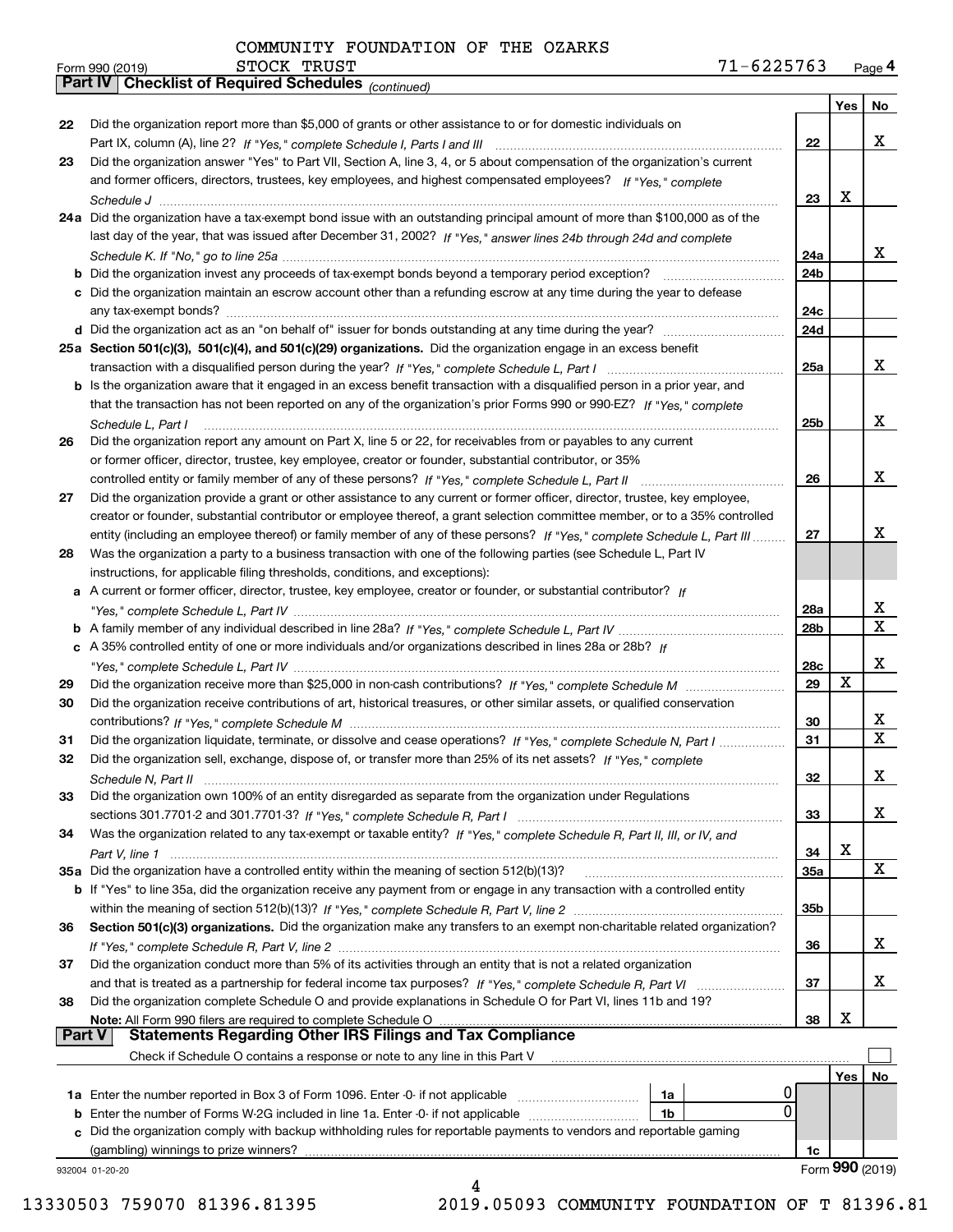|        | 71-6225763<br>STOCK TRUST<br>Form 990 (2019)                                                                                                    |                |     | $Page$ <sup>5</sup> |
|--------|-------------------------------------------------------------------------------------------------------------------------------------------------|----------------|-----|---------------------|
| Part V | Statements Regarding Other IRS Filings and Tax Compliance (continued)                                                                           |                |     |                     |
|        |                                                                                                                                                 |                | Yes | No                  |
|        | 2a Enter the number of employees reported on Form W-3, Transmittal of Wage and Tax Statements,                                                  |                |     |                     |
|        | 0<br>filed for the calendar year ending with or within the year covered by this return <i>manumumumum</i><br>2a                                 |                |     |                     |
|        |                                                                                                                                                 | 2b             |     |                     |
|        |                                                                                                                                                 |                |     |                     |
| За     | Did the organization have unrelated business gross income of \$1,000 or more during the year?                                                   | 3a             |     | х                   |
|        |                                                                                                                                                 | 3b             |     |                     |
|        | 4a At any time during the calendar year, did the organization have an interest in, or a signature or other authority over, a                    |                |     |                     |
|        |                                                                                                                                                 | 4a             |     | х                   |
|        | <b>b</b> If "Yes," enter the name of the foreign country $\blacktriangleright$                                                                  |                |     |                     |
|        | See instructions for filing requirements for FinCEN Form 114, Report of Foreign Bank and Financial Accounts (FBAR).                             |                |     |                     |
| 5a     | Was the organization a party to a prohibited tax shelter transaction at any time during the tax year?                                           | 5a             |     | x                   |
| b      |                                                                                                                                                 | 5 <sub>b</sub> |     | х                   |
| с      |                                                                                                                                                 | 5c             |     |                     |
|        | 6a Does the organization have annual gross receipts that are normally greater than \$100,000, and did the organization solicit                  |                |     |                     |
|        | any contributions that were not tax deductible as charitable contributions?                                                                     | 6a             |     | x                   |
|        | b If "Yes," did the organization include with every solicitation an express statement that such contributions or gifts                          |                |     |                     |
|        | were not tax deductible?                                                                                                                        | 6b             |     |                     |
| 7      | Organizations that may receive deductible contributions under section 170(c).                                                                   |                |     |                     |
| а      | Did the organization receive a payment in excess of \$75 made partly as a contribution and partly for goods and services provided to the payor? | 7a             |     | х                   |
| b      | If "Yes," did the organization notify the donor of the value of the goods or services provided?                                                 | 7b             |     |                     |
| c      | Did the organization sell, exchange, or otherwise dispose of tangible personal property for which it was required                               |                |     |                     |
|        |                                                                                                                                                 | 7c             |     | x                   |
| d      | 7d                                                                                                                                              |                |     |                     |
| е      | Did the organization receive any funds, directly or indirectly, to pay premiums on a personal benefit contract?                                 | 7e             |     |                     |
| f      | Did the organization, during the year, pay premiums, directly or indirectly, on a personal benefit contract?                                    | 7f             |     |                     |
| g      | If the organization received a contribution of qualified intellectual property, did the organization file Form 8899 as required?                | 7g             |     |                     |
| h      | If the organization received a contribution of cars, boats, airplanes, or other vehicles, did the organization file a Form 1098-C?              | 7h             |     |                     |
| 8      | Sponsoring organizations maintaining donor advised funds. Did a donor advised fund maintained by the                                            |                |     |                     |
|        | sponsoring organization have excess business holdings at any time during the year?                                                              | 8              |     |                     |
| 9      | Sponsoring organizations maintaining donor advised funds.                                                                                       |                |     |                     |
| а      | Did the sponsoring organization make any taxable distributions under section 4966?                                                              | 9а             |     |                     |
| b      | Did the sponsoring organization make a distribution to a donor, donor advisor, or related person?                                               | 9b             |     |                     |
| 10     | Section 501(c)(7) organizations. Enter:                                                                                                         |                |     |                     |
| а      | 10a                                                                                                                                             |                |     |                     |
|        | 10b <br>Gross receipts, included on Form 990, Part VIII, line 12, for public use of club facilities                                             |                |     |                     |
| 11     | Section 501(c)(12) organizations. Enter:                                                                                                        |                |     |                     |
| а      | Gross income from members or shareholders<br>11a                                                                                                |                |     |                     |
| b      | Gross income from other sources (Do not net amounts due or paid to other sources against                                                        |                |     |                     |
|        | 11 <sub>b</sub>                                                                                                                                 |                |     |                     |
|        | 12a Section 4947(a)(1) non-exempt charitable trusts. Is the organization filing Form 990 in lieu of Form 1041?                                  | 12a            |     |                     |
|        | <b>b</b> If "Yes," enter the amount of tax-exempt interest received or accrued during the year<br>12b                                           |                |     |                     |
| 13     | Section 501(c)(29) qualified nonprofit health insurance issuers.                                                                                |                |     |                     |
| a      | Is the organization licensed to issue qualified health plans in more than one state?                                                            | <b>13a</b>     |     |                     |
|        | Note: See the instructions for additional information the organization must report on Schedule O.                                               |                |     |                     |
| b      | Enter the amount of reserves the organization is required to maintain by the states in which the                                                |                |     |                     |
|        | 13b                                                                                                                                             |                |     |                     |
| с      | 13с                                                                                                                                             |                |     |                     |
| 14a    | Did the organization receive any payments for indoor tanning services during the tax year?                                                      | 14a            |     | x                   |
|        | <b>b</b> If "Yes," has it filed a Form 720 to report these payments? If "No," provide an explanation on Schedule O                              | 14b            |     |                     |
| 15     | Is the organization subject to the section 4960 tax on payment(s) of more than \$1,000,000 in remuneration or                                   |                |     |                     |
|        |                                                                                                                                                 | 15             |     | X                   |
|        | If "Yes," see instructions and file Form 4720, Schedule N.                                                                                      |                |     |                     |
| 16     | Is the organization an educational institution subject to the section 4968 excise tax on net investment income?                                 | 16             |     | X                   |
|        | If "Yes," complete Form 4720, Schedule O.                                                                                                       |                |     |                     |

5

Form (2019) **990**

932005 01-20-20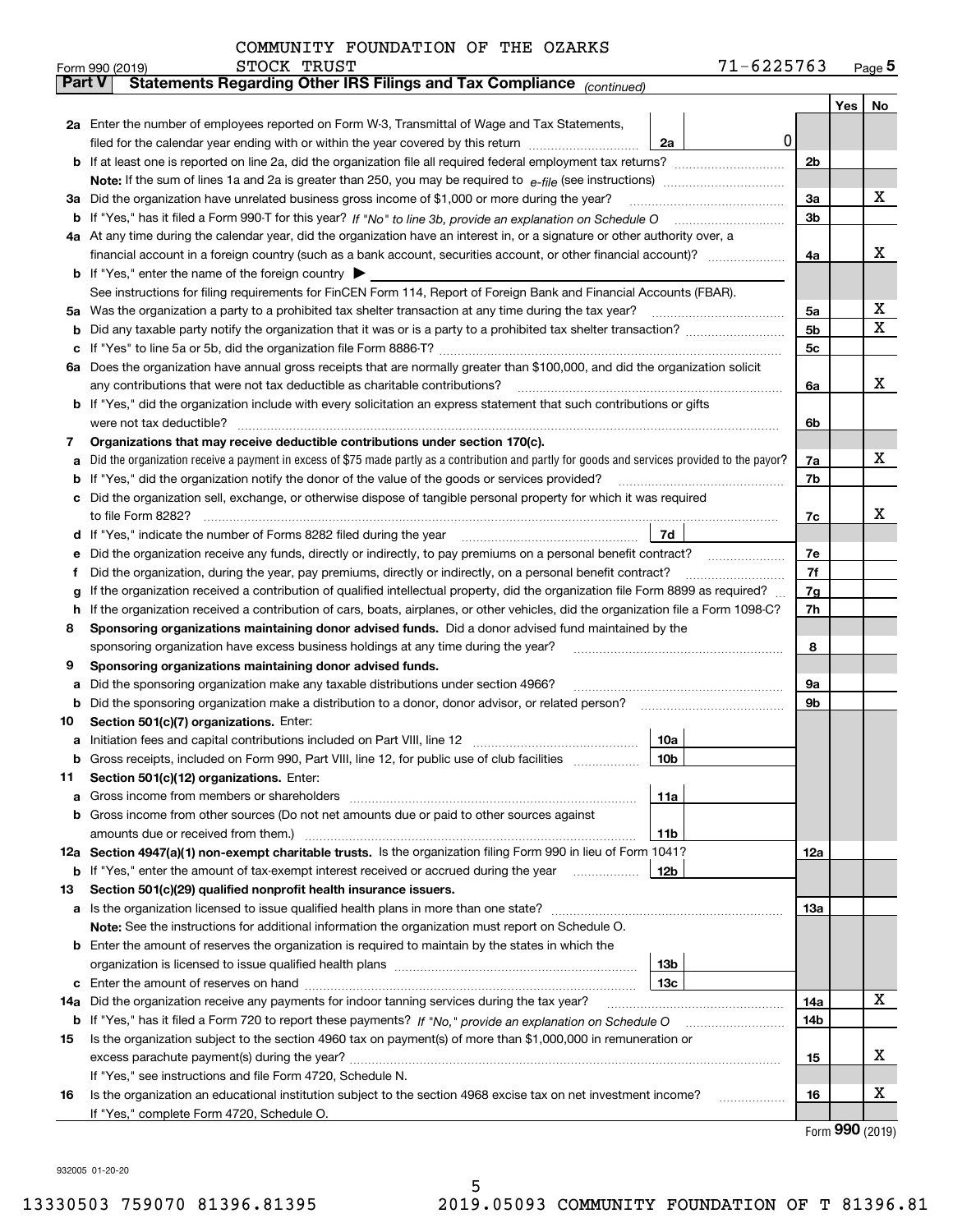**Yes No 1a1a** Enter the number of voting members of the governing body at the end of the tax year  $\ldots$ *For each "Yes" response to lines 2 through 7b below, and for a "No" response to line 8a, 8b, or 10b below, describe the circumstances, processes, or changes on Schedule O. See instructions.* If there are material differences in voting rights among members of the governing body, or if the governing Form 990 (2019) **CONVICT EXECT BRUST**<br>**Part VI Governance, Management, and Disclosure** For each "Yes" response to lines 2 through 7b below, and for a "No" response Check if Schedule O contains a response or note to any line in this Part VI **Section A. Governing Body and Management**  $\boxed{\text{X}}$ 8

|              | body delegated broad authority to an executive committee or similar committee, explain on Schedule O.                             |    |    |   |   |  |
|--------------|-----------------------------------------------------------------------------------------------------------------------------------|----|----|---|---|--|
|              | <b>b</b> Enter the number of voting members included on line 1a, above, who are independent                                       | 1b |    |   |   |  |
| $\mathbf{2}$ | Did any officer, director, trustee, or key employee have a family relationship or a business relationship with any other          |    |    |   |   |  |
|              | officer, director, trustee, or key employee?                                                                                      |    | 2  |   | х |  |
| 3            | Did the organization delegate control over management duties customarily performed by or under the direct supervision             |    |    |   |   |  |
|              | of officers, directors, trustees, or key employees to a management company or other person?                                       |    | з  |   | x |  |
| 4            | Did the organization make any significant changes to its governing documents since the prior Form 990 was filed?                  |    | 4  |   | X |  |
| 5            | Did the organization become aware during the year of a significant diversion of the organization's assets?                        |    | 5  |   | х |  |
| 6            | Did the organization have members or stockholders?                                                                                |    | 6  |   | x |  |
| 7a           | Did the organization have members, stockholders, or other persons who had the power to elect or appoint one or                    |    |    |   |   |  |
|              | more members of the governing body?                                                                                               |    | 7a |   | х |  |
|              | <b>b</b> Are any governance decisions of the organization reserved to (or subject to approval by) members, stockholders, or       |    |    |   |   |  |
|              | persons other than the governing body?                                                                                            |    | 7b |   | x |  |
| 8            | Did the organization contemporaneously document the meetings held or written actions undertaken during the year by the following: |    |    |   |   |  |
|              | <b>a</b> The governing body?                                                                                                      |    | 8а | x |   |  |
| b            | Each committee with authority to act on behalf of the governing body?                                                             |    | 8b | х |   |  |
| 9            | Is there any officer, director, trustee, or key employee listed in Part VII, Section A, who cannot be reached at the              |    |    |   |   |  |
|              |                                                                                                                                   |    | 9  |   | x |  |

|  |  | <b>Section B. Policies</b> (This Section B requests information about policies not required by the Internal Revenue Code.) |  |
|--|--|----------------------------------------------------------------------------------------------------------------------------|--|
|  |  |                                                                                                                            |  |

|     |                                                                                                                                                                                                       |                 | Yes | No |
|-----|-------------------------------------------------------------------------------------------------------------------------------------------------------------------------------------------------------|-----------------|-----|----|
|     |                                                                                                                                                                                                       | 10a             |     | x  |
|     | b If "Yes," did the organization have written policies and procedures governing the activities of such chapters, affiliates,                                                                          |                 |     |    |
|     | and branches to ensure their operations are consistent with the organization's exempt purposes?                                                                                                       | 10 <sub>b</sub> |     |    |
|     | 11a Has the organization provided a complete copy of this Form 990 to all members of its governing body before filing the form?                                                                       | 11a             | Χ   |    |
| b   | Describe in Schedule O the process, if any, used by the organization to review this Form 990.                                                                                                         |                 |     |    |
| 12a |                                                                                                                                                                                                       | 12a             | Χ   |    |
| b   |                                                                                                                                                                                                       | 12 <sub>b</sub> | X   |    |
| с   | Did the organization regularly and consistently monitor and enforce compliance with the policy? If "Yes," describe                                                                                    |                 |     |    |
|     | in Schedule O how this was done                                                                                                                                                                       | 12c             | х   |    |
| 13  | Did the organization have a written whistleblower policy?                                                                                                                                             | 13              | x   |    |
| 14  | Did the organization have a written document retention and destruction policy?                                                                                                                        | 14              | X   |    |
| 15  | Did the process for determining compensation of the following persons include a review and approval by independent                                                                                    |                 |     |    |
|     | persons, comparability data, and contemporaneous substantiation of the deliberation and decision?                                                                                                     |                 |     |    |
| a   | The organization's CEO, Executive Director, or top management official manufactured contains and contained a manufactured with the organization's CEO, Executive Director, or top management official | <b>15a</b>      |     | x  |
| b   | Other officers or key employees of the organization                                                                                                                                                   | 15 <sub>b</sub> |     | X  |
|     | If "Yes" to line 15a or 15b, describe the process in Schedule O (see instructions).                                                                                                                   |                 |     |    |
|     | <b>16a</b> Did the organization invest in, contribute assets to, or participate in a joint venture or similar arrangement with a                                                                      |                 |     |    |
|     | taxable entity during the year?                                                                                                                                                                       | <b>16a</b>      |     | x  |
|     | <b>b</b> If "Yes," did the organization follow a written policy or procedure requiring the organization to evaluate its participation                                                                 |                 |     |    |
|     | in joint venture arrangements under applicable federal tax law, and take steps to safeguard the organization's                                                                                        |                 |     |    |
|     |                                                                                                                                                                                                       | 16 <sub>b</sub> |     |    |
|     | <b>Section C. Disclosure</b>                                                                                                                                                                          |                 |     |    |
| 17  | <b>NONE</b><br>List the states with which a copy of this Form 990 is required to be filed $\blacktriangleright$                                                                                       |                 |     |    |
| 18  | Section 6104 requires an organization to make its Forms 1023 (1024 or 1024-A, if applicable), 990, and 990-T (Section 501(c)(3)s only) available                                                      |                 |     |    |
|     | for public inspection. Indicate how you made these available. Check all that apply.                                                                                                                   |                 |     |    |
|     | $\lfloor x \rfloor$ Another's website<br>$X$ Upon request<br>$X \mid$ Own website<br>Other (explain on Schedule O)                                                                                    |                 |     |    |

| 19 Describe on Schedule O whether (and if so, how) the organization made its governing documents, conflict of interest policy, and financial |  |
|----------------------------------------------------------------------------------------------------------------------------------------------|--|
| statements available to the public during the tax year.                                                                                      |  |

| 20 State the name, address, and telephone number of the person who possesses the organization's books and records |  |
|-------------------------------------------------------------------------------------------------------------------|--|
| LUIS LEON, CFO - 417-864-6199                                                                                     |  |
| 425 E TRAFFICWAY, SPRINGFIELD, MO 65806                                                                           |  |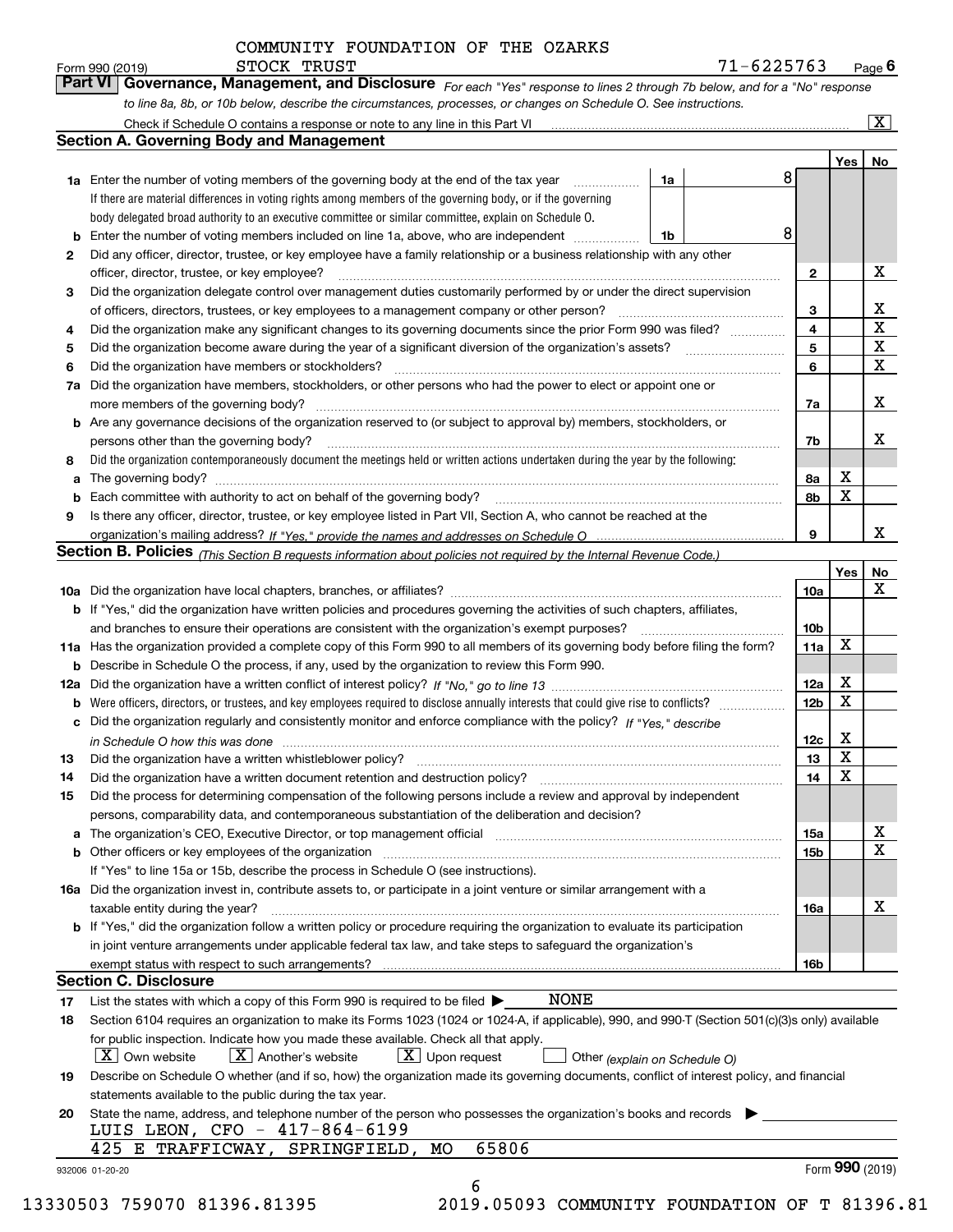| COMMUNITY FOUNDATION OF THE OZARKS |
|------------------------------------|
|------------------------------------|

Form 990 (2019) STOCK TRUST 71-6 2 2 5 7 6 3 <sub>Page</sub> **7Part VII Compensation of Officers, Directors, Trustees, Key Employees, Highest Compensated Employees, and Independent Contractors**

### Check if Schedule O contains a response or note to any line in this Part VII

**Section A. Officers, Directors, Trustees, Key Employees, and Highest Compensated Employees**

**1a**  Complete this table for all persons required to be listed. Report compensation for the calendar year ending with or within the organization's tax year. **•** List all of the organization's current officers, directors, trustees (whether individuals or organizations), regardless of amount of compensation.

Enter -0- in columns (D), (E), and (F) if no compensation was paid.

 $\bullet$  List all of the organization's  $\,$ current key employees, if any. See instructions for definition of "key employee."

**•** List the organization's five current highest compensated employees (other than an officer, director, trustee, or key employee) who received reportable compensation (Box 5 of Form W-2 and/or Box 7 of Form 1099-MISC) of more than \$100,000 from the organization and any related organizations.

**•** List all of the organization's former officers, key employees, and highest compensated employees who received more than \$100,000 of reportable compensation from the organization and any related organizations.

**former directors or trustees**  ¥ List all of the organization's that received, in the capacity as a former director or trustee of the organization, more than \$10,000 of reportable compensation from the organization and any related organizations.

See instructions for the order in which to list the persons above.

Check this box if neither the organization nor any related organization compensated any current officer, director, or trustee.  $\mathcal{L}^{\text{max}}$ 

| (A)                    | (B)            |                                |                       |             | (C)          |                                  |        | (D)             | (E)             | (F)           |
|------------------------|----------------|--------------------------------|-----------------------|-------------|--------------|----------------------------------|--------|-----------------|-----------------|---------------|
| Name and title         | Average        |                                |                       | Position    |              | (do not check more than one      |        | Reportable      | Reportable      | Estimated     |
|                        | hours per      |                                |                       |             |              | box, unless person is both an    |        | compensation    | compensation    | amount of     |
|                        | week           |                                |                       |             |              | officer and a director/trustee)  |        | from            | from related    | other         |
|                        | (list any      |                                |                       |             |              |                                  |        | the             | organizations   | compensation  |
|                        | hours for      |                                |                       |             |              |                                  |        | organization    | (W-2/1099-MISC) | from the      |
|                        | related        |                                |                       |             |              |                                  |        | (W-2/1099-MISC) |                 | organization  |
|                        | organizations  |                                |                       |             |              |                                  |        |                 |                 | and related   |
|                        | below<br>line) | Individual trustee or director | Institutional trustee | Officer     | Key employee | Highest compensated<br> employee | Former |                 |                 | organizations |
| (1) BRIAN FOGLE        | 1.00           |                                |                       |             |              |                                  |        |                 |                 |               |
| PRESIDENT              | 49.00          | $\mathbf X$                    |                       | $\mathbf x$ |              |                                  |        | 0.              | 158,095.        | 29,676.       |
| (2) ROBIN WALKER       | 1.00           |                                |                       |             |              |                                  |        |                 |                 |               |
| CHAIR EMERITUS         | 3.00           | $\mathbf x$                    |                       |             |              |                                  |        | $0$ .           | 0.              | $\mathbf 0$ . |
| (3) JEFF LAYMAN        | 1.00           |                                |                       |             |              |                                  |        |                 |                 |               |
| IAB REPRESENTATIVE     | 3.00           | $\mathbf X$                    |                       |             |              |                                  |        | 0.              | 0.              | $\mathbf 0$ . |
| (4) ROBIN MORGAN       | 1.00           |                                |                       |             |              |                                  |        |                 |                 |               |
| $AT-LARGE$             | 3.00           | $\mathbf X$                    |                       |             |              |                                  |        | 0.              | 0.              | $\mathbf 0$ . |
| (5) DEBBIE SHANTZ HART | 1.00           |                                |                       |             |              |                                  |        |                 |                 |               |
| $AT-LARGE$             | 3.00           | $\mathbf X$                    |                       |             |              |                                  |        | 0.              | $\mathbf 0$ .   | $\mathbf 0$ . |
| (6) MOREY MECHLIN      | 1.00           |                                |                       |             |              |                                  |        |                 |                 |               |
| <b>SECRETARY</b>       | 3.00           | $\mathbf X$                    |                       |             |              |                                  |        | $\mathbf 0$ .   | 0.              | $0_{.}$       |
| (7) JIM HOLT           | 1.00           |                                |                       |             |              |                                  |        |                 |                 |               |
| TREASURER              | 3.00           | $\mathbf X$                    |                       |             |              |                                  |        | 0.              | $\mathbf 0$ .   | $0_{.}$       |
| (8) RHONDA CHRISTOPHER | 1.00           |                                |                       |             |              |                                  |        |                 |                 |               |
| VICE CHAIR             | 3.00           | $\mathbf X$                    |                       |             |              |                                  |        | $\mathbf 0$ .   | 0.              | 0.            |
| (9) ABRAM MCGULL II    | 1.00           |                                |                       |             |              |                                  |        |                 |                 |               |
| CHAIR                  | 3.00           | $\mathbf X$                    |                       |             |              |                                  |        | $0$ .           | 0.              | $0_{.}$       |
|                        |                |                                |                       |             |              |                                  |        |                 |                 |               |
|                        |                |                                |                       |             |              |                                  |        |                 |                 |               |
|                        |                |                                |                       |             |              |                                  |        |                 |                 |               |
|                        |                |                                |                       |             |              |                                  |        |                 |                 |               |
|                        |                |                                |                       |             |              |                                  |        |                 |                 |               |
|                        |                |                                |                       |             |              |                                  |        |                 |                 |               |
|                        |                |                                |                       |             |              |                                  |        |                 |                 |               |
|                        |                |                                |                       |             |              |                                  |        |                 |                 |               |
|                        |                |                                |                       |             |              |                                  |        |                 |                 |               |
|                        |                |                                |                       |             |              |                                  |        |                 |                 |               |
|                        |                |                                |                       |             |              |                                  |        |                 |                 |               |
|                        |                |                                |                       |             |              |                                  |        |                 |                 |               |
|                        |                |                                |                       |             |              |                                  |        |                 |                 |               |

932007 01-20-20

Form (2019) **990**

13330503 759070 81396.81395 2019.05093 COMMUNITY FOUNDATION OF T 81396.81

 $\mathcal{L}^{\text{max}}$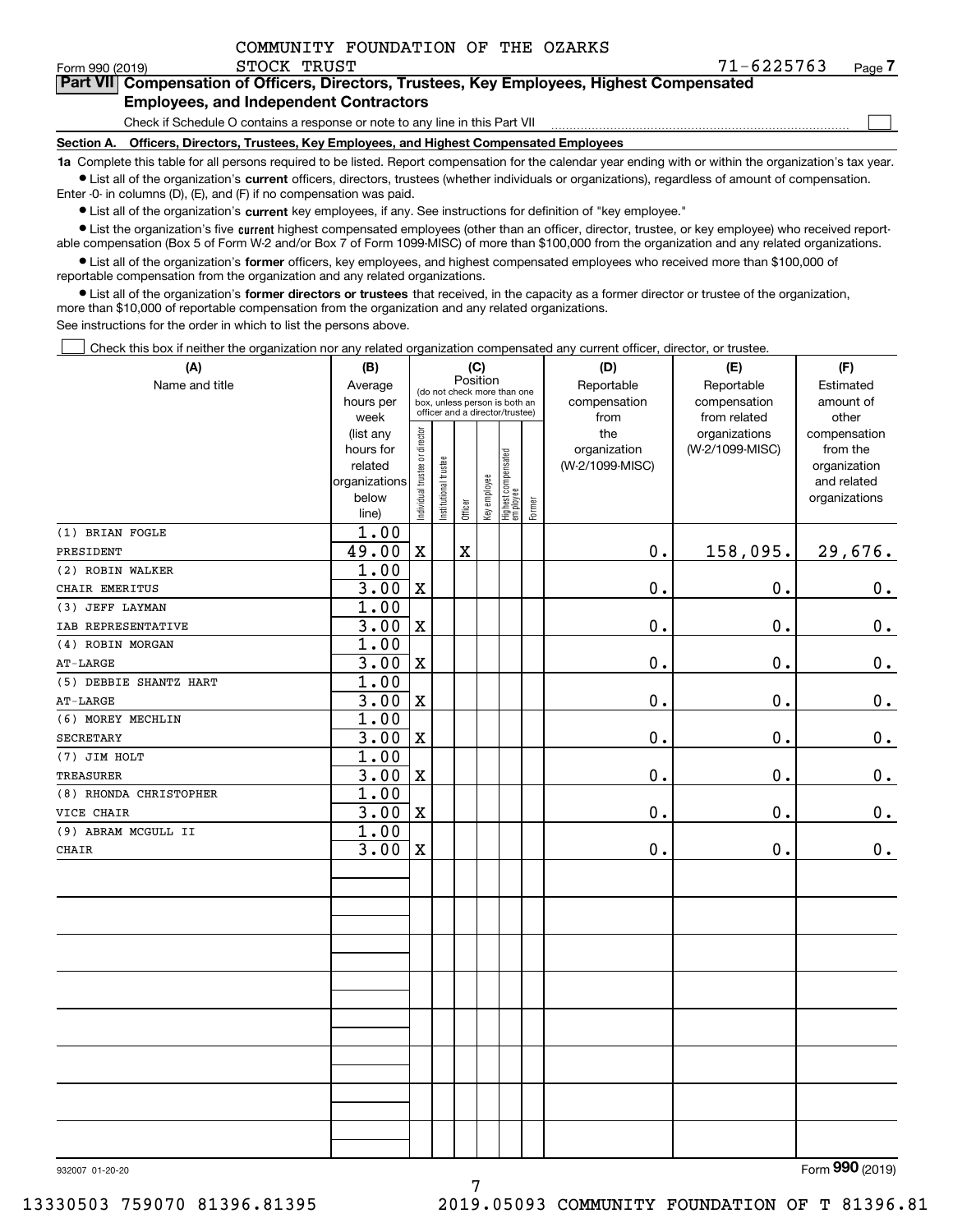| COMMUNITY FOUNDATION OF THE OZARKS                                                                                                                                                                                                                                             |                                                                      |                                |                       |          |              |                                                                                                 |        |                                           |                                                   |    |                                               |                                        |        |
|--------------------------------------------------------------------------------------------------------------------------------------------------------------------------------------------------------------------------------------------------------------------------------|----------------------------------------------------------------------|--------------------------------|-----------------------|----------|--------------|-------------------------------------------------------------------------------------------------|--------|-------------------------------------------|---------------------------------------------------|----|-----------------------------------------------|----------------------------------------|--------|
| STOCK TRUST<br>Form 990 (2019)<br><b>Part VII</b>                                                                                                                                                                                                                              |                                                                      |                                |                       |          |              |                                                                                                 |        |                                           | 71-6225763                                        |    |                                               |                                        | Page 8 |
| Section A. Officers, Directors, Trustees, Key Employees, and Highest Compensated Employees (continued)<br>(A)<br>Name and title                                                                                                                                                | (B)<br>Average<br>hours per<br>week                                  |                                |                       | Position | (C)          | (do not check more than one<br>box, unless person is both an<br>officer and a director/trustee) |        | (D)<br>Reportable<br>compensation<br>from | (E)<br>Reportable<br>compensation<br>from related |    |                                               | (F)<br>Estimated<br>amount of<br>other |        |
|                                                                                                                                                                                                                                                                                | (list any<br>hours for<br>related<br>organizations<br>below<br>line) | Individual trustee or director | Institutional trustee | Officer  | Key employee | Highest compensated<br>employee                                                                 | Former | the<br>organization<br>(W-2/1099-MISC)    | organizations<br>(W-2/1099-MISC)                  |    | compensation<br>organization<br>organizations | from the<br>and related                |        |
|                                                                                                                                                                                                                                                                                |                                                                      |                                |                       |          |              |                                                                                                 |        |                                           |                                                   |    |                                               |                                        |        |
|                                                                                                                                                                                                                                                                                |                                                                      |                                |                       |          |              |                                                                                                 |        |                                           |                                                   |    |                                               |                                        |        |
|                                                                                                                                                                                                                                                                                |                                                                      |                                |                       |          |              |                                                                                                 |        |                                           |                                                   |    |                                               |                                        |        |
|                                                                                                                                                                                                                                                                                |                                                                      |                                |                       |          |              |                                                                                                 |        |                                           |                                                   |    |                                               |                                        |        |
| 1b Subtotal                                                                                                                                                                                                                                                                    |                                                                      |                                |                       |          |              |                                                                                                 |        | 0.                                        | 158,095.                                          |    |                                               | 29,676.                                |        |
| c Total from continuation sheets to Part VII, Section A [111] [12] Total from continuation sheets to Part VII, Section A                                                                                                                                                       |                                                                      |                                |                       |          |              |                                                                                                 |        | $\overline{0}$ .                          |                                                   | 0. |                                               |                                        | 0.     |
| d Total (add lines 1b and 1c) $\ldots$<br>Total number of individuals (including but not limited to those listed above) who received more than \$100,000 of reportable<br>2                                                                                                    |                                                                      |                                |                       |          |              |                                                                                                 |        | $\overline{0}$ .                          | 158,095.                                          |    |                                               | 29,676.                                |        |
| compensation from the organization                                                                                                                                                                                                                                             |                                                                      |                                |                       |          |              |                                                                                                 |        |                                           |                                                   |    |                                               |                                        | 0      |
|                                                                                                                                                                                                                                                                                |                                                                      |                                |                       |          |              |                                                                                                 |        |                                           |                                                   |    |                                               | Yes                                    | No     |
| Did the organization list any former officer, director, trustee, key employee, or highest compensated employee on<br>З<br>line 1a? If "Yes," complete Schedule J for such individual manufactured contained and the line 1a? If "Yes," complete Schedule J for such individual |                                                                      |                                |                       |          |              |                                                                                                 |        |                                           |                                                   |    | з                                             |                                        | X      |
| For any individual listed on line 1a, is the sum of reportable compensation and other compensation from the organization<br>4                                                                                                                                                  |                                                                      |                                |                       |          |              |                                                                                                 |        |                                           |                                                   |    |                                               |                                        |        |
| Did any person listed on line 1a receive or accrue compensation from any unrelated organization or individual for services<br>5                                                                                                                                                |                                                                      |                                |                       |          |              |                                                                                                 |        |                                           |                                                   |    | 4                                             | х                                      |        |
|                                                                                                                                                                                                                                                                                |                                                                      |                                |                       |          |              |                                                                                                 |        |                                           |                                                   |    | 5                                             |                                        | x      |
| <b>Section B. Independent Contractors</b>                                                                                                                                                                                                                                      |                                                                      |                                |                       |          |              |                                                                                                 |        |                                           |                                                   |    |                                               |                                        |        |
| Complete this table for your five highest compensated independent contractors that received more than \$100,000 of compensation from<br>1<br>the organization. Report compensation for the calendar year ending with or within the organization's tax year.                    |                                                                      |                                |                       |          |              |                                                                                                 |        |                                           |                                                   |    |                                               |                                        |        |
| (A)<br>Name and business address                                                                                                                                                                                                                                               |                                                                      |                                | <b>NONE</b>           |          |              |                                                                                                 |        | (B)<br>Description of services            |                                                   |    | (C)<br>Compensation                           |                                        |        |
|                                                                                                                                                                                                                                                                                |                                                                      |                                |                       |          |              |                                                                                                 |        |                                           |                                                   |    |                                               |                                        |        |
|                                                                                                                                                                                                                                                                                |                                                                      |                                |                       |          |              |                                                                                                 |        |                                           |                                                   |    |                                               |                                        |        |
|                                                                                                                                                                                                                                                                                |                                                                      |                                |                       |          |              |                                                                                                 |        |                                           |                                                   |    |                                               |                                        |        |
|                                                                                                                                                                                                                                                                                |                                                                      |                                |                       |          |              |                                                                                                 |        |                                           |                                                   |    |                                               |                                        |        |
| 2<br>Total number of independent contractors (including but not limited to those listed above) who received more than                                                                                                                                                          |                                                                      |                                |                       |          |              |                                                                                                 |        |                                           |                                                   |    |                                               |                                        |        |
| \$100,000 of compensation from the organization                                                                                                                                                                                                                                |                                                                      |                                |                       |          | 0            |                                                                                                 |        |                                           |                                                   |    | Form 990 (2019)                               |                                        |        |

932008 01-20-20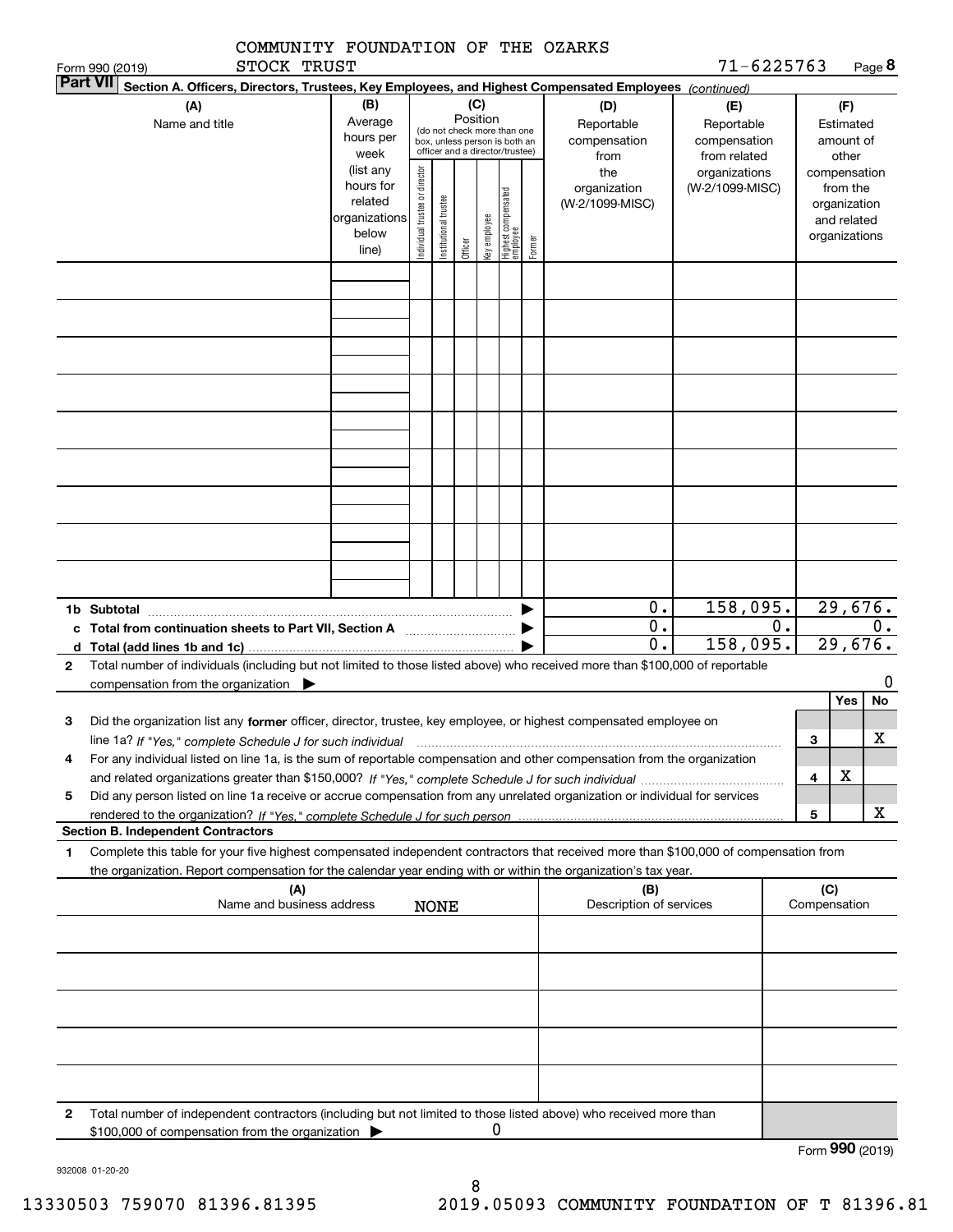| COMMUNITY FOUNDATION OF THE OZARKS |  |  |
|------------------------------------|--|--|
|                                    |  |  |
|                                    |  |  |

| <b>Part VIII</b>                                          |    |      | <b>Statement of Revenue</b>                                                                                           |    |                 |                       |                      |                                              |                                                 |                                                                 |
|-----------------------------------------------------------|----|------|-----------------------------------------------------------------------------------------------------------------------|----|-----------------|-----------------------|----------------------|----------------------------------------------|-------------------------------------------------|-----------------------------------------------------------------|
|                                                           |    |      | Check if Schedule O contains a response or note to any line in this Part VIII                                         |    |                 |                       |                      |                                              |                                                 |                                                                 |
|                                                           |    |      |                                                                                                                       |    |                 |                       | (A)<br>Total revenue | (B)<br>Related or exempt<br>function revenue | $\overline{C}$<br>Unrelated<br>business revenue | (D)<br>Revenue excluded<br>from tax under<br>sections 512 - 514 |
|                                                           |    |      | <b>1 a</b> Federated campaigns                                                                                        | .  | 1a              |                       |                      |                                              |                                                 |                                                                 |
| Contributions, Gifts, Grants<br>and Other Similar Amounts |    |      | <b>b</b> Membership dues                                                                                              |    | 1 <sub>b</sub>  |                       |                      |                                              |                                                 |                                                                 |
|                                                           |    |      | c Fundraising events                                                                                                  |    | 1 <sub>c</sub>  |                       |                      |                                              |                                                 |                                                                 |
|                                                           |    |      | d Related organizations                                                                                               | .  | 1 <sub>d</sub>  | 1, 276, 370.          |                      |                                              |                                                 |                                                                 |
|                                                           |    |      | e Government grants (contributions)                                                                                   |    | 1e              |                       |                      |                                              |                                                 |                                                                 |
|                                                           |    |      | f All other contributions, gifts, grants, and                                                                         |    |                 |                       |                      |                                              |                                                 |                                                                 |
|                                                           |    |      | similar amounts not included above                                                                                    |    | 1f              | <u>70,013.</u>        |                      |                                              |                                                 |                                                                 |
|                                                           |    |      | Noncash contributions included in lines 1a-1f                                                                         |    |                 | $19$ \$1,276,370.     |                      |                                              |                                                 |                                                                 |
|                                                           |    | h.   |                                                                                                                       |    |                 | $\blacktriangleright$ | 1,346,383.           |                                              |                                                 |                                                                 |
|                                                           |    |      |                                                                                                                       |    |                 | <b>Business Code</b>  |                      |                                              |                                                 |                                                                 |
|                                                           |    | 2 a  | <u> 1989 - Johann Barn, amerikansk politiker (</u>                                                                    |    |                 |                       |                      |                                              |                                                 |                                                                 |
|                                                           |    | b    | <u> 1989 - Johann Barbara, martin amerikan basar dan berasal dalam basar dalam basar dalam basar dalam basar dala</u> |    |                 |                       |                      |                                              |                                                 |                                                                 |
|                                                           |    | с    | <u> 1989 - Johann Stein, marwolaethau a bhann an t-Amhain an t-Amhain an t-Amhain an t-Amhain an t-Amhain an t-A</u>  |    |                 |                       |                      |                                              |                                                 |                                                                 |
|                                                           |    | d    | <u> 1989 - Johann Stein, marwolaethau a bhann an t-Amhain an t-Amhain an t-Amhain an t-Amhain an t-Amhain an t-A</u>  |    |                 |                       |                      |                                              |                                                 |                                                                 |
| Program Service<br>Revenue                                |    | е    |                                                                                                                       |    |                 |                       |                      |                                              |                                                 |                                                                 |
|                                                           |    |      | f All other program service revenue                                                                                   |    |                 |                       |                      |                                              |                                                 |                                                                 |
|                                                           |    |      |                                                                                                                       |    |                 | ▶                     |                      |                                              |                                                 |                                                                 |
|                                                           | З  |      | Investment income (including dividends, interest, and                                                                 |    |                 |                       |                      |                                              |                                                 |                                                                 |
|                                                           |    |      |                                                                                                                       |    |                 |                       |                      |                                              |                                                 |                                                                 |
|                                                           | 4  |      | Income from investment of tax-exempt bond proceeds                                                                    |    |                 |                       |                      |                                              |                                                 |                                                                 |
|                                                           | 5  |      |                                                                                                                       |    |                 |                       |                      |                                              |                                                 |                                                                 |
|                                                           |    |      |                                                                                                                       |    | (i) Real        | (ii) Personal         |                      |                                              |                                                 |                                                                 |
|                                                           |    |      | 6 a Gross rents<br>.                                                                                                  | 6а |                 |                       |                      |                                              |                                                 |                                                                 |
|                                                           |    | b    | Less: rental expenses                                                                                                 | 6b |                 |                       |                      |                                              |                                                 |                                                                 |
|                                                           |    | c    | Rental income or (loss)                                                                                               | 6c |                 |                       |                      |                                              |                                                 |                                                                 |
|                                                           |    |      | d Net rental income or (loss)                                                                                         |    |                 |                       |                      |                                              |                                                 |                                                                 |
|                                                           |    |      | 7 a Gross amount from sales of                                                                                        |    | (i) Securities  | (ii) Other            |                      |                                              |                                                 |                                                                 |
|                                                           |    |      | assets other than inventory                                                                                           | 7a |                 |                       |                      |                                              |                                                 |                                                                 |
|                                                           |    |      | <b>b</b> Less: cost or other basis<br>and sales expenses                                                              | 7b |                 |                       |                      |                                              |                                                 |                                                                 |
| Revenue                                                   |    |      | c Gain or (loss)                                                                                                      | 7c |                 |                       |                      |                                              |                                                 |                                                                 |
|                                                           |    |      |                                                                                                                       |    |                 | ▶                     |                      |                                              |                                                 |                                                                 |
|                                                           |    |      | 8 a Gross income from fundraising events (not                                                                         |    |                 |                       |                      |                                              |                                                 |                                                                 |
| Other                                                     |    |      | including \$                                                                                                          |    |                 |                       |                      |                                              |                                                 |                                                                 |
|                                                           |    |      | contributions reported on line 1c). See                                                                               |    |                 |                       |                      |                                              |                                                 |                                                                 |
|                                                           |    |      |                                                                                                                       |    | 8а              |                       |                      |                                              |                                                 |                                                                 |
|                                                           |    |      | <b>b</b> Less: direct expenses                                                                                        |    | 8b              |                       |                      |                                              |                                                 |                                                                 |
|                                                           |    |      | c Net income or (loss) from fundraising events                                                                        |    |                 | .                     |                      |                                              |                                                 |                                                                 |
|                                                           |    |      | 9 a Gross income from gaming activities. See                                                                          |    |                 |                       |                      |                                              |                                                 |                                                                 |
|                                                           |    |      |                                                                                                                       |    | 9а              |                       |                      |                                              |                                                 |                                                                 |
|                                                           |    |      |                                                                                                                       |    | 9 <sub>b</sub>  |                       |                      |                                              |                                                 |                                                                 |
|                                                           |    |      | c Net income or (loss) from gaming activities                                                                         |    |                 | .                     |                      |                                              |                                                 |                                                                 |
|                                                           |    |      | 10 a Gross sales of inventory, less returns                                                                           |    |                 |                       |                      |                                              |                                                 |                                                                 |
|                                                           |    |      |                                                                                                                       |    | 10a             |                       |                      |                                              |                                                 |                                                                 |
|                                                           |    |      | <b>b</b> Less: cost of goods sold                                                                                     |    | 10 <sub>b</sub> |                       |                      |                                              |                                                 |                                                                 |
|                                                           |    |      | c Net income or (loss) from sales of inventory                                                                        |    |                 |                       |                      |                                              |                                                 |                                                                 |
|                                                           |    |      |                                                                                                                       |    |                 | <b>Business Code</b>  |                      |                                              |                                                 |                                                                 |
|                                                           |    | 11 a | the contract of the contract of the contract of the contract of the                                                   |    |                 |                       |                      |                                              |                                                 |                                                                 |
|                                                           |    | b    |                                                                                                                       |    |                 |                       |                      |                                              |                                                 |                                                                 |
| Miscellaneous<br>Revenue                                  |    | с    | the control of the control of the control of the control of the control of                                            |    |                 |                       |                      |                                              |                                                 |                                                                 |
|                                                           |    |      |                                                                                                                       |    |                 | $\blacktriangleright$ |                      |                                              |                                                 |                                                                 |
|                                                           | 12 |      |                                                                                                                       |    |                 | $\blacktriangleright$ | 1,346,383.           | 0.                                           | 0.                                              | 0.                                                              |
| 932009 01-20-20                                           |    |      |                                                                                                                       |    |                 |                       |                      |                                              |                                                 | Form 990 (2019)                                                 |

932009 01-20-20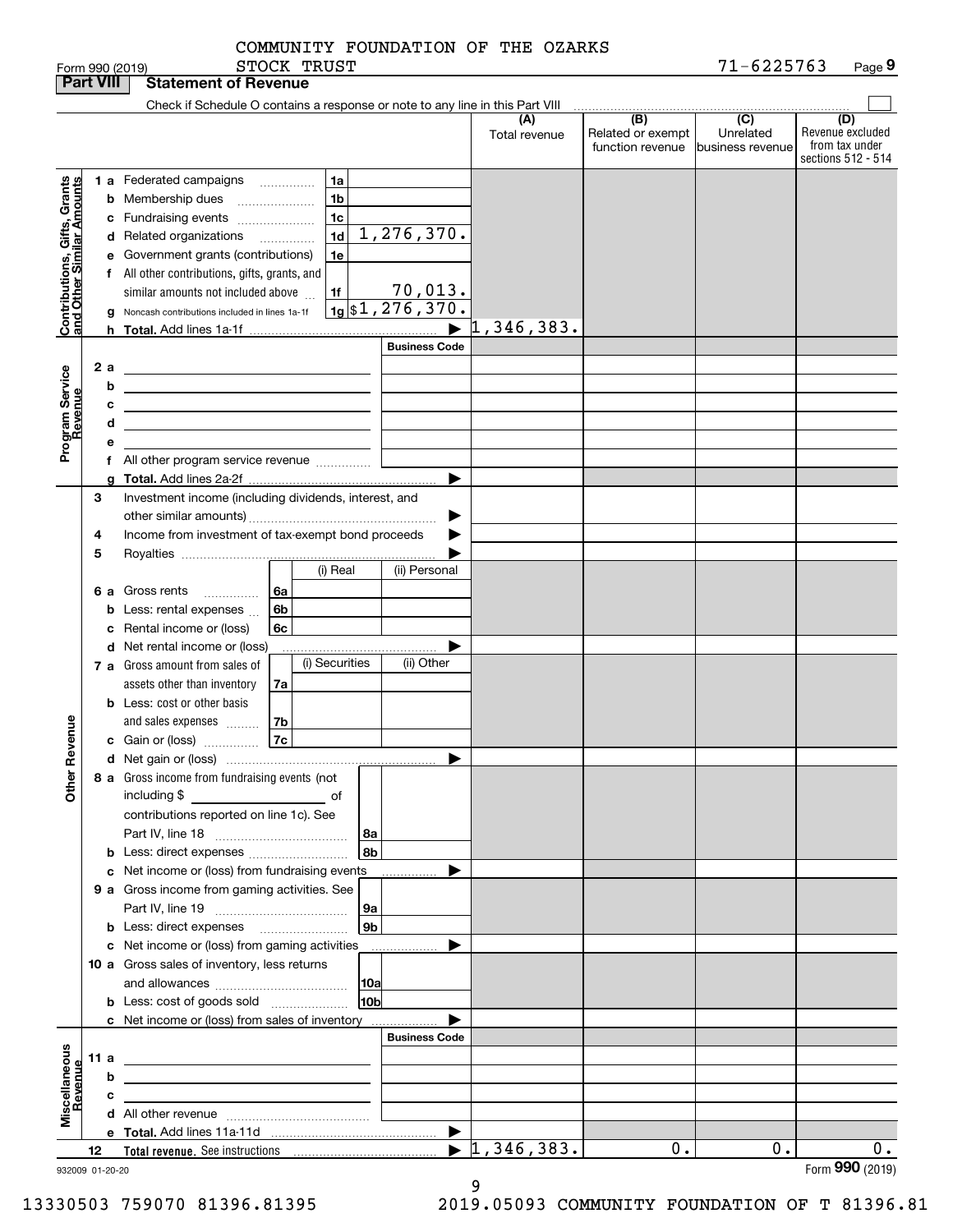### STOCK TRUST COMMUNITY FOUNDATION OF THE OZARKS

 $\blacksquare$  Form 990 (2019)  $\blacksquare$   $\blacksquare$   $\blacksquare$   $\blacksquare$   $\blacksquare$   $\blacksquare$   $\blacksquare$   $\blacksquare$   $\blacksquare$   $\blacksquare$   $\blacksquare$   $\blacksquare$   $\blacksquare$   $\blacksquare$   $\blacksquare$   $\blacksquare$   $\blacksquare$   $\blacksquare$   $\blacksquare$   $\blacksquare$   $\blacksquare$   $\blacksquare$   $\blacksquare$   $\blacksquare$   $\blacksquare$   $\blacksquare$   $\blacksquare$   $\blacksquare$   $\$ **10**

**(A)**<br>Total expenses **(B) (C) (D) 1234567891011abcdefg12131415161718192021222324***Section 501(c)(3) and 501(c)(4) organizations must complete all columns. All other organizations must complete column (A).* Grants and other assistance to domestic organizations and domestic governments. See Part IV, line 21 Compensation not included above to disqualified persons (as defined under section 4958(f)(1)) and persons described in section 4958(c)(3)(B)  $\quad \ldots \ldots \ldots$ Pension plan accruals and contributions (include section 401(k) and 403(b) employer contributions) Professional fundraising services. See Part IV, line 17 Other. (If line 11g amount exceeds 10% of line 25, column (A) amount, list line 11g expenses on Sch O.) Other expenses. Itemize expenses not covered above (List miscellaneous expenses on line 24e. If Check if Schedule O contains a response or note to any line in this Part IX (C) (C) (C) (C) (C) (C) Program service expensesManagement and general expenses Fundraising expensesGrants and other assistance to domestic individuals. See Part IV, line 22 ~~~~~~~ Grants and other assistance to foreign organizations, foreign governments, and foreign individuals. See Part IV, lines 15 and 16  $\ldots$ Benefits paid to or for members .................... Compensation of current officers, directors, trustees, and key employees  $\ldots$   $\ldots$   $\ldots$   $\ldots$   $\ldots$   $\ldots$ Other salaries and wages ~~~~~~~~~~ Other employee benefits ~~~~~~~~~~ Payroll taxes ~~~~~~~~~~~~~~~~ Fees for services (nonemployees): Management ~~~~~~~~~~~~~~~~ Legal ~~~~~~~~~~~~~~~~~~~~Accounting ~~~~~~~~~~~~~~~~~ Lobbying ~~~~~~~~~~~~~~~~~~ lnvestment management fees ....................... Advertising and promotion \_\_\_\_\_\_\_\_\_\_\_\_\_\_\_\_\_\_\_ Office expenses ~~~~~~~~~~~~~~~ Information technology ~~~~~~~~~~~ Royalties ~~~~~~~~~~~~~~~~~~ Occupancy ~~~~~~~~~~~~~~~~~ Travel ……………………………………………… Payments of travel or entertainment expenses for any federal, state, or local public officials ... Conferences, conventions, and meetings Interest Payments to affiliates ~~~~~~~~~~~~ Depreciation, depletion, and amortization  $\,\,\ldots\,\,$ Insurance~~~~~~~~~~~~~~~~~*Do not include amounts reported on lines 6b, 7b, 8b, 9b, and 10b of Part VIII.* **Part IX Statement of Functional Expenses**  $\mathcal{L}^{\text{max}}$ 70,013. 70,013.

1,426.

71,439.

932010 01-20-20

**abcde2526**

All other expenses

 $Check here$   $\blacktriangleright$ 

Check here  $\bullet$  if following SOP 98-2 (ASC 958-720)

reported in column (B) joint costs from a combined educational campaign and fundraising solicitation.

**Total functional expenses.**  Add lines 1 through 24e **Joint costs.** Complete this line only if the organization

line 24e amount exceeds 10% of line 25, column (A) amount, list line 24e expenses on Schedule O.)

OTHER DEDUCTIONS - PASS

Form (2019) **990**

1,426.

70,013. 1,426. 0.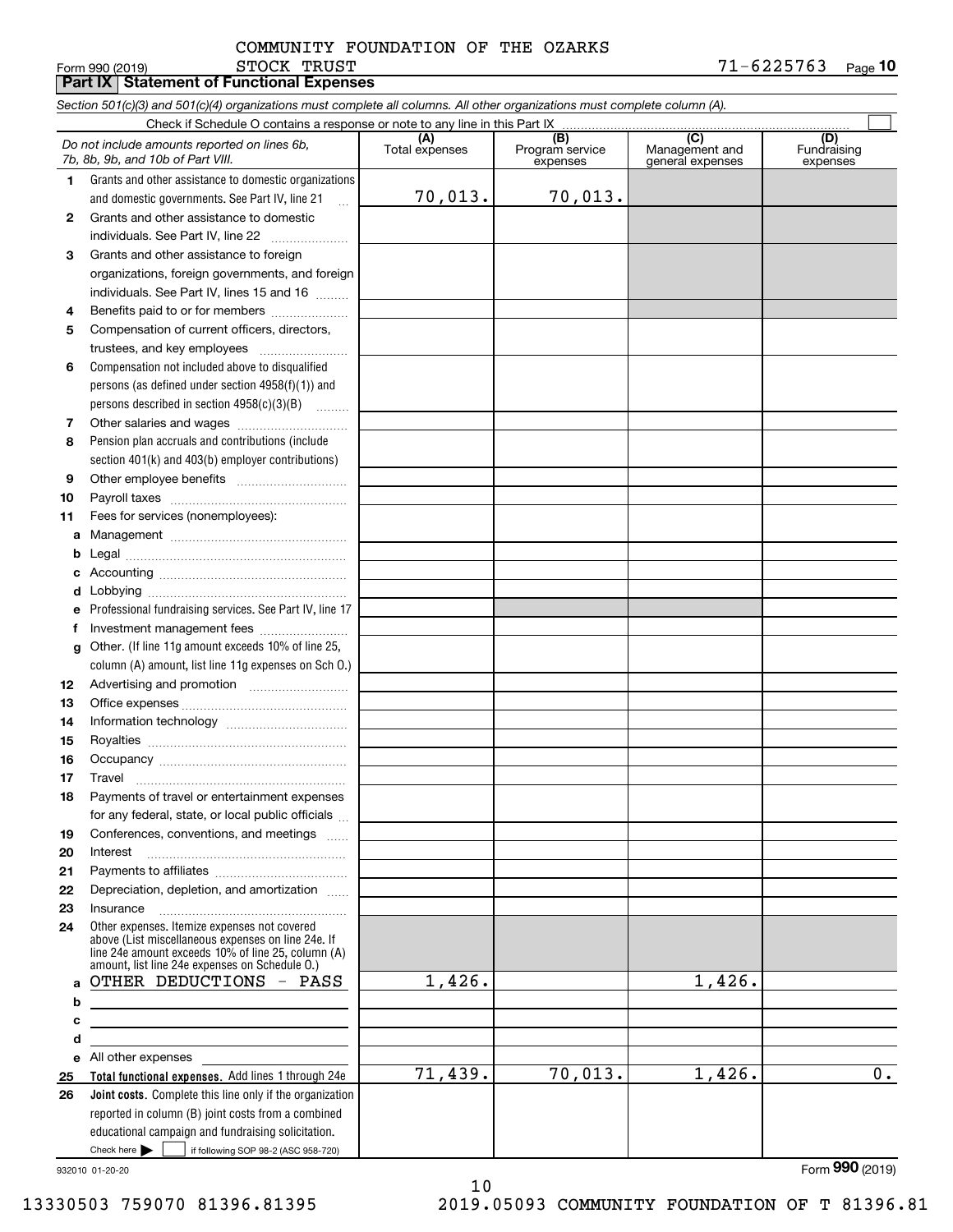|  | Form 990 (2019) |  |
|--|-----------------|--|

### STOCK TRUST COMMUNITY FOUNDATION OF THE OZARKS

|                      | Part X       | ופו טגי טפפ ווווט<br>~~~~~<br><b>Balance Sheet</b>                                                                                                                                                                             |                          |                          | ,,,,,,,,,<br>raye • •             |
|----------------------|--------------|--------------------------------------------------------------------------------------------------------------------------------------------------------------------------------------------------------------------------------|--------------------------|--------------------------|-----------------------------------|
|                      |              | Check if Schedule O contains a response or note to any line in this Part X manufactured contains and contains a manufactured contains are contained as the contains and contains a response or note to any line in this Part X |                          |                          |                                   |
|                      |              |                                                                                                                                                                                                                                | (A)<br>Beginning of year |                          | (B)<br>End of year                |
|                      | 1            |                                                                                                                                                                                                                                |                          | 1                        |                                   |
|                      | $\mathbf{2}$ |                                                                                                                                                                                                                                |                          | $\mathbf{2}$             |                                   |
|                      | З            |                                                                                                                                                                                                                                |                          | 3                        |                                   |
|                      | 4            |                                                                                                                                                                                                                                |                          | 4                        |                                   |
|                      | 5            | Loans and other receivables from any current or former officer, director,                                                                                                                                                      |                          |                          |                                   |
|                      |              | trustee, key employee, creator or founder, substantial contributor, or 35%                                                                                                                                                     |                          |                          |                                   |
|                      |              | controlled entity or family member of any of these persons                                                                                                                                                                     |                          | 5                        |                                   |
|                      | 6            | Loans and other receivables from other disqualified persons (as defined                                                                                                                                                        |                          |                          |                                   |
|                      |              | under section $4958(f)(1)$ , and persons described in section $4958(c)(3)(B)$                                                                                                                                                  | $\sim$                   | 6                        |                                   |
|                      | 7            |                                                                                                                                                                                                                                |                          | $\overline{\phantom{a}}$ |                                   |
| Assets               | 8            |                                                                                                                                                                                                                                |                          | 8                        |                                   |
|                      | 9            | Prepaid expenses and deferred charges [11] [11] Prepaid expenses and deferred charges [11] [11] Martin Martin Martin Martin Martin Martin Martin Martin Martin Martin Martin Martin Martin Martin Martin Martin Martin Martin  |                          | 9                        |                                   |
|                      |              | <b>10a</b> Land, buildings, and equipment: cost or other                                                                                                                                                                       |                          |                          |                                   |
|                      |              | basis. Complete Part VI of Schedule D  10a                                                                                                                                                                                     |                          |                          |                                   |
|                      |              | 10b<br><b>b</b> Less: accumulated depreciation                                                                                                                                                                                 |                          | 10 <sub>c</sub>          |                                   |
|                      | 11           |                                                                                                                                                                                                                                |                          | 11                       |                                   |
|                      | 12           |                                                                                                                                                                                                                                |                          | 12                       |                                   |
|                      | 13           |                                                                                                                                                                                                                                |                          | 13                       |                                   |
|                      | 14           |                                                                                                                                                                                                                                |                          | 14                       |                                   |
|                      | 15           |                                                                                                                                                                                                                                | $0$ .                    | 15                       | 1, 274, 944.                      |
|                      | 16           |                                                                                                                                                                                                                                | $0$ .                    | 16                       | 1,274,944.                        |
|                      | 17           |                                                                                                                                                                                                                                |                          | 17                       |                                   |
|                      | 18           |                                                                                                                                                                                                                                |                          | 18                       |                                   |
|                      | 19           | Deferred revenue material contracts and the contracts of the contracts and the contracts of the contracts of the contracts of the contracts of the contracts of the contracts of the contracts of the contracts of the contrac |                          | 19                       |                                   |
|                      | 20           |                                                                                                                                                                                                                                |                          | 20                       |                                   |
|                      | 21           | Escrow or custodial account liability. Complete Part IV of Schedule D<br>1.1.1.1.1.1.1.1.1.1                                                                                                                                   |                          | 21                       |                                   |
|                      | 22           | Loans and other payables to any current or former officer, director,                                                                                                                                                           |                          |                          |                                   |
|                      |              | trustee, key employee, creator or founder, substantial contributor, or 35%                                                                                                                                                     |                          |                          |                                   |
| Liabilities          |              | controlled entity or family member of any of these persons                                                                                                                                                                     |                          | 22                       |                                   |
|                      | 23           | Secured mortgages and notes payable to unrelated third parties                                                                                                                                                                 |                          | 23                       |                                   |
|                      | 24           |                                                                                                                                                                                                                                |                          | 24                       |                                   |
|                      | 25           | Other liabilities (including federal income tax, payables to related third                                                                                                                                                     |                          |                          |                                   |
|                      |              | parties, and other liabilities not included on lines 17-24). Complete Part X                                                                                                                                                   |                          |                          |                                   |
|                      |              | of Schedule D                                                                                                                                                                                                                  |                          | 25                       |                                   |
|                      | 26           |                                                                                                                                                                                                                                | $0$ .                    | 26                       | $0$ .                             |
|                      |              | Organizations that follow FASB ASC 958, check here ▶ │                                                                                                                                                                         |                          |                          |                                   |
|                      |              | and complete lines 27, 28, 32, and 33.                                                                                                                                                                                         |                          |                          |                                   |
| <b>Fund Balances</b> | 27           |                                                                                                                                                                                                                                |                          | 27                       |                                   |
|                      | 28           |                                                                                                                                                                                                                                |                          | 28                       |                                   |
|                      |              | Organizations that do not follow FASB ASC 958, check here $\triangleright \lfloor X \rfloor$                                                                                                                                   |                          |                          |                                   |
|                      |              | and complete lines 29 through 33.                                                                                                                                                                                              |                          |                          |                                   |
|                      | 29           |                                                                                                                                                                                                                                | 0.                       | 29                       | 0.                                |
|                      | 30           | Paid-in or capital surplus, or land, building, or equipment fund                                                                                                                                                               | $0$ .                    | 30                       | 0.                                |
| Net Assets or        | 31           | Retained earnings, endowment, accumulated income, or other funds                                                                                                                                                               | $0$ .                    | 31                       | 1,274,944.                        |
|                      | 32           |                                                                                                                                                                                                                                | $0$ .                    | 32                       | 1,274,944.                        |
|                      | 33           |                                                                                                                                                                                                                                | 0.                       | 33                       | 1,274,944.<br>$000 \text{ years}$ |

Form (2019) **990**

932011 01-20-20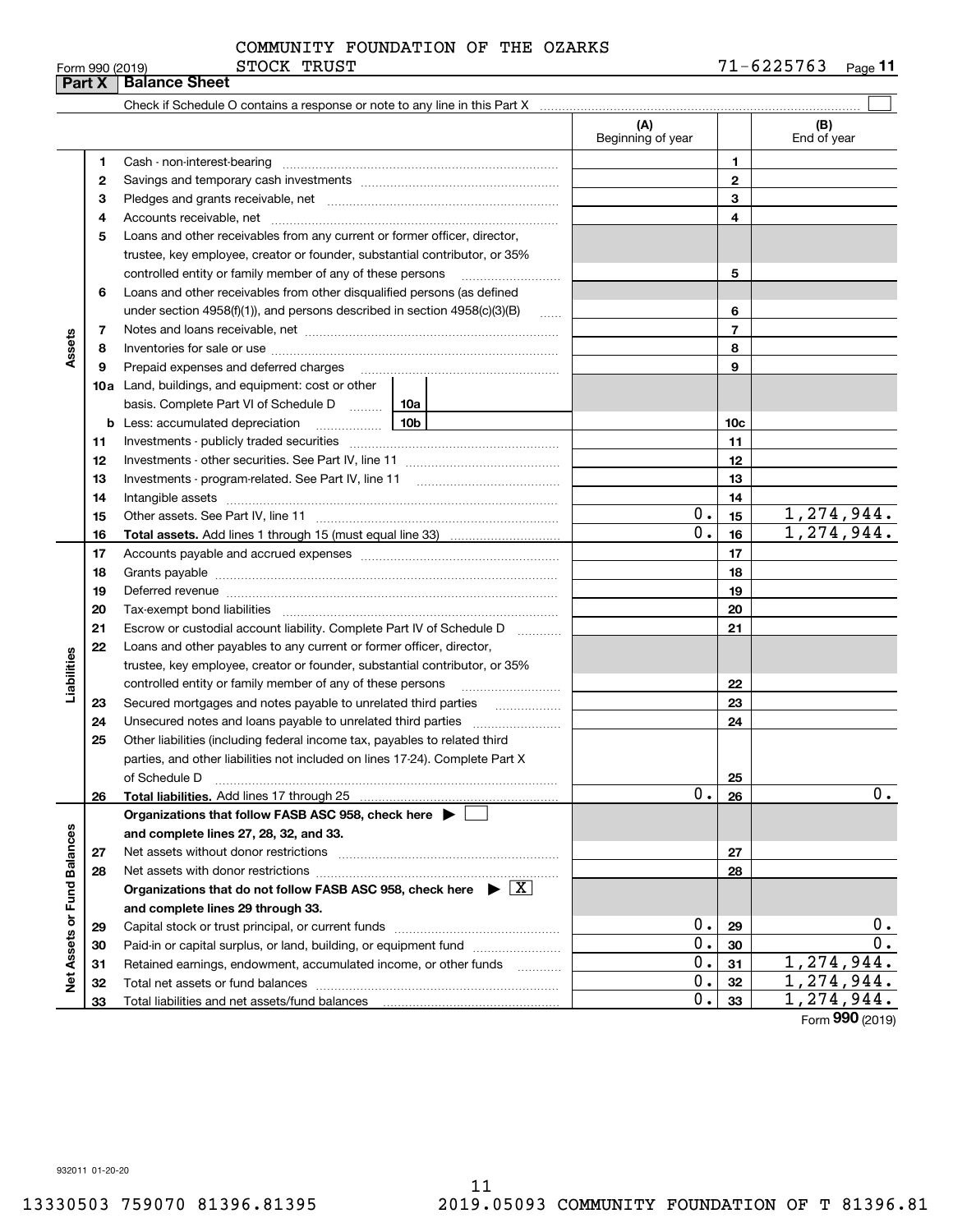|    | COMMUNITY FOUNDATION OF THE OZARKS                                                                                              |                         |                         |      |                     |
|----|---------------------------------------------------------------------------------------------------------------------------------|-------------------------|-------------------------|------|---------------------|
|    | STOCK TRUST<br>Form 990 (2019)                                                                                                  |                         | $71 - 6225763$          |      | $P_{\text{aqe}}$ 12 |
|    | <b>Part XI   Reconciliation of Net Assets</b>                                                                                   |                         |                         |      |                     |
|    |                                                                                                                                 |                         |                         |      |                     |
|    |                                                                                                                                 |                         |                         |      |                     |
| 1  | Total revenue (must equal Part VIII, column (A), line 12)                                                                       | 1.                      | 1,346,383.              |      |                     |
| 2  | Total expenses (must equal Part IX, column (A), line 25)                                                                        | $\overline{2}$          |                         |      | 71,439.             |
| з  | Revenue less expenses. Subtract line 2 from line 1                                                                              | $\mathbf{3}$            | $\overline{1,274,944.}$ |      |                     |
| 4  |                                                                                                                                 | $\overline{\mathbf{4}}$ |                         |      | 0.                  |
| 5  |                                                                                                                                 | 5                       |                         |      |                     |
| 6  |                                                                                                                                 | 6                       |                         |      |                     |
| 7  | Investment expenses www.communication.com/www.communication.com/www.communication.com/www.com                                   | $\overline{7}$          |                         |      |                     |
| 8  | Prior period adjustments                                                                                                        | 8                       |                         |      |                     |
| 9  | Other changes in net assets or fund balances (explain on Schedule O)                                                            | 9                       |                         |      | $\overline{0}$ .    |
| 10 | Net assets or fund balances at end of year. Combine lines 3 through 9 (must equal Part X, line 32,                              |                         |                         |      |                     |
|    |                                                                                                                                 | 10 <sup>10</sup>        | 1,274,944.              |      |                     |
|    | Part XII Financial Statements and Reporting                                                                                     |                         |                         |      |                     |
|    |                                                                                                                                 |                         |                         |      | $ \mathbf{X} $      |
|    |                                                                                                                                 |                         |                         | Yes  | No                  |
| 1  | $ X $ Accrual<br>Accounting method used to prepare the Form 990: <u>II</u> Cash<br>Other                                        |                         |                         |      |                     |
|    | If the organization changed its method of accounting from a prior year or checked "Other," explain in Schedule O.               |                         |                         |      |                     |
|    | 2a Were the organization's financial statements compiled or reviewed by an independent accountant?                              |                         | 2a                      |      | х                   |
|    | If "Yes," check a box below to indicate whether the financial statements for the year were compiled or reviewed on a            |                         |                         |      |                     |
|    | separate basis, consolidated basis, or both:                                                                                    |                         |                         |      |                     |
|    | <b>Consolidated basis</b><br>Separate basis<br>Both consolidated and separate basis                                             |                         |                         |      |                     |
|    | <b>b</b> Were the organization's financial statements audited by an independent accountant?                                     |                         | 2 <sub>b</sub>          | Х    |                     |
|    | If "Yes," check a box below to indicate whether the financial statements for the year were audited on a separate basis,         |                         |                         |      |                     |
|    | consolidated basis, or both:                                                                                                    |                         |                         |      |                     |
|    | X Consolidated basis<br>Separate basis<br>Both consolidated and separate basis                                                  |                         |                         |      |                     |
|    | c If "Yes" to line 2a or 2b, does the organization have a committee that assumes responsibility for oversight of the audit,     |                         |                         |      |                     |
|    |                                                                                                                                 |                         | 2c                      | X    |                     |
|    | If the organization changed either its oversight process or selection process during the tax year, explain on Schedule O.       |                         |                         |      |                     |
|    | 3a As a result of a federal award, was the organization required to undergo an audit or audits as set forth in the Single Audit |                         |                         |      |                     |
|    |                                                                                                                                 |                         | За                      |      | х                   |
|    | b If "Yes," did the organization undergo the required audit or audits? If the organization did not undergo the required audit   |                         |                         |      |                     |
|    | or audits, explain why on Schedule O and describe any steps taken to undergo such audits manuming contains an                   |                         | 3b                      |      |                     |
|    |                                                                                                                                 |                         |                         | nnn. |                     |

Form (2019) **990**

932012 01-20-20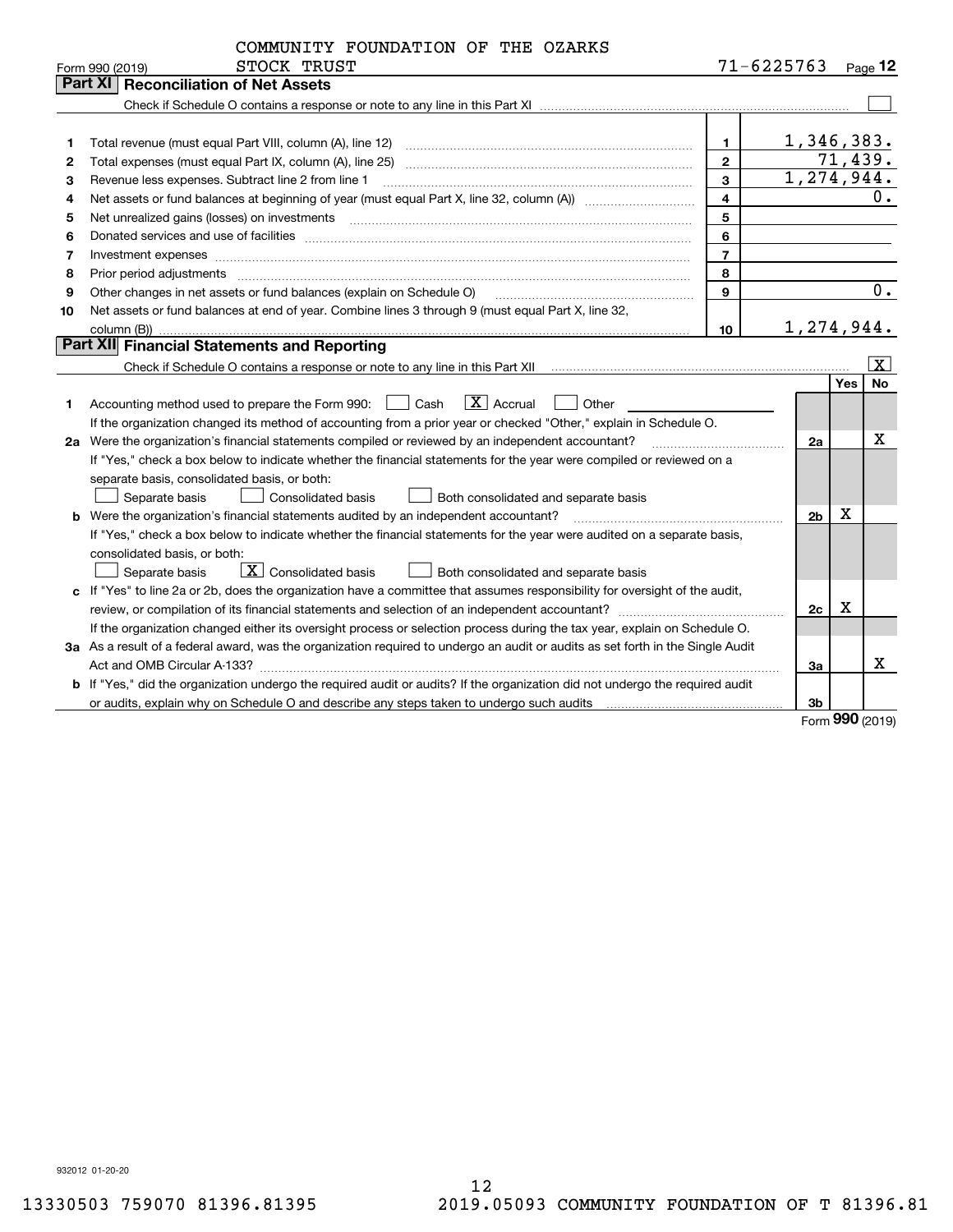| <b>SCHEDULE A</b>                                                                                         |                                                                                    |                                                                                                                                                                                                                                                                |     |                                                                |                            |    | OMB No. 1545-0047                     |
|-----------------------------------------------------------------------------------------------------------|------------------------------------------------------------------------------------|----------------------------------------------------------------------------------------------------------------------------------------------------------------------------------------------------------------------------------------------------------------|-----|----------------------------------------------------------------|----------------------------|----|---------------------------------------|
| (Form 990 or 990-EZ)                                                                                      |                                                                                    | <b>Public Charity Status and Public Support</b><br>Complete if the organization is a section $501(c)(3)$ organization or a section                                                                                                                             |     |                                                                |                            |    |                                       |
|                                                                                                           |                                                                                    | 4947(a)(1) nonexempt charitable trust.                                                                                                                                                                                                                         |     |                                                                |                            |    |                                       |
| Department of the Treasury<br>Internal Revenue Service                                                    |                                                                                    | Attach to Form 990 or Form 990-EZ.                                                                                                                                                                                                                             |     |                                                                |                            |    | <b>Open to Public</b><br>Inspection   |
| Name of the organization                                                                                  |                                                                                    | Go to www.irs.gov/Form990 for instructions and the latest information.<br>COMMUNITY FOUNDATION OF THE OZARKS                                                                                                                                                   |     |                                                                |                            |    | <b>Employer identification number</b> |
|                                                                                                           | STOCK TRUST                                                                        |                                                                                                                                                                                                                                                                |     |                                                                |                            |    | 71-6225763                            |
| Part I                                                                                                    |                                                                                    | Reason for Public Charity Status (All organizations must complete this part.) See instructions.                                                                                                                                                                |     |                                                                |                            |    |                                       |
| The organization is not a private foundation because it is: (For lines 1 through 12, check only one box.) |                                                                                    |                                                                                                                                                                                                                                                                |     |                                                                |                            |    |                                       |
| 1                                                                                                         |                                                                                    | A church, convention of churches, or association of churches described in section 170(b)(1)(A)(i).                                                                                                                                                             |     |                                                                |                            |    |                                       |
| 2                                                                                                         |                                                                                    | A school described in section 170(b)(1)(A)(ii). (Attach Schedule E (Form 990 or 990-EZ).)                                                                                                                                                                      |     |                                                                |                            |    |                                       |
| 3                                                                                                         |                                                                                    | A hospital or a cooperative hospital service organization described in section $170(b)(1)(A)(iii)$ .                                                                                                                                                           |     |                                                                |                            |    |                                       |
| 4                                                                                                         |                                                                                    | A medical research organization operated in conjunction with a hospital described in section 170(b)(1)(A)(iii). Enter the hospital's name,                                                                                                                     |     |                                                                |                            |    |                                       |
| city, and state:                                                                                          |                                                                                    |                                                                                                                                                                                                                                                                |     |                                                                |                            |    |                                       |
| 5                                                                                                         |                                                                                    | An organization operated for the benefit of a college or university owned or operated by a governmental unit described in                                                                                                                                      |     |                                                                |                            |    |                                       |
|                                                                                                           | section 170(b)(1)(A)(iv). (Complete Part II.)                                      |                                                                                                                                                                                                                                                                |     |                                                                |                            |    |                                       |
| 6                                                                                                         |                                                                                    | A federal, state, or local government or governmental unit described in section 170(b)(1)(A)(v).                                                                                                                                                               |     |                                                                |                            |    |                                       |
| 7                                                                                                         |                                                                                    | An organization that normally receives a substantial part of its support from a governmental unit or from the general public described in                                                                                                                      |     |                                                                |                            |    |                                       |
| 8                                                                                                         | section 170(b)(1)(A)(vi). (Complete Part II.)                                      | A community trust described in section 170(b)(1)(A)(vi). (Complete Part II.)                                                                                                                                                                                   |     |                                                                |                            |    |                                       |
| 9                                                                                                         |                                                                                    | An agricultural research organization described in section 170(b)(1)(A)(ix) operated in conjunction with a land-grant college                                                                                                                                  |     |                                                                |                            |    |                                       |
|                                                                                                           |                                                                                    | or university or a non-land-grant college of agriculture (see instructions). Enter the name, city, and state of the college or                                                                                                                                 |     |                                                                |                            |    |                                       |
| university:                                                                                               |                                                                                    |                                                                                                                                                                                                                                                                |     |                                                                |                            |    |                                       |
| 10                                                                                                        |                                                                                    | An organization that normally receives: (1) more than 33 1/3% of its support from contributions, membership fees, and gross receipts from                                                                                                                      |     |                                                                |                            |    |                                       |
|                                                                                                           |                                                                                    | activities related to its exempt functions - subject to certain exceptions, and (2) no more than 33 1/3% of its support from gross investment                                                                                                                  |     |                                                                |                            |    |                                       |
|                                                                                                           |                                                                                    | income and unrelated business taxable income (less section 511 tax) from businesses acquired by the organization after June 30, 1975.                                                                                                                          |     |                                                                |                            |    |                                       |
|                                                                                                           | See section 509(a)(2). (Complete Part III.)                                        |                                                                                                                                                                                                                                                                |     |                                                                |                            |    |                                       |
| 11                                                                                                        |                                                                                    | An organization organized and operated exclusively to test for public safety. See section 509(a)(4).                                                                                                                                                           |     |                                                                |                            |    |                                       |
| $\mathbf{X}$<br>12 <sub>2</sub>                                                                           |                                                                                    | An organization organized and operated exclusively for the benefit of, to perform the functions of, or to carry out the purposes of one or                                                                                                                     |     |                                                                |                            |    |                                       |
|                                                                                                           |                                                                                    | more publicly supported organizations described in section 509(a)(1) or section 509(a)(2). See section 509(a)(3). Check the box in                                                                                                                             |     |                                                                |                            |    |                                       |
| $\lfloor x \rfloor$                                                                                       |                                                                                    | lines 12a through 12d that describes the type of supporting organization and complete lines 12e, 12f, and 12g.                                                                                                                                                 |     |                                                                |                            |    |                                       |
| a                                                                                                         |                                                                                    | Type I. A supporting organization operated, supervised, or controlled by its supported organization(s), typically by giving<br>the supported organization(s) the power to regularly appoint or elect a majority of the directors or trustees of the supporting |     |                                                                |                            |    |                                       |
|                                                                                                           | organization. You must complete Part IV, Sections A and B.                         |                                                                                                                                                                                                                                                                |     |                                                                |                            |    |                                       |
| b                                                                                                         |                                                                                    | Type II. A supporting organization supervised or controlled in connection with its supported organization(s), by having                                                                                                                                        |     |                                                                |                            |    |                                       |
|                                                                                                           |                                                                                    | control or management of the supporting organization vested in the same persons that control or manage the supported                                                                                                                                           |     |                                                                |                            |    |                                       |
|                                                                                                           | organization(s). You must complete Part IV, Sections A and C.                      |                                                                                                                                                                                                                                                                |     |                                                                |                            |    |                                       |
| c                                                                                                         |                                                                                    | Type III functionally integrated. A supporting organization operated in connection with, and functionally integrated with,                                                                                                                                     |     |                                                                |                            |    |                                       |
|                                                                                                           |                                                                                    | its supported organization(s) (see instructions). You must complete Part IV, Sections A, D, and E.                                                                                                                                                             |     |                                                                |                            |    |                                       |
| d                                                                                                         |                                                                                    | Type III non-functionally integrated. A supporting organization operated in connection with its supported organization(s)                                                                                                                                      |     |                                                                |                            |    |                                       |
|                                                                                                           |                                                                                    | that is not functionally integrated. The organization generally must satisfy a distribution requirement and an attentiveness                                                                                                                                   |     |                                                                |                            |    |                                       |
|                                                                                                           |                                                                                    | requirement (see instructions). You must complete Part IV, Sections A and D, and Part V.                                                                                                                                                                       |     |                                                                |                            |    |                                       |
| $\lfloor x \rfloor$<br>е                                                                                  |                                                                                    | Check this box if the organization received a written determination from the IRS that it is a Type I, Type II, Type III                                                                                                                                        |     |                                                                |                            |    |                                       |
|                                                                                                           |                                                                                    | functionally integrated, or Type III non-functionally integrated supporting organization.                                                                                                                                                                      |     |                                                                |                            |    | 1                                     |
| f Enter the number of supported organizations                                                             |                                                                                    |                                                                                                                                                                                                                                                                |     |                                                                |                            |    |                                       |
| (i) Name of supported                                                                                     | Provide the following information about the supported organization(s).<br>(ii) EIN | (iii) Type of organization                                                                                                                                                                                                                                     |     | (iv) Is the organization listed<br>in your governing document? | (v) Amount of monetary     |    | (vi) Amount of other                  |
| organization                                                                                              |                                                                                    | (described on lines 1-10<br>above (see instructions))                                                                                                                                                                                                          | Yes | No                                                             | support (see instructions) |    | support (see instructions)            |
| COMMUNITY                                                                                                 |                                                                                    |                                                                                                                                                                                                                                                                |     |                                                                |                            |    |                                       |
| FOUNDATION OF THE 023-7290968                                                                             |                                                                                    | 7                                                                                                                                                                                                                                                              | х   |                                                                |                            | 0. | $0$ .                                 |
|                                                                                                           |                                                                                    |                                                                                                                                                                                                                                                                |     |                                                                |                            |    |                                       |
|                                                                                                           |                                                                                    |                                                                                                                                                                                                                                                                |     |                                                                |                            |    |                                       |
|                                                                                                           |                                                                                    |                                                                                                                                                                                                                                                                |     |                                                                |                            |    |                                       |
|                                                                                                           |                                                                                    |                                                                                                                                                                                                                                                                |     |                                                                |                            |    |                                       |
|                                                                                                           |                                                                                    |                                                                                                                                                                                                                                                                |     |                                                                |                            |    |                                       |
|                                                                                                           |                                                                                    |                                                                                                                                                                                                                                                                |     |                                                                |                            |    |                                       |
|                                                                                                           |                                                                                    |                                                                                                                                                                                                                                                                |     |                                                                |                            |    |                                       |
| <b>Total</b>                                                                                              |                                                                                    |                                                                                                                                                                                                                                                                |     |                                                                |                            | О. | 0.                                    |
| LHA For Paperwork Reduction Act Notice, see the Instructions for Form 990 or 990-EZ. 932021 09-25-19      |                                                                                    |                                                                                                                                                                                                                                                                |     |                                                                |                            |    | Schedule A (Form 990 or 990-EZ) 2019  |
|                                                                                                           |                                                                                    | 13                                                                                                                                                                                                                                                             |     |                                                                |                            |    |                                       |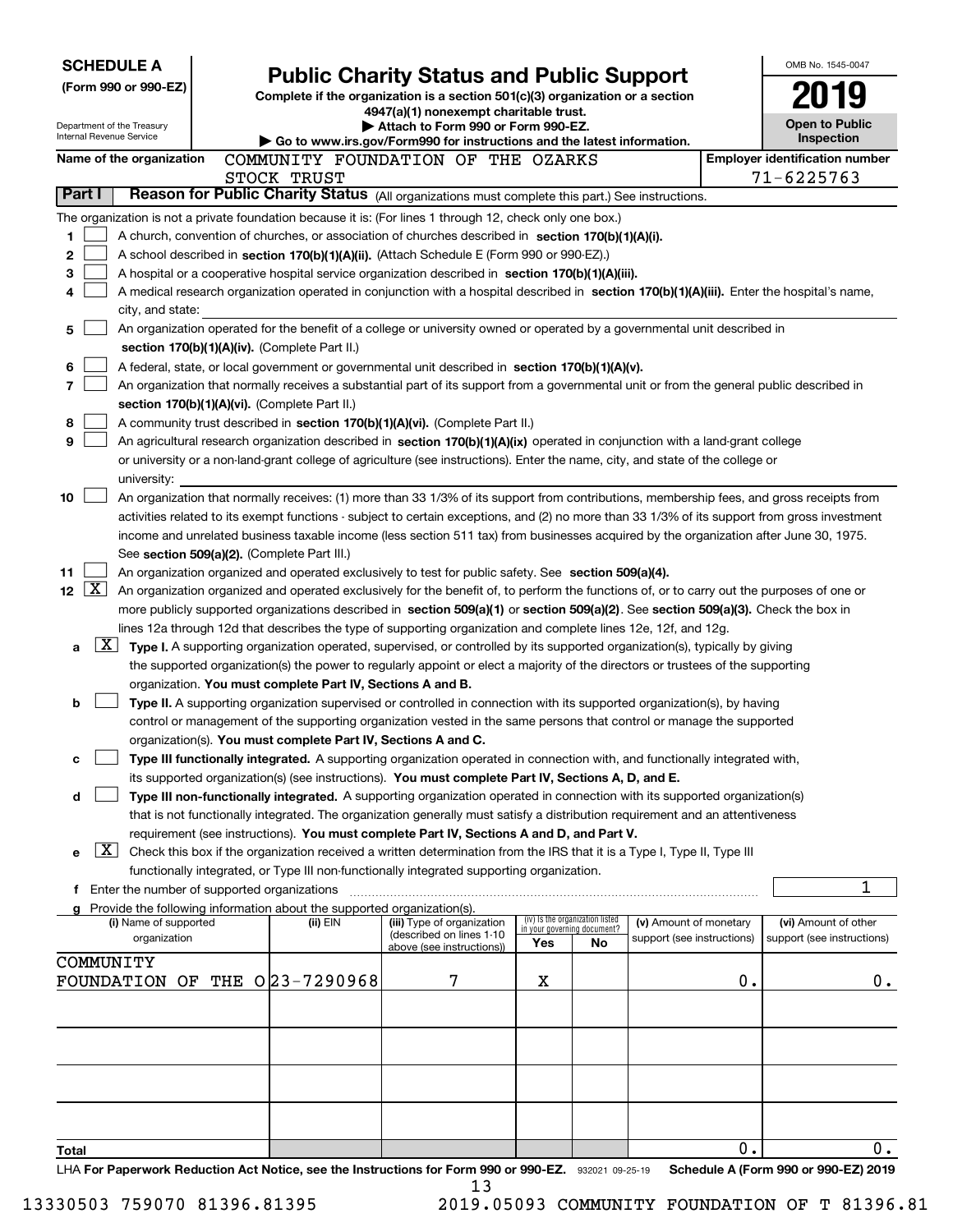## Schedule A (Form 990 or 990-EZ) 2019 Page STOCK TRUST 71-6225763

 $71 - 6225763$  Page 2

(Complete only if you checked the box on line 5, 7, or 8 of Part I or if the organization failed to qualify under Part III. If the organization fails to qualify under the tests listed below, please complete Part III.) **Part II Support Schedule for Organizations Described in Sections 170(b)(1)(A)(iv) and 170(b)(1)(A)(vi)**

|    | <b>Section A. Public Support</b>                                                                                                                                                                                               |          |            |            |            |          |                                             |
|----|--------------------------------------------------------------------------------------------------------------------------------------------------------------------------------------------------------------------------------|----------|------------|------------|------------|----------|---------------------------------------------|
|    | Calendar year (or fiscal year beginning in) $\blacktriangleright$                                                                                                                                                              | (a) 2015 | $(b)$ 2016 | $(c)$ 2017 | $(d)$ 2018 | (e) 2019 | (f) Total                                   |
|    | <b>1</b> Gifts, grants, contributions, and                                                                                                                                                                                     |          |            |            |            |          |                                             |
|    | membership fees received. (Do not                                                                                                                                                                                              |          |            |            |            |          |                                             |
|    | include any "unusual grants.")                                                                                                                                                                                                 |          |            |            |            |          |                                             |
|    | 2 Tax revenues levied for the organ-                                                                                                                                                                                           |          |            |            |            |          |                                             |
|    | ization's benefit and either paid to                                                                                                                                                                                           |          |            |            |            |          |                                             |
|    | or expended on its behalf                                                                                                                                                                                                      |          |            |            |            |          |                                             |
|    | 3 The value of services or facilities                                                                                                                                                                                          |          |            |            |            |          |                                             |
|    | furnished by a governmental unit to                                                                                                                                                                                            |          |            |            |            |          |                                             |
|    | the organization without charge                                                                                                                                                                                                |          |            |            |            |          |                                             |
|    | 4 Total. Add lines 1 through 3                                                                                                                                                                                                 |          |            |            |            |          |                                             |
| 5  | The portion of total contributions                                                                                                                                                                                             |          |            |            |            |          |                                             |
|    | by each person (other than a                                                                                                                                                                                                   |          |            |            |            |          |                                             |
|    | governmental unit or publicly                                                                                                                                                                                                  |          |            |            |            |          |                                             |
|    | supported organization) included                                                                                                                                                                                               |          |            |            |            |          |                                             |
|    | on line 1 that exceeds 2% of the                                                                                                                                                                                               |          |            |            |            |          |                                             |
|    | amount shown on line 11,                                                                                                                                                                                                       |          |            |            |            |          |                                             |
|    | column (f)                                                                                                                                                                                                                     |          |            |            |            |          |                                             |
|    | 6 Public support. Subtract line 5 from line 4.                                                                                                                                                                                 |          |            |            |            |          |                                             |
|    | <b>Section B. Total Support</b>                                                                                                                                                                                                |          |            |            |            |          |                                             |
|    | Calendar year (or fiscal year beginning in)                                                                                                                                                                                    | (a) 2015 | $(b)$ 2016 | $(c)$ 2017 | $(d)$ 2018 | (e) 2019 | (f) Total                                   |
|    | 7 Amounts from line 4                                                                                                                                                                                                          |          |            |            |            |          |                                             |
| 8  | Gross income from interest,                                                                                                                                                                                                    |          |            |            |            |          |                                             |
|    | dividends, payments received on                                                                                                                                                                                                |          |            |            |            |          |                                             |
|    | securities loans, rents, royalties,                                                                                                                                                                                            |          |            |            |            |          |                                             |
|    | and income from similar sources                                                                                                                                                                                                |          |            |            |            |          |                                             |
| 9  | Net income from unrelated business                                                                                                                                                                                             |          |            |            |            |          |                                             |
|    | activities, whether or not the                                                                                                                                                                                                 |          |            |            |            |          |                                             |
|    | business is regularly carried on                                                                                                                                                                                               |          |            |            |            |          |                                             |
|    | <b>10</b> Other income. Do not include gain                                                                                                                                                                                    |          |            |            |            |          |                                             |
|    | or loss from the sale of capital                                                                                                                                                                                               |          |            |            |            |          |                                             |
|    | assets (Explain in Part VI.)                                                                                                                                                                                                   |          |            |            |            |          |                                             |
|    | <b>11 Total support.</b> Add lines 7 through 10                                                                                                                                                                                |          |            |            |            |          |                                             |
|    | 12 Gross receipts from related activities, etc. (see instructions)                                                                                                                                                             |          |            |            |            | 12       |                                             |
|    | 13 First five years. If the Form 990 is for the organization's first, second, third, fourth, or fifth tax year as a section 501(c)(3)                                                                                          |          |            |            |            |          |                                             |
|    | organization, check this box and stop here manufactured and according to the state of the state of the state of the state of the state of the state of the state of the state of the state of the state of the state of the st |          |            |            |            |          |                                             |
|    | <b>Section C. Computation of Public Support Percentage</b>                                                                                                                                                                     |          |            |            |            |          |                                             |
|    | 14 Public support percentage for 2019 (line 6, column (f) divided by line 11, column (f) <i>mummention</i>                                                                                                                     |          |            |            |            | 14       | %                                           |
|    | 15 Public support percentage from 2018 Schedule A, Part II, line 14 [11] [11] Current manufacture in the Public support percentage from 2018 Schedule A, Part II, line 14 [11] [12] Manufacture in the Public support of the P |          |            |            |            | 15       | %                                           |
|    | 16a 33 1/3% support test - 2019. If the organization did not check the box on line 13, and line 14 is 33 1/3% or more, check this box and                                                                                      |          |            |            |            |          |                                             |
|    | stop here. The organization qualifies as a publicly supported organization                                                                                                                                                     |          |            |            |            |          |                                             |
|    | b 33 1/3% support test - 2018. If the organization did not check a box on line 13 or 16a, and line 15 is 33 1/3% or more, check this box                                                                                       |          |            |            |            |          |                                             |
|    | and stop here. The organization qualifies as a publicly supported organization                                                                                                                                                 |          |            |            |            |          |                                             |
|    | 17a 10% -facts-and-circumstances test - 2019. If the organization did not check a box on line 13, 16a, or 16b, and line 14 is 10% or more,                                                                                     |          |            |            |            |          |                                             |
|    | and if the organization meets the "facts-and-circumstances" test, check this box and stop here. Explain in Part VI how the organization                                                                                        |          |            |            |            |          |                                             |
|    | meets the "facts-and-circumstances" test. The organization qualifies as a publicly supported organization                                                                                                                      |          |            |            |            |          |                                             |
|    | <b>b 10% -facts-and-circumstances test - 2018.</b> If the organization did not check a box on line 13, 16a, 16b, or 17a, and line 15 is 10% or                                                                                 |          |            |            |            |          |                                             |
|    | more, and if the organization meets the "facts-and-circumstances" test, check this box and stop here. Explain in Part VI how the                                                                                               |          |            |            |            |          |                                             |
|    | organization meets the "facts-and-circumstances" test. The organization qualifies as a publicly supported organization                                                                                                         |          |            |            |            |          |                                             |
| 18 | Private foundation. If the organization did not check a box on line 13, 16a, 16b, 17a, or 17b, check this box and see instructions                                                                                             |          |            |            |            |          |                                             |
|    |                                                                                                                                                                                                                                |          |            |            |            |          | <b>Cabadula A (Faum 000 av 000 EZ) 0040</b> |

**Schedule A (Form 990 or 990-EZ) 2019**

932022 09-25-19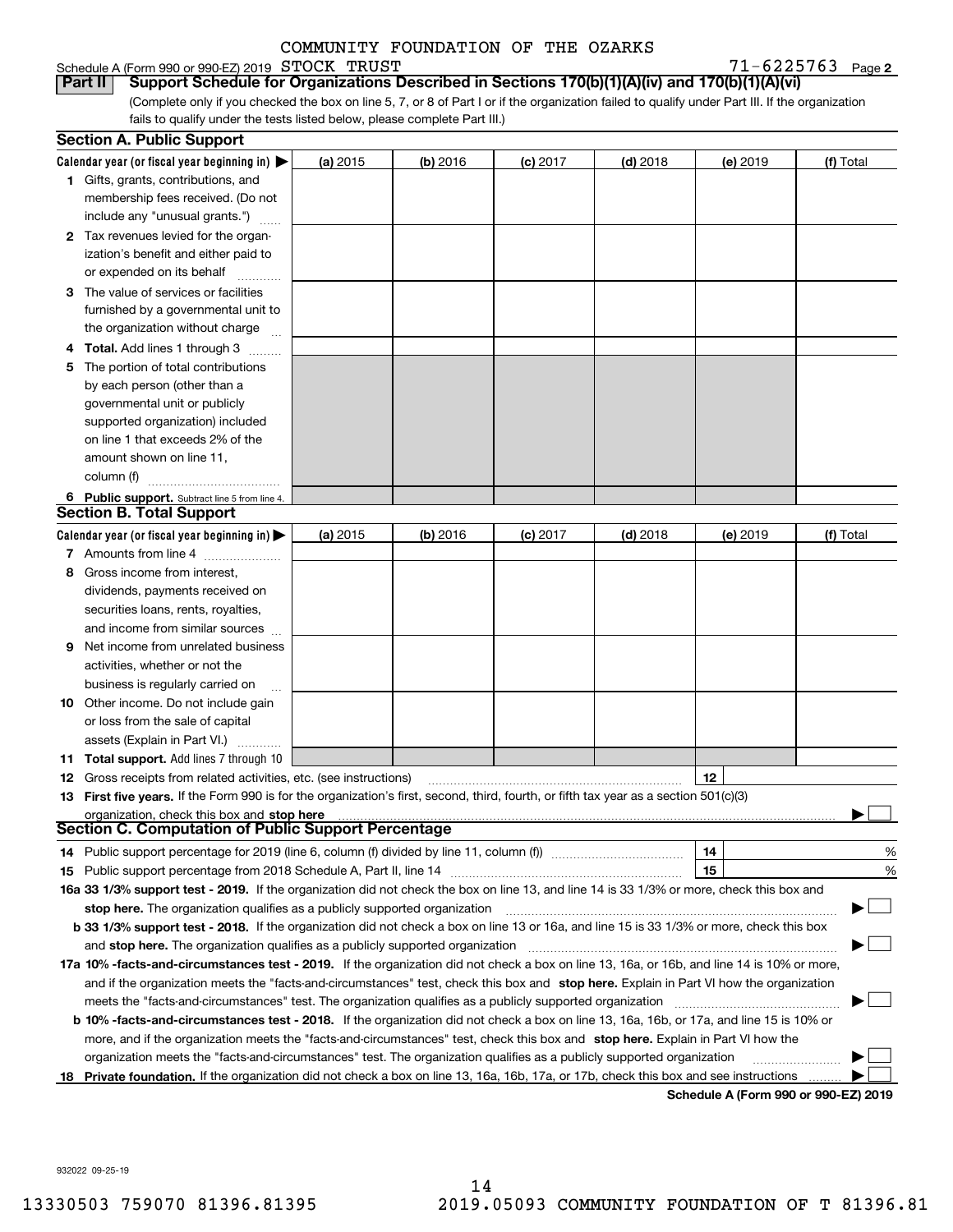Schedule A (Form 990 or 990-EZ) 2019 Page STOCK TRUST 71-6225763

(Complete only if you checked the box on line 10 of Part I or if the organization failed to qualify under Part II. If the organization fails to qualify under the tests listed below, please complete Part II.)

|    | <b>Section A. Public Support</b>                                                                                                                                                                |            |          |            |            |          |                                      |
|----|-------------------------------------------------------------------------------------------------------------------------------------------------------------------------------------------------|------------|----------|------------|------------|----------|--------------------------------------|
|    | Calendar year (or fiscal year beginning in) $\blacktriangleright$                                                                                                                               | (a) 2015   | (b) 2016 | $(c)$ 2017 | $(d)$ 2018 | (e) 2019 | (f) Total                            |
|    | 1 Gifts, grants, contributions, and                                                                                                                                                             |            |          |            |            |          |                                      |
|    | membership fees received. (Do not                                                                                                                                                               |            |          |            |            |          |                                      |
|    | include any "unusual grants.")                                                                                                                                                                  |            |          |            |            |          |                                      |
|    | <b>2</b> Gross receipts from admissions,<br>merchandise sold or services per-<br>formed, or facilities furnished in<br>any activity that is related to the<br>organization's tax-exempt purpose |            |          |            |            |          |                                      |
|    | 3 Gross receipts from activities that<br>are not an unrelated trade or bus-                                                                                                                     |            |          |            |            |          |                                      |
|    | iness under section 513                                                                                                                                                                         |            |          |            |            |          |                                      |
|    | 4 Tax revenues levied for the organ-                                                                                                                                                            |            |          |            |            |          |                                      |
|    | ization's benefit and either paid to<br>or expended on its behalf<br>.                                                                                                                          |            |          |            |            |          |                                      |
|    | 5 The value of services or facilities<br>furnished by a governmental unit to<br>the organization without charge                                                                                 |            |          |            |            |          |                                      |
|    |                                                                                                                                                                                                 |            |          |            |            |          |                                      |
|    | <b>6 Total.</b> Add lines 1 through 5<br>7a Amounts included on lines 1, 2, and                                                                                                                 |            |          |            |            |          |                                      |
|    | 3 received from disqualified persons                                                                                                                                                            |            |          |            |            |          |                                      |
|    | <b>b</b> Amounts included on lines 2 and 3 received<br>from other than disqualified persons that<br>exceed the greater of \$5,000 or 1% of the<br>amount on line 13 for the year                |            |          |            |            |          |                                      |
|    | c Add lines 7a and 7b                                                                                                                                                                           |            |          |            |            |          |                                      |
|    | 8 Public support. (Subtract line 7c from line 6.)<br>Section B. Total Support                                                                                                                   |            |          |            |            |          |                                      |
|    | Calendar year (or fiscal year beginning in)                                                                                                                                                     | (a) $2015$ | (b) 2016 | $(c)$ 2017 | $(d)$ 2018 | (e) 2019 | (f) Total                            |
|    | 9 Amounts from line 6                                                                                                                                                                           |            |          |            |            |          |                                      |
|    | <b>10a</b> Gross income from interest,<br>dividends, payments received on<br>securities loans, rents, royalties,<br>and income from similar sources                                             |            |          |            |            |          |                                      |
|    | <b>b</b> Unrelated business taxable income<br>(less section 511 taxes) from businesses<br>acquired after June 30, 1975                                                                          |            |          |            |            |          |                                      |
|    | c Add lines 10a and 10b                                                                                                                                                                         |            |          |            |            |          |                                      |
|    | 11 Net income from unrelated business<br>activities not included in line 10b,<br>whether or not the business is<br>regularly carried on                                                         |            |          |            |            |          |                                      |
|    | 12 Other income. Do not include gain<br>or loss from the sale of capital<br>assets (Explain in Part VI.)                                                                                        |            |          |            |            |          |                                      |
|    | <b>13</b> Total support. (Add lines 9, 10c, 11, and 12.)                                                                                                                                        |            |          |            |            |          |                                      |
|    | 14 First five years. If the Form 990 is for the organization's first, second, third, fourth, or fifth tax year as a section 501(c)(3) organization,                                             |            |          |            |            |          |                                      |
|    | check this <u>box and stop here manual construction control to the state of the state of the state of the state of</u><br><b>Section C. Computation of Public Support Percentage</b>            |            |          |            |            |          |                                      |
|    | 15 Public support percentage for 2019 (line 8, column (f), divided by line 13, column (f))                                                                                                      |            |          |            |            | 15       | %                                    |
|    | 16 Public support percentage from 2018 Schedule A, Part III, line 15                                                                                                                            |            |          |            |            | 16       | %                                    |
|    | <b>Section D. Computation of Investment Income Percentage</b>                                                                                                                                   |            |          |            |            |          |                                      |
|    | 17 Investment income percentage for 2019 (line 10c, column (f), divided by line 13, column (f))                                                                                                 |            |          |            |            | 17       | %                                    |
|    | 18 Investment income percentage from 2018 Schedule A, Part III, line 17                                                                                                                         |            |          |            |            | 18       | %                                    |
|    | 19a 33 1/3% support tests - 2019. If the organization did not check the box on line 14, and line 15 is more than 33 1/3%, and line 17 is not                                                    |            |          |            |            |          |                                      |
|    | more than 33 1/3%, check this box and stop here. The organization qualifies as a publicly supported organization                                                                                |            |          |            |            |          | $\sim$ 1                             |
|    | b 33 1/3% support tests - 2018. If the organization did not check a box on line 14 or line 19a, and line 16 is more than 33 1/3%, and                                                           |            |          |            |            |          |                                      |
|    | line 18 is not more than 33 1/3%, check this box and stop here. The organization qualifies as a publicly supported organization                                                                 |            |          |            |            |          |                                      |
| 20 | Private foundation. If the organization did not check a box on line 14, 19a, or 19b, check this box and see instructions                                                                        |            |          |            |            |          |                                      |
|    | 932023 09-25-19                                                                                                                                                                                 |            | 15       |            |            |          | Schedule A (Form 990 or 990-EZ) 2019 |

13330503 759070 81396.81395 2019.05093 COMMUNITY FOUNDATION OF T 81396.81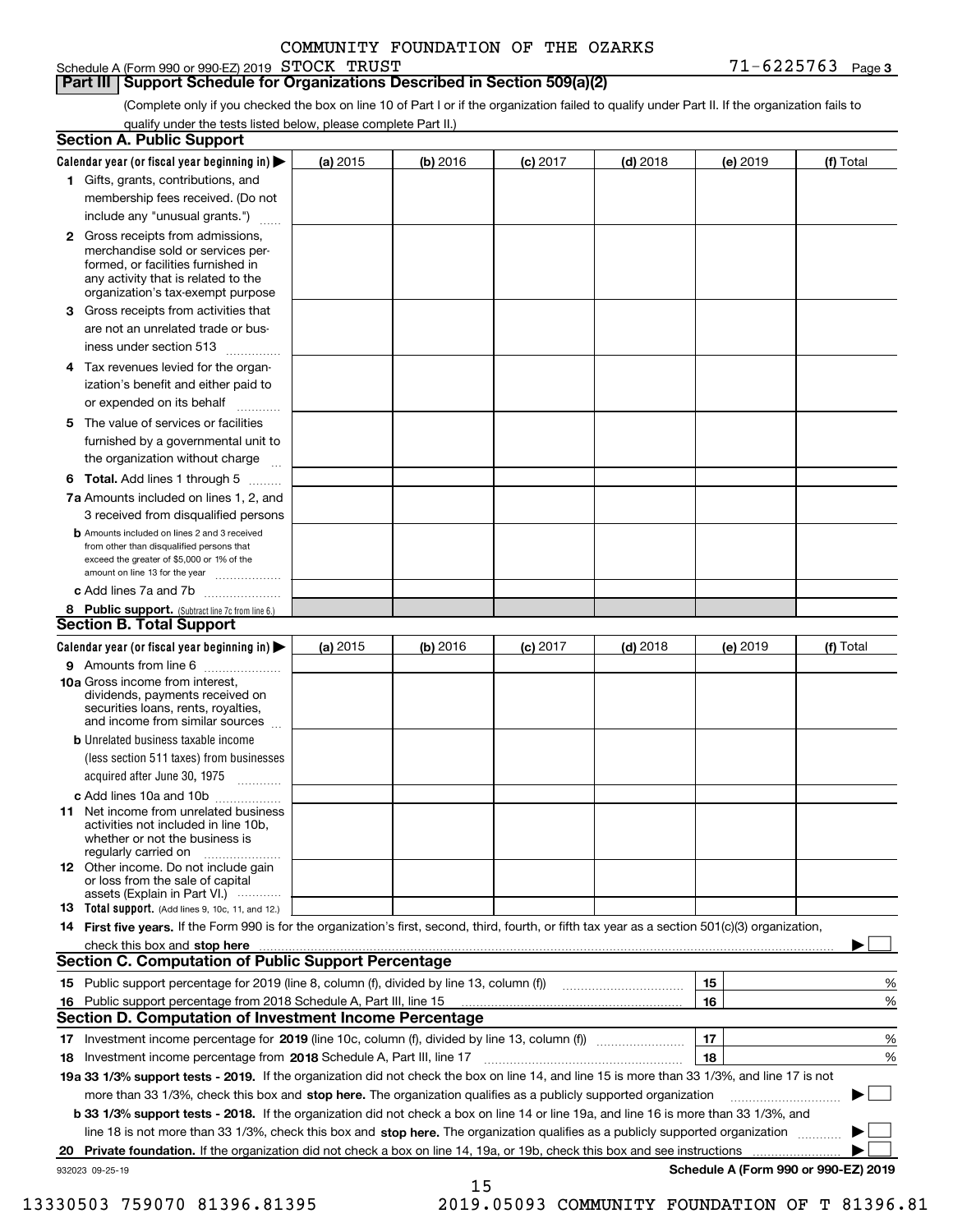# **Part IV Supporting Organizations**

(Complete only if you checked a box in line 12 on Part I. If you checked 12a of Part I, complete Sections A and B. If you checked 12b of Part I, complete Sections A and C. If you checked 12c of Part I, complete Sections A, D, and E. If you checked 12d of Part I, complete Sections A and D, and complete Part V.)

### **Section A. All Supporting Organizations**

- **1** Are all of the organization's supported organizations listed by name in the organization's governing documents? If "No," describe in **Part VI** how the supported organizations are designated. If designated by *class or purpose, describe the designation. If historic and continuing relationship, explain.*
- **2** Did the organization have any supported organization that does not have an IRS determination of status under section 509(a)(1) or (2)? If "Yes," explain in Part VI how the organization determined that the supported *organization was described in section 509(a)(1) or (2).*
- **3a** Did the organization have a supported organization described in section 501(c)(4), (5), or (6)? If "Yes," answer *(b) and (c) below.*
- **b** Did the organization confirm that each supported organization qualified under section 501(c)(4), (5), or (6) and satisfied the public support tests under section 509(a)(2)? If "Yes," describe in **Part VI** when and how the *organization made the determination.*
- **c**Did the organization ensure that all support to such organizations was used exclusively for section 170(c)(2)(B) purposes? If "Yes," explain in **Part VI** what controls the organization put in place to ensure such use.
- **4a***If* Was any supported organization not organized in the United States ("foreign supported organization")? *"Yes," and if you checked 12a or 12b in Part I, answer (b) and (c) below.*
- **b** Did the organization have ultimate control and discretion in deciding whether to make grants to the foreign supported organization? If "Yes," describe in **Part VI** how the organization had such control and discretion *despite being controlled or supervised by or in connection with its supported organizations.*
- **c** Did the organization support any foreign supported organization that does not have an IRS determination under sections 501(c)(3) and 509(a)(1) or (2)? If "Yes," explain in **Part VI** what controls the organization used *to ensure that all support to the foreign supported organization was used exclusively for section 170(c)(2)(B) purposes.*
- **5a** Did the organization add, substitute, or remove any supported organizations during the tax year? If "Yes," answer (b) and (c) below (if applicable). Also, provide detail in **Part VI,** including (i) the names and EIN *numbers of the supported organizations added, substituted, or removed; (ii) the reasons for each such action; (iii) the authority under the organization's organizing document authorizing such action; and (iv) how the action was accomplished (such as by amendment to the organizing document).*
- **b** Type I or Type II only. Was any added or substituted supported organization part of a class already designated in the organization's organizing document?
- **cSubstitutions only.**  Was the substitution the result of an event beyond the organization's control?
- **6** Did the organization provide support (whether in the form of grants or the provision of services or facilities) to **Part VI.** *If "Yes," provide detail in* support or benefit one or more of the filing organization's supported organizations? anyone other than (i) its supported organizations, (ii) individuals that are part of the charitable class benefited by one or more of its supported organizations, or (iii) other supporting organizations that also
- **7**Did the organization provide a grant, loan, compensation, or other similar payment to a substantial contributor *If "Yes," complete Part I of Schedule L (Form 990 or 990-EZ).* regard to a substantial contributor? (as defined in section 4958(c)(3)(C)), a family member of a substantial contributor, or a 35% controlled entity with
- **8** Did the organization make a loan to a disqualified person (as defined in section 4958) not described in line 7? *If "Yes," complete Part I of Schedule L (Form 990 or 990-EZ).*
- **9a** Was the organization controlled directly or indirectly at any time during the tax year by one or more in section 509(a)(1) or (2))? If "Yes," *provide detail in* <code>Part VI.</code> disqualified persons as defined in section 4946 (other than foundation managers and organizations described
- **b**the supporting organization had an interest? If "Yes," provide detail in P**art VI**. Did one or more disqualified persons (as defined in line 9a) hold a controlling interest in any entity in which
- **c**Did a disqualified person (as defined in line 9a) have an ownership interest in, or derive any personal benefit from, assets in which the supporting organization also had an interest? If "Yes," provide detail in P**art VI.**
- **10a** Was the organization subject to the excess business holdings rules of section 4943 because of section supporting organizations)? If "Yes," answer 10b below. 4943(f) (regarding certain Type II supporting organizations, and all Type III non-functionally integrated
- **b** Did the organization have any excess business holdings in the tax year? (Use Schedule C, Form 4720, to *determine whether the organization had excess business holdings.)*

16

932024 09-25-19

**10bSchedule A (Form 990 or 990-EZ) 2019**

13330503 759070 81396.81395 2019.05093 COMMUNITY FOUNDATION OF T 81396.81

X

# **3c4a4b4c5a 5b5c6789a 9b9c10a**X X X X X X X X X

**3a**

**3b**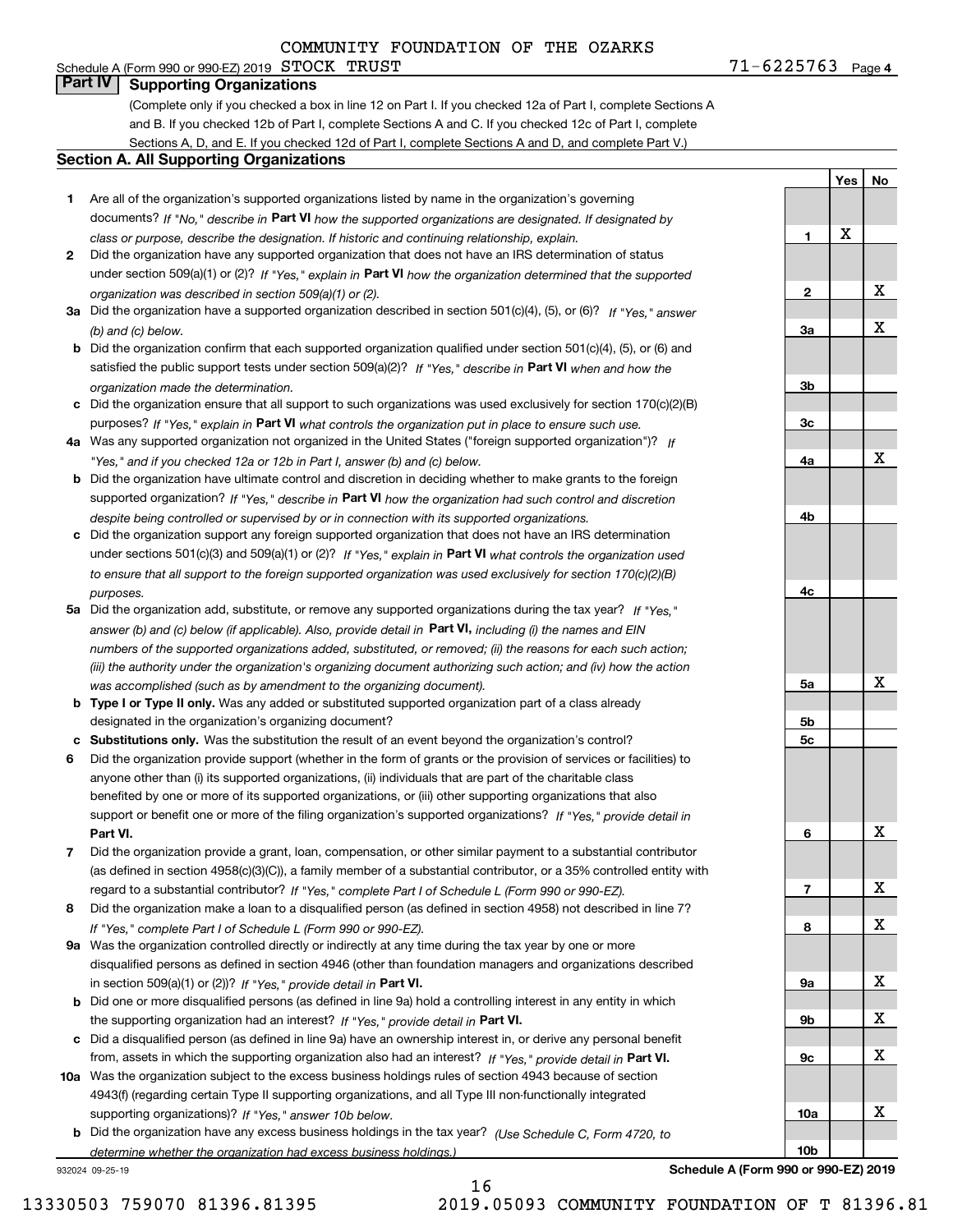|    | Schedule A (Form 990 or 990-EZ) 2019 $\,$ $\rm STOCK$ $\,$ $\rm TRUST$                                                                                                                                               | 71-6225763      |     | Page 5 |
|----|----------------------------------------------------------------------------------------------------------------------------------------------------------------------------------------------------------------------|-----------------|-----|--------|
|    | Part IV<br><b>Supporting Organizations (continued)</b>                                                                                                                                                               |                 |     |        |
|    |                                                                                                                                                                                                                      |                 | Yes | No     |
| 11 | Has the organization accepted a gift or contribution from any of the following persons?                                                                                                                              |                 |     |        |
|    | a A person who directly or indirectly controls, either alone or together with persons described in (b) and (c)                                                                                                       |                 |     |        |
|    | below, the governing body of a supported organization?                                                                                                                                                               | 11a             |     | x      |
|    | <b>b</b> A family member of a person described in (a) above?                                                                                                                                                         | 11 <sub>b</sub> |     | X      |
|    | c A 35% controlled entity of a person described in (a) or (b) above? If "Yes" to a, b, or c, provide detail in Part VI.                                                                                              | 11c             |     | x      |
|    | <b>Section B. Type I Supporting Organizations</b>                                                                                                                                                                    |                 |     |        |
|    |                                                                                                                                                                                                                      |                 | Yes | No     |
| 1. | Did the directors, trustees, or membership of one or more supported organizations have the power to                                                                                                                  |                 |     |        |
|    | regularly appoint or elect at least a majority of the organization's directors or trustees at all times during the                                                                                                   |                 |     |        |
|    | tax year? If "No," describe in Part VI how the supported organization(s) effectively operated, supervised, or                                                                                                        |                 |     |        |
|    | controlled the organization's activities. If the organization had more than one supported organization,                                                                                                              |                 |     |        |
|    | describe how the powers to appoint and/or remove directors or trustees were allocated among the supported                                                                                                            |                 |     |        |
|    | organizations and what conditions or restrictions, if any, applied to such powers during the tax year.                                                                                                               | 1               | X   |        |
| 2  | Did the organization operate for the benefit of any supported organization other than the supported                                                                                                                  |                 |     |        |
|    | organization(s) that operated, supervised, or controlled the supporting organization? If "Yes," explain in                                                                                                           |                 |     |        |
|    | Part VI how providing such benefit carried out the purposes of the supported organization(s) that operated,                                                                                                          |                 |     |        |
|    | supervised, or controlled the supporting organization.                                                                                                                                                               | $\mathbf{2}$    |     | X      |
|    | Section C. Type II Supporting Organizations                                                                                                                                                                          |                 |     |        |
|    |                                                                                                                                                                                                                      |                 | Yes | No     |
| 1. | Were a majority of the organization's directors or trustees during the tax year also a majority of the directors                                                                                                     |                 |     |        |
|    | or trustees of each of the organization's supported organization(s)? If "No," describe in Part VI how control                                                                                                        |                 |     |        |
|    | or management of the supporting organization was vested in the same persons that controlled or managed                                                                                                               |                 |     |        |
|    | the supported organization(s).<br>Section D. All Type III Supporting Organizations                                                                                                                                   | 1               |     |        |
|    |                                                                                                                                                                                                                      |                 |     |        |
|    |                                                                                                                                                                                                                      |                 | Yes | No     |
| 1  | Did the organization provide to each of its supported organizations, by the last day of the fifth month of the                                                                                                       |                 |     |        |
|    | organization's tax year, (i) a written notice describing the type and amount of support provided during the prior tax                                                                                                |                 |     |        |
|    | year, (ii) a copy of the Form 990 that was most recently filed as of the date of notification, and (iii) copies of the                                                                                               |                 |     |        |
|    | organization's governing documents in effect on the date of notification, to the extent not previously provided?                                                                                                     | 1               |     |        |
| 2  | Were any of the organization's officers, directors, or trustees either (i) appointed or elected by the supported                                                                                                     |                 |     |        |
|    | organization(s) or (ii) serving on the governing body of a supported organization? If "No," explain in Part VI how                                                                                                   | $\mathbf{2}$    |     |        |
| 3  | the organization maintained a close and continuous working relationship with the supported organization(s).<br>By reason of the relationship described in (2), did the organization's supported organizations have a |                 |     |        |
|    | significant voice in the organization's investment policies and in directing the use of the organization's                                                                                                           |                 |     |        |
|    | income or assets at all times during the tax year? If "Yes," describe in Part VI the role the organization's                                                                                                         |                 |     |        |
|    | supported organizations played in this regard.                                                                                                                                                                       | З               |     |        |
|    | <b>Section E. Type III Functionally Integrated Supporting Organizations</b>                                                                                                                                          |                 |     |        |
| 1  | Check the box next to the method that the organization used to satisfy the Integral Part Test during the year (see instructions).                                                                                    |                 |     |        |
| a  | The organization satisfied the Activities Test. Complete line 2 below.                                                                                                                                               |                 |     |        |
| b  | The organization is the parent of each of its supported organizations. Complete line 3 below.                                                                                                                        |                 |     |        |
| c  | The organization supported a governmental entity. Describe in Part VI how you supported a government entity (see instructions),                                                                                      |                 |     |        |
| 2  | Activities Test. Answer (a) and (b) below.                                                                                                                                                                           |                 | Yes | No     |
| а  | Did substantially all of the organization's activities during the tax year directly further the exempt purposes of                                                                                                   |                 |     |        |
|    | the supported organization(s) to which the organization was responsive? If "Yes." then in Part VI identify                                                                                                           |                 |     |        |
|    | those supported organizations and explain how these activities directly furthered their exempt purposes,                                                                                                             |                 |     |        |
|    | how the organization was responsive to those supported organizations, and how the organization determined                                                                                                            |                 |     |        |
|    | that these activities constituted substantially all of its activities.                                                                                                                                               | 2a              |     |        |
| b  | Did the activities described in (a) constitute activities that, but for the organization's involvement, one or more                                                                                                  |                 |     |        |
|    | of the organization's supported organization(s) would have been engaged in? If "Yes," explain in Part VI the                                                                                                         |                 |     |        |
|    | reasons for the organization's position that its supported organization(s) would have engaged in these                                                                                                               |                 |     |        |
|    | activities but for the organization's involvement.                                                                                                                                                                   | 2b              |     |        |
| 3  | Parent of Supported Organizations. Answer (a) and (b) below.                                                                                                                                                         |                 |     |        |
|    | a Did the organization have the power to regularly appoint or elect a majority of the officers, directors, or                                                                                                        |                 |     |        |
|    | trustees of each of the supported organizations? Provide details in Part VI.                                                                                                                                         | За              |     |        |
|    | <b>b</b> Did the organization exercise a substantial degree of direction over the policies programs, and activities of each                                                                                          |                 |     |        |

**b**of its supported organizations? If "Yes," describe in Part VI the role played by the organization in this regard. Did the organization exercise a substantial degree of direction over the policies, programs, and activities of each

17

932025 09-25-19

**Schedule A (Form 990 or 990-EZ) 2019**

**3b**

13330503 759070 81396.81395 2019.05093 COMMUNITY FOUNDATION OF T 81396.81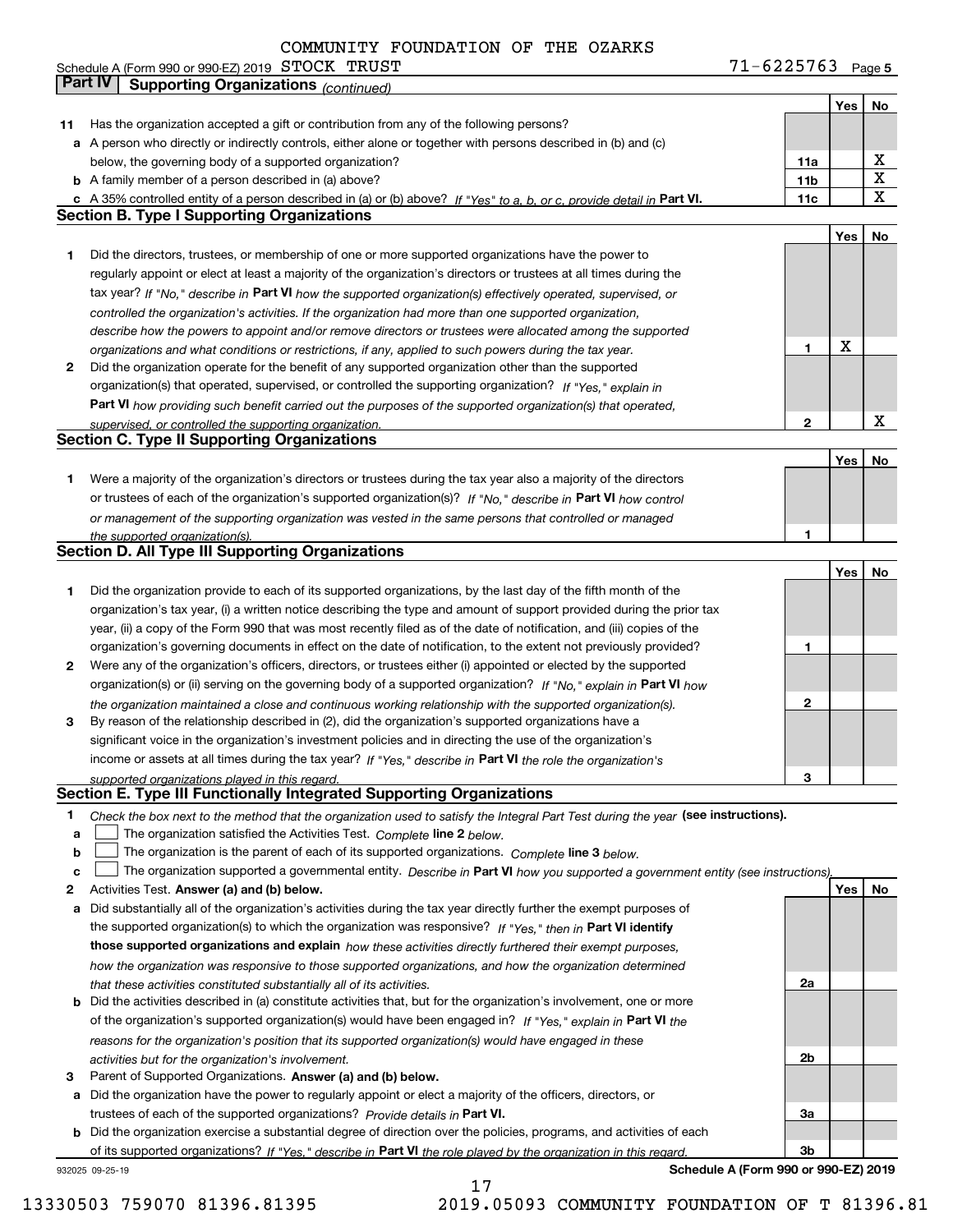| COMMUNITY FOUNDATION OF THE OZARKS |
|------------------------------------|
|------------------------------------|

|              | <b>Part V</b><br>Type III Non-Functionally Integrated 509(a)(3) Supporting Organizations                                                          |                |                |                                |
|--------------|---------------------------------------------------------------------------------------------------------------------------------------------------|----------------|----------------|--------------------------------|
| 1.           | Check here if the organization satisfied the Integral Part Test as a qualifying trust on Nov. 20, 1970 (explain in Part VI). See instructions. Al |                |                |                                |
|              | other Type III non-functionally integrated supporting organizations must complete Sections A through E.                                           |                |                |                                |
|              | Section A - Adjusted Net Income                                                                                                                   |                | (A) Prior Year | (B) Current Year<br>(optional) |
| 1            | Net short-term capital gain                                                                                                                       | 1              |                |                                |
| $\mathbf{2}$ | Recoveries of prior-year distributions                                                                                                            | $\mathbf{2}$   |                |                                |
| 3            | Other gross income (see instructions)                                                                                                             | 3              |                |                                |
| 4            | Add lines 1 through 3.                                                                                                                            | 4              |                |                                |
| 5            | Depreciation and depletion                                                                                                                        | 5              |                |                                |
| 6            | Portion of operating expenses paid or incurred for production or                                                                                  |                |                |                                |
|              | collection of gross income or for management, conservation, or                                                                                    |                |                |                                |
|              | maintenance of property held for production of income (see instructions)                                                                          | 6              |                |                                |
| 7            | Other expenses (see instructions)                                                                                                                 | $\overline{7}$ |                |                                |
| 8            | Adjusted Net Income (subtract lines 5, 6, and 7 from line 4)                                                                                      | 8              |                |                                |
|              | <b>Section B - Minimum Asset Amount</b>                                                                                                           |                | (A) Prior Year | (B) Current Year<br>(optional) |
| 1            | Aggregate fair market value of all non-exempt-use assets (see                                                                                     |                |                |                                |
|              | instructions for short tax year or assets held for part of year):                                                                                 |                |                |                                |
|              | <b>a</b> Average monthly value of securities                                                                                                      | 1a             |                |                                |
|              | <b>b</b> Average monthly cash balances                                                                                                            | 1 <sub>b</sub> |                |                                |
|              | c Fair market value of other non-exempt-use assets                                                                                                | 1 <sub>c</sub> |                |                                |
|              | d Total (add lines 1a, 1b, and 1c)                                                                                                                | 1d             |                |                                |
|              | <b>e</b> Discount claimed for blockage or other                                                                                                   |                |                |                                |
|              | factors (explain in detail in Part VI):                                                                                                           |                |                |                                |
| $\mathbf{2}$ | Acquisition indebtedness applicable to non-exempt-use assets                                                                                      | $\mathbf{2}$   |                |                                |
| 3            | Subtract line 2 from line 1d.                                                                                                                     | 3              |                |                                |
| 4            | Cash deemed held for exempt use. Enter 1-1/2% of line 3 (for greater amount,                                                                      |                |                |                                |
|              | see instructions).                                                                                                                                | 4              |                |                                |
| 5            | Net value of non-exempt-use assets (subtract line 4 from line 3)                                                                                  | 5              |                |                                |
| 6            | Multiply line 5 by .035.                                                                                                                          | 6              |                |                                |
| 7            | Recoveries of prior-year distributions                                                                                                            | $\overline{7}$ |                |                                |
| 8            | Minimum Asset Amount (add line 7 to line 6)                                                                                                       | 8              |                |                                |
|              | <b>Section C - Distributable Amount</b>                                                                                                           |                |                | <b>Current Year</b>            |
| 1            | Adjusted net income for prior year (from Section A, line 8, Column A)                                                                             | 1              |                |                                |
| 2            | Enter 85% of line 1.                                                                                                                              | $\mathbf{2}$   |                |                                |
| З            | Minimum asset amount for prior year (from Section B, line 8, Column A)                                                                            | 3              |                |                                |
| 4            | Enter greater of line 2 or line 3.                                                                                                                | 4              |                |                                |
| 5            | Income tax imposed in prior year                                                                                                                  | 5              |                |                                |
| 6            | <b>Distributable Amount.</b> Subtract line 5 from line 4, unless subject to                                                                       |                |                |                                |
|              | emergency temporary reduction (see instructions).                                                                                                 | 6              |                |                                |

**7**Check here if the current year is the organization's first as a non-functionally integrated Type III supporting organization (see instructions).

**Schedule A (Form 990 or 990-EZ) 2019**

932026 09-25-19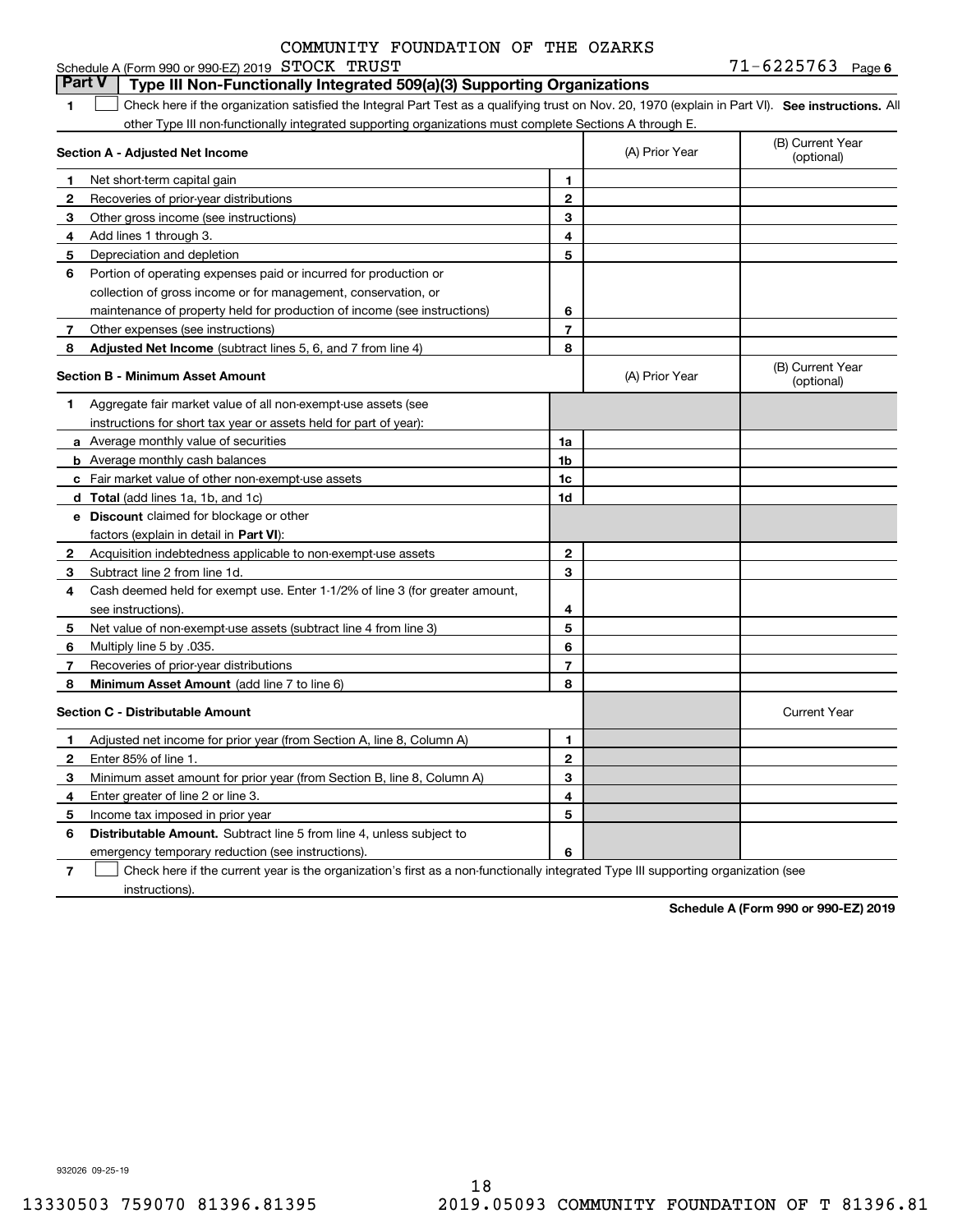|               | Schedule A (Form 990 or 990-EZ) 2019 STOCK TRUST                                           |                                    |                                               | $71 - 6225763$ Page 7                                   |  |
|---------------|--------------------------------------------------------------------------------------------|------------------------------------|-----------------------------------------------|---------------------------------------------------------|--|
| <b>Part V</b> | Type III Non-Functionally Integrated 509(a)(3) Supporting Organizations                    |                                    | (continued)                                   |                                                         |  |
|               | <b>Section D - Distributions</b>                                                           |                                    |                                               | <b>Current Year</b>                                     |  |
| 1             | Amounts paid to supported organizations to accomplish exempt purposes                      |                                    |                                               |                                                         |  |
| 2             | Amounts paid to perform activity that directly furthers exempt purposes of supported       |                                    |                                               |                                                         |  |
|               | organizations, in excess of income from activity                                           |                                    |                                               |                                                         |  |
| 3             | Administrative expenses paid to accomplish exempt purposes of supported organizations      |                                    |                                               |                                                         |  |
| 4             | Amounts paid to acquire exempt-use assets                                                  |                                    |                                               |                                                         |  |
| 5             | Qualified set-aside amounts (prior IRS approval required)                                  |                                    |                                               |                                                         |  |
| 6             | Other distributions (describe in Part VI). See instructions.                               |                                    |                                               |                                                         |  |
| 7             | Total annual distributions. Add lines 1 through 6.                                         |                                    |                                               |                                                         |  |
| 8             | Distributions to attentive supported organizations to which the organization is responsive |                                    |                                               |                                                         |  |
|               | (provide details in Part VI). See instructions.                                            |                                    |                                               |                                                         |  |
| 9             | Distributable amount for 2019 from Section C, line 6                                       |                                    |                                               |                                                         |  |
| 10            | Line 8 amount divided by line 9 amount                                                     |                                    |                                               |                                                         |  |
|               | <b>Section E - Distribution Allocations</b> (see instructions)                             | (i)<br><b>Excess Distributions</b> | (ii)<br><b>Underdistributions</b><br>Pre-2019 | (iii)<br><b>Distributable</b><br><b>Amount for 2019</b> |  |
| 1             | Distributable amount for 2019 from Section C, line 6                                       |                                    |                                               |                                                         |  |
| 2             | Underdistributions, if any, for years prior to 2019 (reason-                               |                                    |                                               |                                                         |  |
|               | able cause required-explain in Part VI). See instructions.                                 |                                    |                                               |                                                         |  |
| З.            | Excess distributions carryover, if any, to 2019                                            |                                    |                                               |                                                         |  |
|               | <b>a</b> From 2014                                                                         |                                    |                                               |                                                         |  |
|               | $b$ From 2015                                                                              |                                    |                                               |                                                         |  |
|               | $c$ From 2016                                                                              |                                    |                                               |                                                         |  |
|               | d From 2017                                                                                |                                    |                                               |                                                         |  |
|               | e From 2018                                                                                |                                    |                                               |                                                         |  |
|               | f Total of lines 3a through e                                                              |                                    |                                               |                                                         |  |
|               | g Applied to underdistributions of prior years                                             |                                    |                                               |                                                         |  |
|               | <b>h</b> Applied to 2019 distributable amount                                              |                                    |                                               |                                                         |  |
|               | Carryover from 2014 not applied (see instructions)                                         |                                    |                                               |                                                         |  |
|               | Remainder. Subtract lines 3g, 3h, and 3i from 3f.                                          |                                    |                                               |                                                         |  |
| 4             | Distributions for 2019 from Section D.                                                     |                                    |                                               |                                                         |  |
|               | \$<br>line $7:$                                                                            |                                    |                                               |                                                         |  |
|               | <b>a</b> Applied to underdistributions of prior years                                      |                                    |                                               |                                                         |  |
|               | <b>b</b> Applied to 2019 distributable amount                                              |                                    |                                               |                                                         |  |
|               | <b>c</b> Remainder. Subtract lines 4a and 4b from 4.                                       |                                    |                                               |                                                         |  |
|               | Remaining underdistributions for years prior to 2019, if                                   |                                    |                                               |                                                         |  |
|               | any. Subtract lines 3q and 4a from line 2. For result greater                              |                                    |                                               |                                                         |  |
|               | than zero, explain in Part VI. See instructions.                                           |                                    |                                               |                                                         |  |
| 6             | Remaining underdistributions for 2019. Subtract lines 3h                                   |                                    |                                               |                                                         |  |
|               | and 4b from line 1. For result greater than zero, explain in                               |                                    |                                               |                                                         |  |
|               | Part VI. See instructions.                                                                 |                                    |                                               |                                                         |  |
| 7             | Excess distributions carryover to 2020. Add lines 3j                                       |                                    |                                               |                                                         |  |
|               | and 4c.                                                                                    |                                    |                                               |                                                         |  |
| 8             | Breakdown of line 7:                                                                       |                                    |                                               |                                                         |  |
|               | a Excess from 2015                                                                         |                                    |                                               |                                                         |  |
|               | <b>b</b> Excess from 2016                                                                  |                                    |                                               |                                                         |  |
|               | c Excess from 2017                                                                         |                                    |                                               |                                                         |  |
|               | d Excess from 2018                                                                         |                                    |                                               |                                                         |  |
|               | e Excess from 2019                                                                         |                                    |                                               |                                                         |  |
|               |                                                                                            |                                    |                                               |                                                         |  |

**Schedule A (Form 990 or 990-EZ) 2019**

932027 09-25-19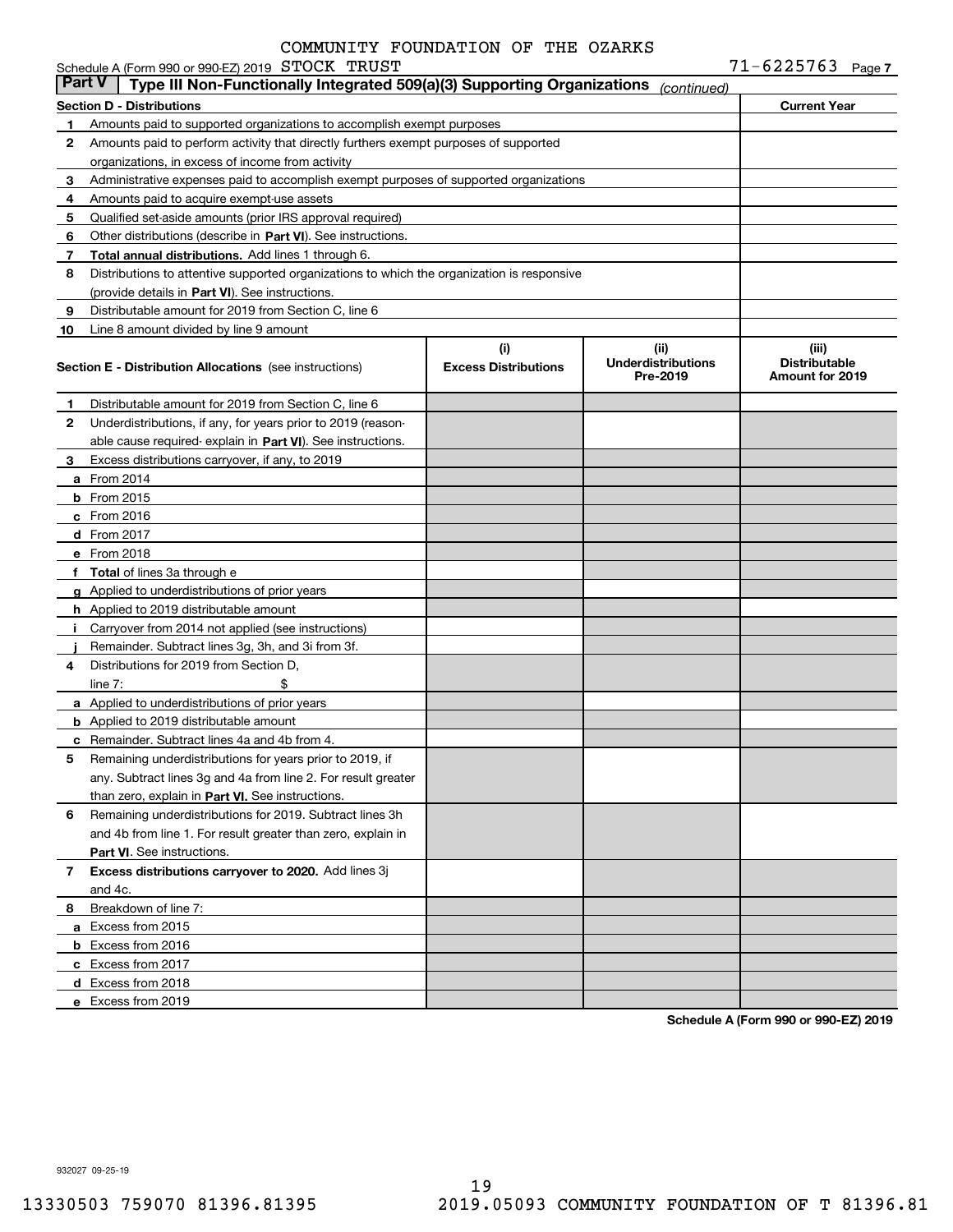|                 |                                                  |                                                                                                                                 | COMMUNITY FOUNDATION OF THE OZARKS |                                                                                                                                                                                                                                                                                                                                                                                                                                   |  |
|-----------------|--------------------------------------------------|---------------------------------------------------------------------------------------------------------------------------------|------------------------------------|-----------------------------------------------------------------------------------------------------------------------------------------------------------------------------------------------------------------------------------------------------------------------------------------------------------------------------------------------------------------------------------------------------------------------------------|--|
|                 | Schedule A (Form 990 or 990-EZ) 2019 STOCK TRUST |                                                                                                                                 |                                    | $71 - 6225763$ Page 8                                                                                                                                                                                                                                                                                                                                                                                                             |  |
| <b>Part VI</b>  |                                                  | Section D, lines 5, 6, and 8; and Part V, Section E, lines 2, 5, and 6. Also complete this part for any additional information. |                                    | Supplemental Information. Provide the explanations required by Part II, line 10; Part II, line 17a or 17b; Part III, line 12;<br>Part IV, Section A, lines 1, 2, 3b, 3c, 4b, 4c, 5a, 6, 9a, 9b, 9c, 11a, 11b, and 11c; Part IV, Section B, lines 1 and 2; Part IV, Section C,<br>line 1; Part IV, Section D, lines 2 and 3; Part IV, Section E, lines 1c, 2a, 2b, 3a, and 3b; Part V, line 1; Part V, Section B, line 1e; Part V, |  |
|                 | (See instructions.)                              |                                                                                                                                 |                                    |                                                                                                                                                                                                                                                                                                                                                                                                                                   |  |
|                 |                                                  |                                                                                                                                 |                                    |                                                                                                                                                                                                                                                                                                                                                                                                                                   |  |
|                 |                                                  |                                                                                                                                 |                                    |                                                                                                                                                                                                                                                                                                                                                                                                                                   |  |
|                 |                                                  |                                                                                                                                 |                                    |                                                                                                                                                                                                                                                                                                                                                                                                                                   |  |
|                 |                                                  |                                                                                                                                 |                                    |                                                                                                                                                                                                                                                                                                                                                                                                                                   |  |
|                 |                                                  |                                                                                                                                 |                                    |                                                                                                                                                                                                                                                                                                                                                                                                                                   |  |
|                 |                                                  |                                                                                                                                 |                                    |                                                                                                                                                                                                                                                                                                                                                                                                                                   |  |
|                 |                                                  |                                                                                                                                 |                                    |                                                                                                                                                                                                                                                                                                                                                                                                                                   |  |
|                 |                                                  |                                                                                                                                 |                                    |                                                                                                                                                                                                                                                                                                                                                                                                                                   |  |
|                 |                                                  |                                                                                                                                 |                                    |                                                                                                                                                                                                                                                                                                                                                                                                                                   |  |
|                 |                                                  |                                                                                                                                 |                                    |                                                                                                                                                                                                                                                                                                                                                                                                                                   |  |
|                 |                                                  |                                                                                                                                 |                                    |                                                                                                                                                                                                                                                                                                                                                                                                                                   |  |
|                 |                                                  |                                                                                                                                 |                                    |                                                                                                                                                                                                                                                                                                                                                                                                                                   |  |
|                 |                                                  |                                                                                                                                 |                                    |                                                                                                                                                                                                                                                                                                                                                                                                                                   |  |
|                 |                                                  |                                                                                                                                 |                                    |                                                                                                                                                                                                                                                                                                                                                                                                                                   |  |
|                 |                                                  |                                                                                                                                 |                                    |                                                                                                                                                                                                                                                                                                                                                                                                                                   |  |
|                 |                                                  |                                                                                                                                 |                                    |                                                                                                                                                                                                                                                                                                                                                                                                                                   |  |
|                 |                                                  |                                                                                                                                 |                                    |                                                                                                                                                                                                                                                                                                                                                                                                                                   |  |
|                 |                                                  |                                                                                                                                 |                                    |                                                                                                                                                                                                                                                                                                                                                                                                                                   |  |
|                 |                                                  |                                                                                                                                 |                                    |                                                                                                                                                                                                                                                                                                                                                                                                                                   |  |
|                 |                                                  |                                                                                                                                 |                                    |                                                                                                                                                                                                                                                                                                                                                                                                                                   |  |
|                 |                                                  |                                                                                                                                 |                                    |                                                                                                                                                                                                                                                                                                                                                                                                                                   |  |
|                 |                                                  |                                                                                                                                 |                                    |                                                                                                                                                                                                                                                                                                                                                                                                                                   |  |
|                 |                                                  |                                                                                                                                 |                                    |                                                                                                                                                                                                                                                                                                                                                                                                                                   |  |
|                 |                                                  |                                                                                                                                 |                                    |                                                                                                                                                                                                                                                                                                                                                                                                                                   |  |
|                 |                                                  |                                                                                                                                 |                                    |                                                                                                                                                                                                                                                                                                                                                                                                                                   |  |
|                 |                                                  |                                                                                                                                 |                                    |                                                                                                                                                                                                                                                                                                                                                                                                                                   |  |
|                 |                                                  |                                                                                                                                 |                                    |                                                                                                                                                                                                                                                                                                                                                                                                                                   |  |
|                 |                                                  |                                                                                                                                 |                                    |                                                                                                                                                                                                                                                                                                                                                                                                                                   |  |
|                 |                                                  |                                                                                                                                 |                                    |                                                                                                                                                                                                                                                                                                                                                                                                                                   |  |
|                 |                                                  |                                                                                                                                 |                                    |                                                                                                                                                                                                                                                                                                                                                                                                                                   |  |
|                 |                                                  |                                                                                                                                 |                                    |                                                                                                                                                                                                                                                                                                                                                                                                                                   |  |
| 932028 09-25-19 |                                                  |                                                                                                                                 |                                    | Schedule A (Form 990 or 990-EZ) 2019                                                                                                                                                                                                                                                                                                                                                                                              |  |
|                 |                                                  |                                                                                                                                 | $20$                               |                                                                                                                                                                                                                                                                                                                                                                                                                                   |  |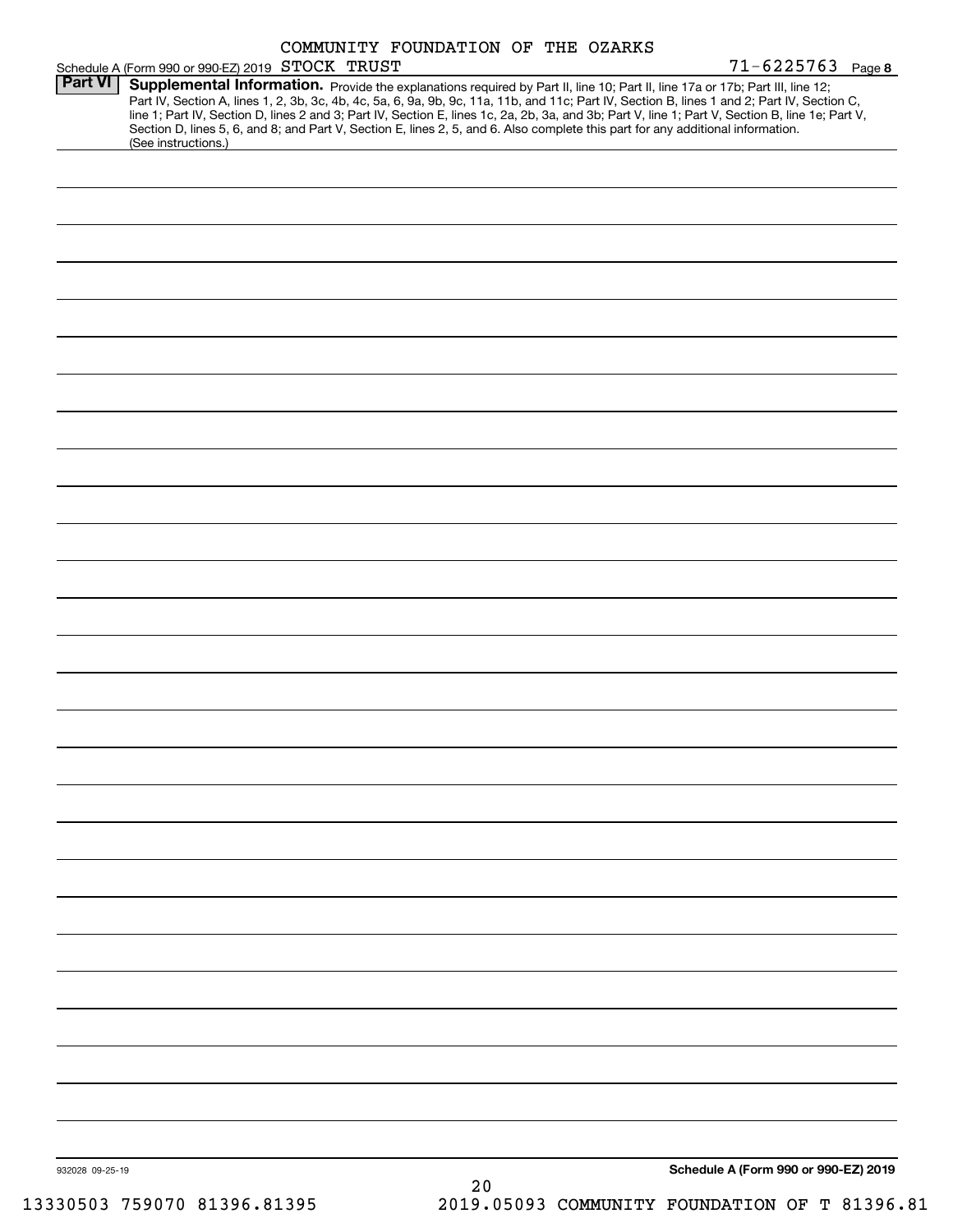Department of the Treasury Internal Revenue Service **(Form 990, 990-EZ, or 990-PF)**

# **Schedule B Schedule of Contributors**

**| Attach to Form 990, Form 990-EZ, or Form 990-PF. | Go to www.irs.gov/Form990 for the latest information.** OMB No. 1545-0047

# **2019**

**n** number

|  |  | Name of the organization |
|--|--|--------------------------|
|  |  |                          |

| Name of the organization              |                                                                           | <b>Employer identification</b> |
|---------------------------------------|---------------------------------------------------------------------------|--------------------------------|
|                                       | COMMUNITY FOUNDATION OF THE OZARKS                                        |                                |
|                                       | STOCK TRUST                                                               | $71 - 6225763$                 |
| <b>Organization type (check one):</b> |                                                                           |                                |
| Filers of:                            | Section:                                                                  |                                |
| Form 990 or 990-EZ                    | $ \mathbf{X} $ 501(c)( 3) (enter number) organization                     |                                |
|                                       | 4947(a)(1) nonexempt charitable trust not treated as a private foundation |                                |
|                                       | 527 political organization                                                |                                |
| Form 990-PF                           | 501(c)(3) exempt private foundation                                       |                                |
|                                       | 4947(a)(1) nonexempt charitable trust treated as a private foundation     |                                |
|                                       | 501(c)(3) taxable private foundation                                      |                                |
|                                       |                                                                           |                                |

Check if your organization is covered by the **General Rule** or a **Special Rule. Note:**  Only a section 501(c)(7), (8), or (10) organization can check boxes for both the General Rule and a Special Rule. See instructions.

### **General Rule**

 $\boxed{\textbf{X}}$  For an organization filing Form 990, 990-EZ, or 990-PF that received, during the year, contributions totaling \$5,000 or more (in money or property) from any one contributor. Complete Parts I and II. See instructions for determining a contributor's total contributions.

### **Special Rules**

any one contributor, during the year, total contributions of the greater of  $\,$  (1) \$5,000; or **(2)** 2% of the amount on (i) Form 990, Part VIII, line 1h; For an organization described in section 501(c)(3) filing Form 990 or 990-EZ that met the 33 1/3% support test of the regulations under sections 509(a)(1) and 170(b)(1)(A)(vi), that checked Schedule A (Form 990 or 990-EZ), Part II, line 13, 16a, or 16b, and that received from or (ii) Form 990-EZ, line 1. Complete Parts I and II.  $\mathcal{L}^{\text{max}}$ 

year, total contributions of more than \$1,000 *exclusively* for religious, charitable, scientific, literary, or educational purposes, or for the For an organization described in section 501(c)(7), (8), or (10) filing Form 990 or 990-EZ that received from any one contributor, during the prevention of cruelty to children or animals. Complete Parts I, II, and III.  $\mathcal{L}^{\text{max}}$ 

purpose. Don't complete any of the parts unless the **General Rule** applies to this organization because it received *nonexclusively* year, contributions <sub>exclusively</sub> for religious, charitable, etc., purposes, but no such contributions totaled more than \$1,000. If this box is checked, enter here the total contributions that were received during the year for an  $\;$ exclusively religious, charitable, etc., For an organization described in section 501(c)(7), (8), or (10) filing Form 990 or 990-EZ that received from any one contributor, during the religious, charitable, etc., contributions totaling \$5,000 or more during the year  $\Box$ — $\Box$   $\Box$  $\mathcal{L}^{\text{max}}$ 

**Caution:**  An organization that isn't covered by the General Rule and/or the Special Rules doesn't file Schedule B (Form 990, 990-EZ, or 990-PF),  **must** but it answer "No" on Part IV, line 2, of its Form 990; or check the box on line H of its Form 990-EZ or on its Form 990-PF, Part I, line 2, to certify that it doesn't meet the filing requirements of Schedule B (Form 990, 990-EZ, or 990-PF).

**For Paperwork Reduction Act Notice, see the instructions for Form 990, 990-EZ, or 990-PF. Schedule B (Form 990, 990-EZ, or 990-PF) (2019)** LHA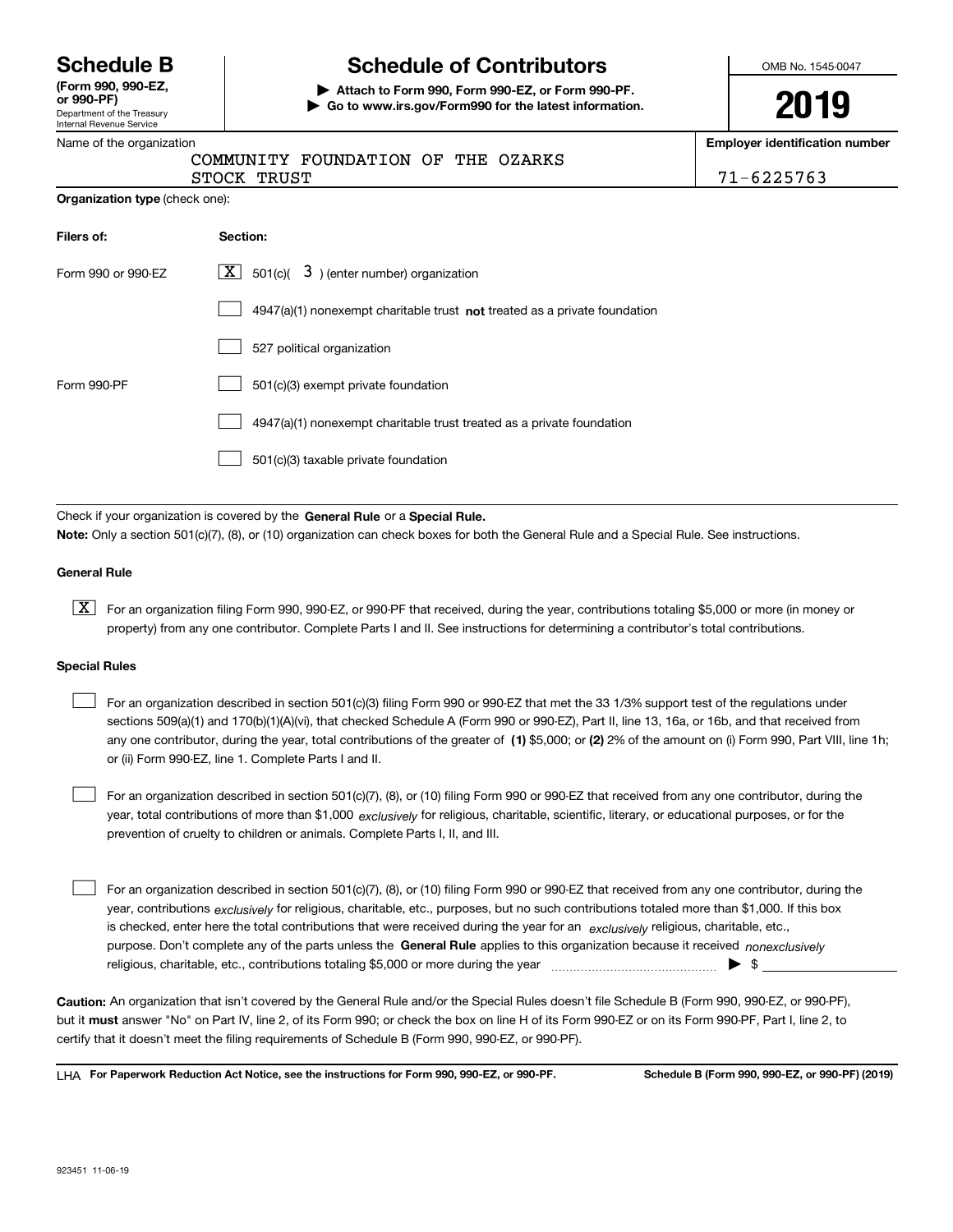|         | <b>SCHEDULE D</b>                                                                                                                    |                                                                                                                                                                                                                               | <b>Supplemental Financial Statements</b>           |  |                          | OMB No. 1545-0047               |  |
|---------|--------------------------------------------------------------------------------------------------------------------------------------|-------------------------------------------------------------------------------------------------------------------------------------------------------------------------------------------------------------------------------|----------------------------------------------------|--|--------------------------|---------------------------------|--|
|         | Complete if the organization answered "Yes" on Form 990,<br>(Form 990)                                                               |                                                                                                                                                                                                                               |                                                    |  |                          |                                 |  |
|         | Part IV, line 6, 7, 8, 9, 10, 11a, 11b, 11c, 11d, 11e, 11f, 12a, or 12b.<br>Attach to Form 990.<br>Department of the Treasury        |                                                                                                                                                                                                                               |                                                    |  |                          |                                 |  |
|         | Go to www.irs.gov/Form990 for instructions and the latest information.<br>Internal Revenue Service                                   |                                                                                                                                                                                                                               |                                                    |  |                          |                                 |  |
|         | COMMUNITY FOUNDATION OF THE OZARKS<br><b>Employer identification number</b><br>Name of the organization<br>71-6225763<br>STOCK TRUST |                                                                                                                                                                                                                               |                                                    |  |                          |                                 |  |
| Part I  |                                                                                                                                      | Organizations Maintaining Donor Advised Funds or Other Similar Funds or Accounts. Complete if the                                                                                                                             |                                                    |  |                          |                                 |  |
|         |                                                                                                                                      | organization answered "Yes" on Form 990, Part IV, line 6.                                                                                                                                                                     |                                                    |  |                          |                                 |  |
|         |                                                                                                                                      |                                                                                                                                                                                                                               | (a) Donor advised funds                            |  |                          | (b) Funds and other accounts    |  |
| 1       |                                                                                                                                      |                                                                                                                                                                                                                               |                                                    |  |                          |                                 |  |
| 2       |                                                                                                                                      | Aggregate value of contributions to (during year)                                                                                                                                                                             |                                                    |  |                          |                                 |  |
| з       |                                                                                                                                      |                                                                                                                                                                                                                               |                                                    |  |                          |                                 |  |
| 4       |                                                                                                                                      |                                                                                                                                                                                                                               |                                                    |  |                          |                                 |  |
| 5       |                                                                                                                                      | Did the organization inform all donors and donor advisors in writing that the assets held in donor advised funds                                                                                                              |                                                    |  |                          |                                 |  |
|         |                                                                                                                                      |                                                                                                                                                                                                                               |                                                    |  |                          | Yes<br>No                       |  |
| 6       |                                                                                                                                      | Did the organization inform all grantees, donors, and donor advisors in writing that grant funds can be used only                                                                                                             |                                                    |  |                          |                                 |  |
|         |                                                                                                                                      | for charitable purposes and not for the benefit of the donor or donor advisor, or for any other purpose conferring                                                                                                            |                                                    |  |                          |                                 |  |
| Part II | impermissible private benefit?                                                                                                       | Conservation Easements. Complete if the organization answered "Yes" on Form 990, Part IV, line 7.                                                                                                                             |                                                    |  |                          | Yes<br>No                       |  |
| 1.      |                                                                                                                                      | Purpose(s) of conservation easements held by the organization (check all that apply).                                                                                                                                         |                                                    |  |                          |                                 |  |
|         |                                                                                                                                      | Preservation of land for public use (for example, recreation or education)                                                                                                                                                    | Preservation of a historically important land area |  |                          |                                 |  |
|         |                                                                                                                                      | Protection of natural habitat                                                                                                                                                                                                 | Preservation of a certified historic structure     |  |                          |                                 |  |
|         |                                                                                                                                      | Preservation of open space                                                                                                                                                                                                    |                                                    |  |                          |                                 |  |
| 2       |                                                                                                                                      | Complete lines 2a through 2d if the organization held a qualified conservation contribution in the form of a conservation easement on the last                                                                                |                                                    |  |                          |                                 |  |
|         | day of the tax year.                                                                                                                 |                                                                                                                                                                                                                               |                                                    |  |                          | Held at the End of the Tax Year |  |
| a       |                                                                                                                                      |                                                                                                                                                                                                                               |                                                    |  | 2a                       |                                 |  |
| b       |                                                                                                                                      | Total acreage restricted by conservation easements                                                                                                                                                                            |                                                    |  | 2 <sub>b</sub>           |                                 |  |
| с       |                                                                                                                                      |                                                                                                                                                                                                                               |                                                    |  | 2c                       |                                 |  |
| d       |                                                                                                                                      | Number of conservation easements included in (c) acquired after 7/25/06, and not on a historic structure                                                                                                                      |                                                    |  |                          |                                 |  |
|         |                                                                                                                                      | listed in the National Register [11, 1200] [12] The National Register [11, 1200] [12] The National Register [11, 1200] [12] The National Register [11, 1200] [12] The National Register [11, 1200] [12] The National Register |                                                    |  | 2d                       |                                 |  |
| 3       |                                                                                                                                      | Number of conservation easements modified, transferred, released, extinguished, or terminated by the organization during the tax                                                                                              |                                                    |  |                          |                                 |  |
|         | $\mathsf{year}$                                                                                                                      |                                                                                                                                                                                                                               |                                                    |  |                          |                                 |  |
| 4       |                                                                                                                                      | Number of states where property subject to conservation easement is located >                                                                                                                                                 |                                                    |  |                          |                                 |  |
| 5       |                                                                                                                                      | Does the organization have a written policy regarding the periodic monitoring, inspection, handling of                                                                                                                        |                                                    |  |                          |                                 |  |
|         |                                                                                                                                      | violations, and enforcement of the conservation easements it holds?                                                                                                                                                           |                                                    |  |                          | <b>No</b><br>Yes                |  |
| 6       |                                                                                                                                      | Staff and volunteer hours devoted to monitoring, inspecting, handling of violations, and enforcing conservation easements during the year                                                                                     |                                                    |  |                          |                                 |  |
|         |                                                                                                                                      |                                                                                                                                                                                                                               |                                                    |  |                          |                                 |  |
| 7       |                                                                                                                                      | Amount of expenses incurred in monitoring, inspecting, handling of violations, and enforcing conservation easements during the year                                                                                           |                                                    |  |                          |                                 |  |
|         | $\blacktriangleright$ \$                                                                                                             |                                                                                                                                                                                                                               |                                                    |  |                          |                                 |  |
| 8       |                                                                                                                                      | Does each conservation easement reported on line 2(d) above satisfy the requirements of section 170(h)(4)(B)(i)                                                                                                               |                                                    |  |                          |                                 |  |
| 9       |                                                                                                                                      | In Part XIII, describe how the organization reports conservation easements in its revenue and expense statement and                                                                                                           |                                                    |  |                          | Yes<br>No                       |  |
|         |                                                                                                                                      | balance sheet, and include, if applicable, the text of the footnote to the organization's financial statements that describes the                                                                                             |                                                    |  |                          |                                 |  |
|         |                                                                                                                                      | organization's accounting for conservation easements.                                                                                                                                                                         |                                                    |  |                          |                                 |  |
|         | Part III                                                                                                                             | Organizations Maintaining Collections of Art, Historical Treasures, or Other Similar Assets.                                                                                                                                  |                                                    |  |                          |                                 |  |
|         |                                                                                                                                      | Complete if the organization answered "Yes" on Form 990, Part IV, line 8.                                                                                                                                                     |                                                    |  |                          |                                 |  |
|         |                                                                                                                                      | 1a If the organization elected, as permitted under FASB ASC 958, not to report in its revenue statement and balance sheet works                                                                                               |                                                    |  |                          |                                 |  |
|         |                                                                                                                                      | of art, historical treasures, or other similar assets held for public exhibition, education, or research in furtherance of public                                                                                             |                                                    |  |                          |                                 |  |
|         |                                                                                                                                      | service, provide in Part XIII the text of the footnote to its financial statements that describes these items.                                                                                                                |                                                    |  |                          |                                 |  |
| b       |                                                                                                                                      | If the organization elected, as permitted under FASB ASC 958, to report in its revenue statement and balance sheet works of                                                                                                   |                                                    |  |                          |                                 |  |
|         |                                                                                                                                      | art, historical treasures, or other similar assets held for public exhibition, education, or research in furtherance of public service,                                                                                       |                                                    |  |                          |                                 |  |
|         |                                                                                                                                      | provide the following amounts relating to these items:                                                                                                                                                                        |                                                    |  |                          |                                 |  |
|         |                                                                                                                                      |                                                                                                                                                                                                                               |                                                    |  |                          | $\frac{1}{2}$                   |  |
|         |                                                                                                                                      | (ii) Assets included in Form 990, Part X                                                                                                                                                                                      |                                                    |  | $\blacktriangleright$ \$ |                                 |  |
| 2       |                                                                                                                                      | If the organization received or held works of art, historical treasures, or other similar assets for financial gain, provide                                                                                                  |                                                    |  |                          |                                 |  |
|         |                                                                                                                                      | the following amounts required to be reported under FASB ASC 958 relating to these items:                                                                                                                                     |                                                    |  |                          |                                 |  |
| a       |                                                                                                                                      |                                                                                                                                                                                                                               |                                                    |  | \$                       |                                 |  |
|         |                                                                                                                                      |                                                                                                                                                                                                                               |                                                    |  | $\blacktriangleright$ s  |                                 |  |
|         |                                                                                                                                      | LHA For Paperwork Reduction Act Notice, see the Instructions for Form 990.                                                                                                                                                    |                                                    |  |                          | Schedule D (Form 990) 2019      |  |
|         | 932051 10-02-19                                                                                                                      |                                                                                                                                                                                                                               |                                                    |  |                          |                                 |  |

| 25 |                  |  |
|----|------------------|--|
|    | $10.05093$ $C_1$ |  |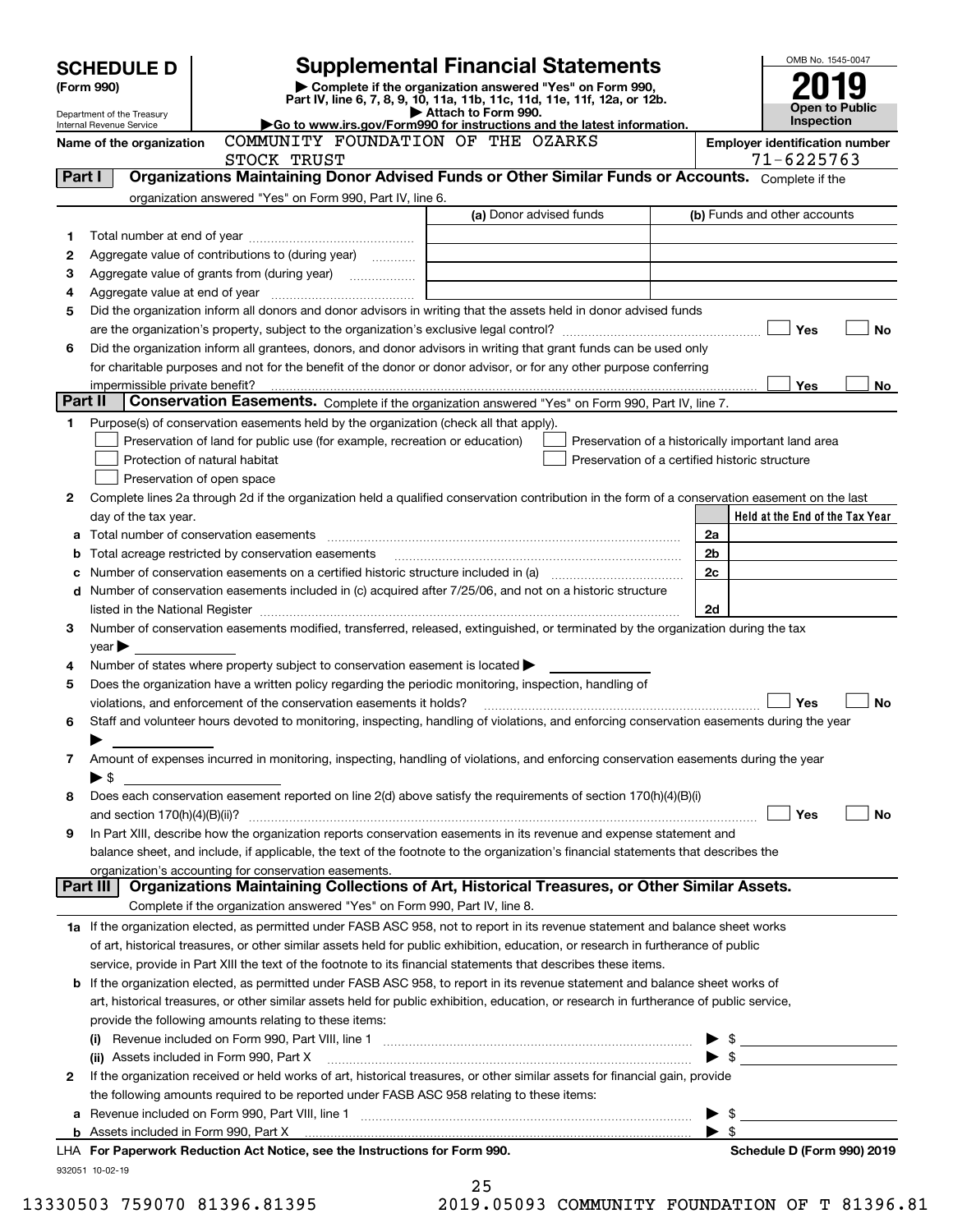|               |                                                                                                                                                                                                                                | COMMUNITY FOUNDATION OF THE OZARKS |   |                |                                                                                                                                                                                                                                |                 |              |                                            |                |     |    |
|---------------|--------------------------------------------------------------------------------------------------------------------------------------------------------------------------------------------------------------------------------|------------------------------------|---|----------------|--------------------------------------------------------------------------------------------------------------------------------------------------------------------------------------------------------------------------------|-----------------|--------------|--------------------------------------------|----------------|-----|----|
|               | STOCK TRUST<br>Schedule D (Form 990) 2019                                                                                                                                                                                      |                                    |   |                |                                                                                                                                                                                                                                |                 |              | $71 - 6225763$ Page 2                      |                |     |    |
|               | Organizations Maintaining Collections of Art, Historical Treasures, or Other Similar Assets (continued)<br>Part III                                                                                                            |                                    |   |                |                                                                                                                                                                                                                                |                 |              |                                            |                |     |    |
| 3             | Using the organization's acquisition, accession, and other records, check any of the following that make significant use of its                                                                                                |                                    |   |                |                                                                                                                                                                                                                                |                 |              |                                            |                |     |    |
|               | collection items (check all that apply):                                                                                                                                                                                       |                                    |   |                |                                                                                                                                                                                                                                |                 |              |                                            |                |     |    |
| a             | Public exhibition                                                                                                                                                                                                              |                                    | d |                | Loan or exchange program                                                                                                                                                                                                       |                 |              |                                            |                |     |    |
| b             | Scholarly research                                                                                                                                                                                                             |                                    | е |                | Other and the control of the control of the control of the control of the control of the control of the control of the control of the control of the control of the control of the control of the control of the control of th |                 |              |                                            |                |     |    |
| c             | Preservation for future generations                                                                                                                                                                                            |                                    |   |                |                                                                                                                                                                                                                                |                 |              |                                            |                |     |    |
|               | Provide a description of the organization's collections and explain how they further the organization's exempt purpose in Part XIII.                                                                                           |                                    |   |                |                                                                                                                                                                                                                                |                 |              |                                            |                |     |    |
| 5             | During the year, did the organization solicit or receive donations of art, historical treasures, or other similar assets                                                                                                       |                                    |   |                |                                                                                                                                                                                                                                |                 |              |                                            |                |     |    |
|               | Part IV<br>Escrow and Custodial Arrangements. Complete if the organization answered "Yes" on Form 990, Part IV, line 9, or                                                                                                     |                                    |   |                |                                                                                                                                                                                                                                |                 |              |                                            | Yes            |     | No |
|               | reported an amount on Form 990, Part X, line 21.                                                                                                                                                                               |                                    |   |                |                                                                                                                                                                                                                                |                 |              |                                            |                |     |    |
|               | 1a Is the organization an agent, trustee, custodian or other intermediary for contributions or other assets not included                                                                                                       |                                    |   |                |                                                                                                                                                                                                                                |                 |              |                                            |                |     |    |
|               |                                                                                                                                                                                                                                |                                    |   |                |                                                                                                                                                                                                                                |                 |              |                                            | Yes            |     | No |
|               | on Form 990, Part X? [11] matter contracts and contracts and contracts are contracted as a form 990, Part X?<br>b If "Yes," explain the arrangement in Part XIII and complete the following table:                             |                                    |   |                |                                                                                                                                                                                                                                |                 |              |                                            |                |     |    |
|               |                                                                                                                                                                                                                                |                                    |   |                |                                                                                                                                                                                                                                |                 |              |                                            | Amount         |     |    |
|               |                                                                                                                                                                                                                                |                                    |   |                |                                                                                                                                                                                                                                |                 | 1c           |                                            |                |     |    |
|               | c Beginning balance measurements and the contract of the contract of the contract of the contract of the contract of the contract of the contract of the contract of the contract of the contract of the contract of the contr |                                    |   |                |                                                                                                                                                                                                                                |                 | 1d           |                                            |                |     |    |
|               |                                                                                                                                                                                                                                |                                    |   |                |                                                                                                                                                                                                                                |                 |              |                                            |                |     |    |
|               | Distributions during the year manufactured and continuum and the year manufactured and the year manufactured and the year manufactured and the year manufactured and the year manufactured and the year manufactured and the y |                                    |   |                |                                                                                                                                                                                                                                |                 | 1e<br>1f     |                                            |                |     |    |
|               | 2a Did the organization include an amount on Form 990, Part X, line 21, for escrow or custodial account liability?                                                                                                             |                                    |   |                |                                                                                                                                                                                                                                |                 |              |                                            | Yes            |     | No |
|               | <b>b</b> If "Yes," explain the arrangement in Part XIII. Check here if the explanation has been provided on Part XIII                                                                                                          |                                    |   |                |                                                                                                                                                                                                                                |                 |              | .                                          |                |     |    |
| <b>Part V</b> | <b>Endowment Funds.</b> Complete if the organization answered "Yes" on Form 990, Part IV, line 10.                                                                                                                             |                                    |   |                |                                                                                                                                                                                                                                |                 |              |                                            |                |     |    |
|               |                                                                                                                                                                                                                                | (a) Current year                   |   | (b) Prior year | (c) Two years back                                                                                                                                                                                                             |                 |              | (d) Three years back   (e) Four years back |                |     |    |
| 1a            | Beginning of year balance                                                                                                                                                                                                      |                                    |   |                |                                                                                                                                                                                                                                |                 |              |                                            |                |     |    |
|               |                                                                                                                                                                                                                                |                                    |   |                |                                                                                                                                                                                                                                |                 |              |                                            |                |     |    |
|               | Net investment earnings, gains, and losses                                                                                                                                                                                     |                                    |   |                |                                                                                                                                                                                                                                |                 |              |                                            |                |     |    |
|               |                                                                                                                                                                                                                                |                                    |   |                |                                                                                                                                                                                                                                |                 |              |                                            |                |     |    |
|               | e Other expenditures for facilities                                                                                                                                                                                            |                                    |   |                |                                                                                                                                                                                                                                |                 |              |                                            |                |     |    |
|               |                                                                                                                                                                                                                                |                                    |   |                |                                                                                                                                                                                                                                |                 |              |                                            |                |     |    |
|               |                                                                                                                                                                                                                                |                                    |   |                |                                                                                                                                                                                                                                |                 |              |                                            |                |     |    |
|               | End of year balance                                                                                                                                                                                                            |                                    |   |                |                                                                                                                                                                                                                                |                 |              |                                            |                |     |    |
| 2             | Provide the estimated percentage of the current year end balance (line 1g, column (a)) held as:                                                                                                                                |                                    |   |                |                                                                                                                                                                                                                                |                 |              |                                            |                |     |    |
|               | Board designated or quasi-endowment >                                                                                                                                                                                          |                                    | % |                |                                                                                                                                                                                                                                |                 |              |                                            |                |     |    |
|               | Permanent endowment > 1                                                                                                                                                                                                        | %                                  |   |                |                                                                                                                                                                                                                                |                 |              |                                            |                |     |    |
|               | $\mathbf c$ Term endowment $\blacktriangleright$                                                                                                                                                                               | %                                  |   |                |                                                                                                                                                                                                                                |                 |              |                                            |                |     |    |
|               | The percentages on lines 2a, 2b, and 2c should equal 100%.                                                                                                                                                                     |                                    |   |                |                                                                                                                                                                                                                                |                 |              |                                            |                |     |    |
|               | 3a Are there endowment funds not in the possession of the organization that are held and administered for the organization                                                                                                     |                                    |   |                |                                                                                                                                                                                                                                |                 |              |                                            |                |     |    |
|               |                                                                                                                                                                                                                                |                                    |   |                |                                                                                                                                                                                                                                |                 |              |                                            |                | Yes | No |
|               | by:<br>(i)                                                                                                                                                                                                                     |                                    |   |                |                                                                                                                                                                                                                                |                 |              |                                            | 3a(i)          |     |    |
|               |                                                                                                                                                                                                                                |                                    |   |                |                                                                                                                                                                                                                                |                 |              |                                            | 3a(ii)         |     |    |
|               |                                                                                                                                                                                                                                |                                    |   |                |                                                                                                                                                                                                                                |                 |              |                                            | 3b             |     |    |
| 4             | Describe in Part XIII the intended uses of the organization's endowment funds.                                                                                                                                                 |                                    |   |                |                                                                                                                                                                                                                                |                 |              |                                            |                |     |    |
|               | Land, Buildings, and Equipment.<br><b>Part VI</b>                                                                                                                                                                              |                                    |   |                |                                                                                                                                                                                                                                |                 |              |                                            |                |     |    |
|               | Complete if the organization answered "Yes" on Form 990, Part IV, line 11a. See Form 990, Part X, line 10.                                                                                                                     |                                    |   |                |                                                                                                                                                                                                                                |                 |              |                                            |                |     |    |
|               | Description of property                                                                                                                                                                                                        | (a) Cost or other                  |   |                | (b) Cost or other                                                                                                                                                                                                              | (c) Accumulated |              |                                            | (d) Book value |     |    |
|               |                                                                                                                                                                                                                                | basis (investment)                 |   |                | basis (other)                                                                                                                                                                                                                  |                 | depreciation |                                            |                |     |    |
|               |                                                                                                                                                                                                                                |                                    |   |                |                                                                                                                                                                                                                                |                 |              |                                            |                |     |    |
| b             |                                                                                                                                                                                                                                |                                    |   |                |                                                                                                                                                                                                                                |                 |              |                                            |                |     |    |
|               |                                                                                                                                                                                                                                |                                    |   |                |                                                                                                                                                                                                                                |                 |              |                                            |                |     |    |
| d             |                                                                                                                                                                                                                                |                                    |   |                |                                                                                                                                                                                                                                |                 |              |                                            |                |     |    |
|               |                                                                                                                                                                                                                                |                                    |   |                |                                                                                                                                                                                                                                |                 |              |                                            |                |     |    |
|               |                                                                                                                                                                                                                                |                                    |   |                |                                                                                                                                                                                                                                |                 |              |                                            |                |     | 0. |
|               |                                                                                                                                                                                                                                |                                    |   |                |                                                                                                                                                                                                                                |                 |              | Schedule D (Form 990) 2019                 |                |     |    |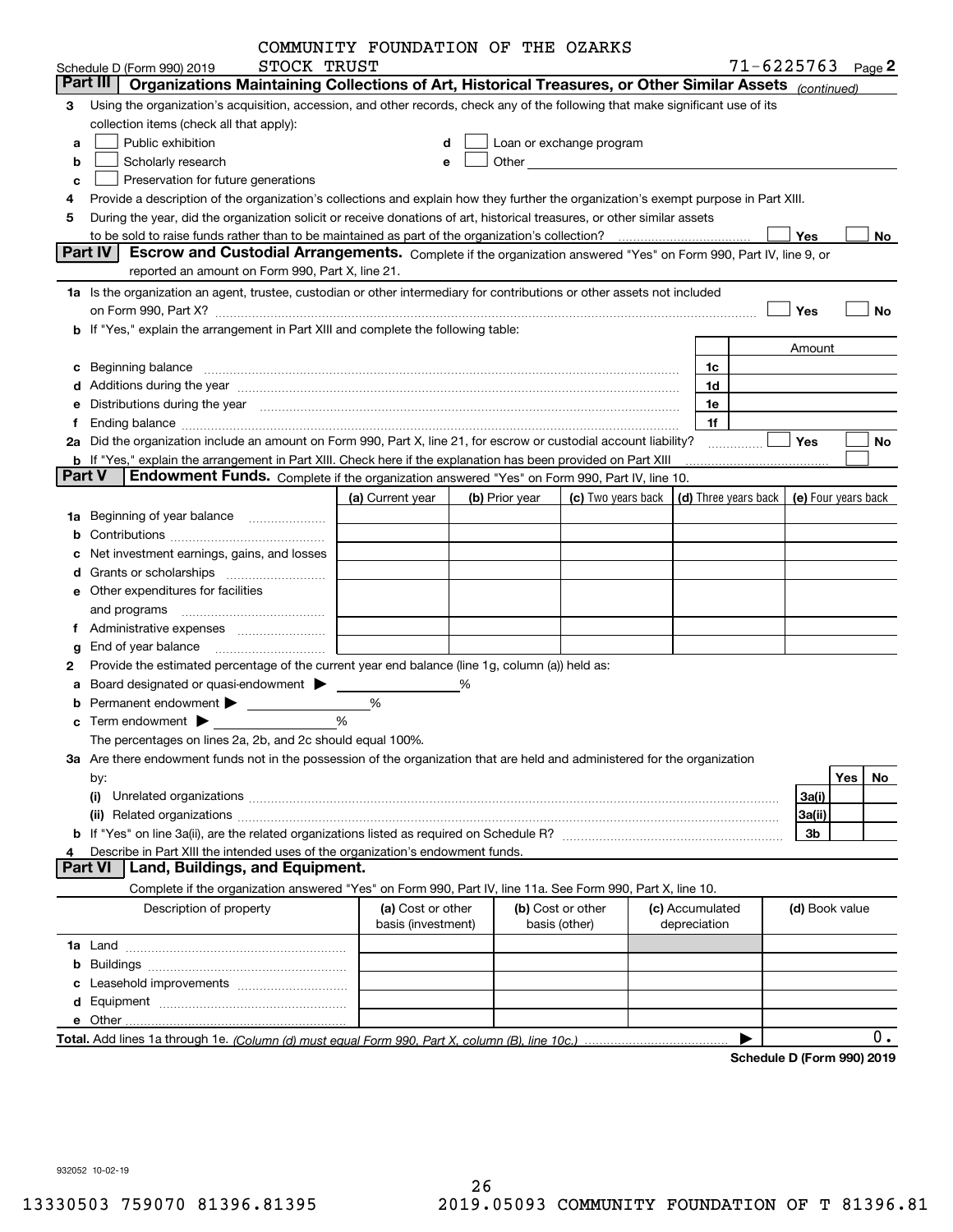|             | COMMUNITY FOUNDATION OF THE OZARKS |  |  |
|-------------|------------------------------------|--|--|
| STOCK TRUST |                                    |  |  |

| Schedule D (Form 990) 2019                      | STOCK | TRUST | '-6225763' | Page |
|-------------------------------------------------|-------|-------|------------|------|
| <b>Part VII</b> Investments - Other Securities. |       |       |            |      |

Complete if the organization answered "Yes" on Form 990, Part IV, line 11b. See Form 990, Part X, line 12.

| (a) Description of security or category (including name of security)                   | (b) Book value | (c) Method of valuation: Cost or end-of-year market value |
|----------------------------------------------------------------------------------------|----------------|-----------------------------------------------------------|
| (1) Financial derivatives                                                              |                |                                                           |
| (2) Closely held equity interests                                                      |                |                                                           |
| $(3)$ Other                                                                            |                |                                                           |
| (A)                                                                                    |                |                                                           |
| (B)                                                                                    |                |                                                           |
| (C)                                                                                    |                |                                                           |
| (D)                                                                                    |                |                                                           |
| (E)                                                                                    |                |                                                           |
| (F)                                                                                    |                |                                                           |
| (G)                                                                                    |                |                                                           |
| (H)                                                                                    |                |                                                           |
| Total. (Col. (b) must equal Form 990, Part X, col. (B) line 12.) $\blacktriangleright$ |                |                                                           |

### **Part VIII Investments - Program Related.**

Complete if the organization answered "Yes" on Form 990, Part IV, line 11c. See Form 990, Part X, line 13.

| (a) Description of investment                                                          | (b) Book value | (c) Method of valuation: Cost or end-of-year market value |
|----------------------------------------------------------------------------------------|----------------|-----------------------------------------------------------|
| (1)                                                                                    |                |                                                           |
| (2)                                                                                    |                |                                                           |
| $\frac{1}{2}$                                                                          |                |                                                           |
| (4)                                                                                    |                |                                                           |
| (5)                                                                                    |                |                                                           |
| (6)                                                                                    |                |                                                           |
| (7)                                                                                    |                |                                                           |
| (8)                                                                                    |                |                                                           |
| (9)                                                                                    |                |                                                           |
| Total. (Col. (b) must equal Form 990, Part X, col. (B) line 13.) $\blacktriangleright$ |                |                                                           |

### **Part IX Other Assets.**

Complete if the organization answered "Yes" on Form 990, Part IV, line 11d. See Form 990, Part X, line 15.

|        | (a) Description                                                                                                   | (b) Book value |
|--------|-------------------------------------------------------------------------------------------------------------------|----------------|
| (1)    | <b>INVESTMENT</b><br>IN LLC                                                                                       | 1,274,944.     |
| (2)    |                                                                                                                   |                |
| (3)    |                                                                                                                   |                |
| (4)    |                                                                                                                   |                |
| (5)    |                                                                                                                   |                |
| (6)    |                                                                                                                   |                |
| (7)    |                                                                                                                   |                |
| (8)    |                                                                                                                   |                |
| (9)    |                                                                                                                   |                |
|        | Total. (Column (b) must equal Form 990, Part X, col. (B) line 15.)                                                | 1,274,944.     |
| Part X | <b>Other Liabilities.</b>                                                                                         |                |
|        |                                                                                                                   |                |
|        | Complete if the organization answered "Yes" on Form 990, Part IV, line 11e or 11f. See Form 990, Part X, line 25. |                |
| 1.     | (a) Description of liability                                                                                      | (b) Book value |
| (1)    | Federal income taxes                                                                                              |                |
| (2)    |                                                                                                                   |                |
| (3)    |                                                                                                                   |                |
| (4)    |                                                                                                                   |                |
| (5)    |                                                                                                                   |                |
| (6)    |                                                                                                                   |                |
| (7)    |                                                                                                                   |                |
| (8)    |                                                                                                                   |                |
| (9)    |                                                                                                                   |                |

**Total.**  *(Column (b) must equal Form 990, Part X, col. (B) line 25.)* 

**2.** Liability for uncertain tax positions. In Part XIII, provide the text of the footnote to the organization's financial statements that reports the organization's liability for uncertain tax positions under FASB ASC 740. Check here if the text of the footnote has been provided in Part XIII

**Schedule D (Form 990) 2019**

 $\mathcal{L}^{\text{max}}$ 

932053 10-02-19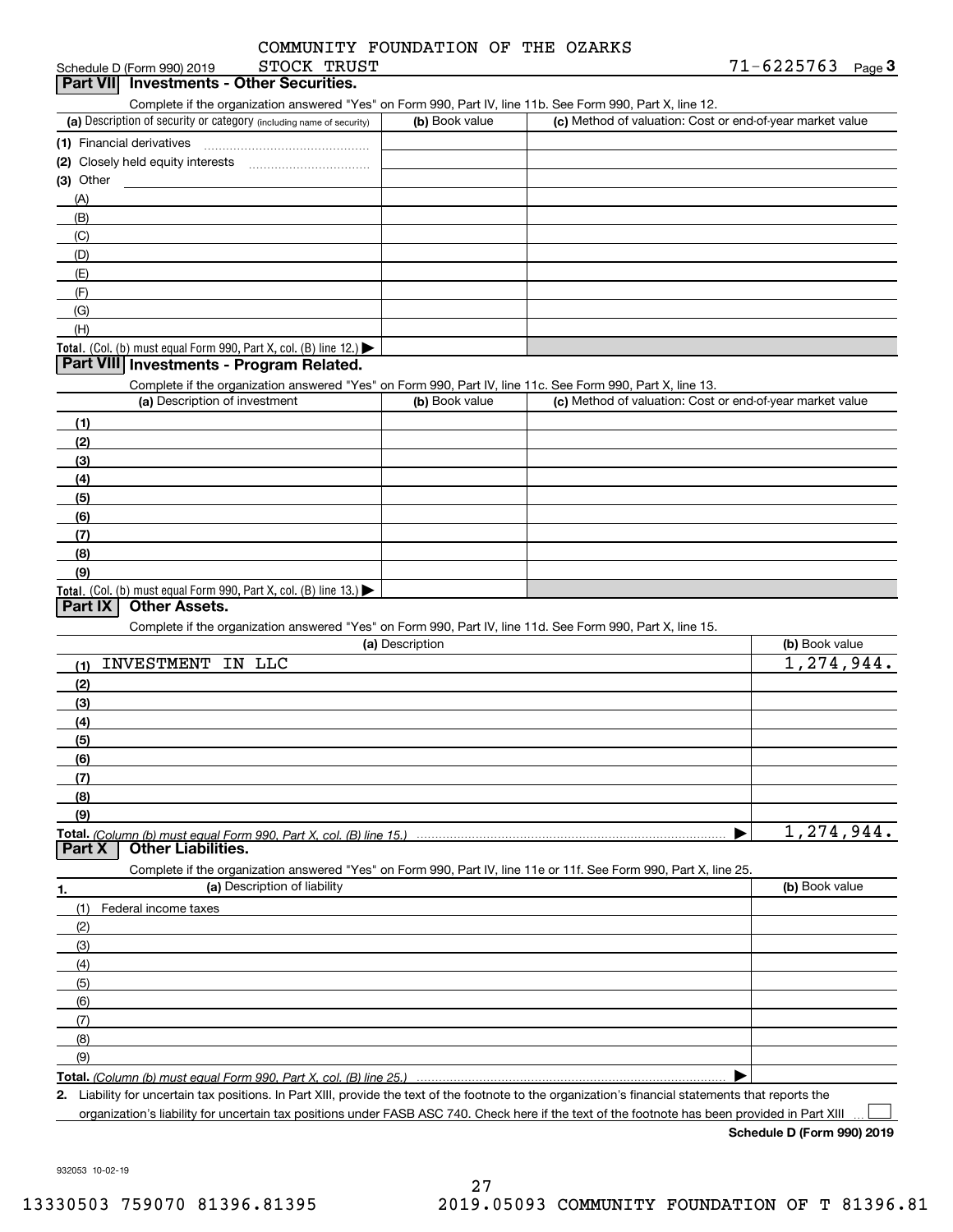|              | COMMUNITY FOUNDATION OF THE OZARKS |  |                |
|--------------|------------------------------------|--|----------------|
| CTOCK TOIICT |                                    |  | $71 - 6225763$ |

|   | Schedule D (Form 990) 2019<br>STOCK TRUST                                                                                                                                                                                           |                | 71-6225763<br>Page 4 |
|---|-------------------------------------------------------------------------------------------------------------------------------------------------------------------------------------------------------------------------------------|----------------|----------------------|
|   | <b>Part XI</b><br>Reconciliation of Revenue per Audited Financial Statements With Revenue per Return.                                                                                                                               |                |                      |
|   | Complete if the organization answered "Yes" on Form 990, Part IV, line 12a.                                                                                                                                                         |                |                      |
| 1 | Total revenue, gains, and other support per audited financial statements                                                                                                                                                            |                | $\blacksquare$       |
| 2 | Amounts included on line 1 but not on Form 990, Part VIII, line 12:                                                                                                                                                                 |                |                      |
| a |                                                                                                                                                                                                                                     | 2a             |                      |
| b |                                                                                                                                                                                                                                     | 2 <sub>b</sub> |                      |
| c | Recoveries of prior year grants [11,111] Recoveries of prior year grants [11,111] Recoveries of prior year grants                                                                                                                   | 2c             |                      |
| d |                                                                                                                                                                                                                                     | 2d             |                      |
| e | Add lines 2a through 2d                                                                                                                                                                                                             |                | 2e                   |
| 3 |                                                                                                                                                                                                                                     |                | 3                    |
| 4 | Amounts included on Form 990, Part VIII, line 12, but not on line 1:                                                                                                                                                                |                |                      |
| a | Investment expenses not included on Form 990, Part VIII, line 7b [100] [100] [100] [100] [100] [100] [100] [10                                                                                                                      | 4a             |                      |
| b | Other (Describe in Part XIII.) <b>Construction Contract Construction</b> Chern Construction Construction Construction                                                                                                               | 4 <sub>b</sub> |                      |
|   | Add lines 4a and 4b                                                                                                                                                                                                                 |                | 4c                   |
| 5 |                                                                                                                                                                                                                                     |                | 5                    |
|   | Part XII   Reconciliation of Expenses per Audited Financial Statements With Expenses per Return.                                                                                                                                    |                |                      |
|   | Complete if the organization answered "Yes" on Form 990, Part IV, line 12a.                                                                                                                                                         |                |                      |
| 1 |                                                                                                                                                                                                                                     |                | $\mathbf{1}$         |
| 2 | Amounts included on line 1 but not on Form 990, Part IX, line 25:                                                                                                                                                                   |                |                      |
| a |                                                                                                                                                                                                                                     | 2a             |                      |
| b | Prior year adjustments www.communication.com/www.communication.com/www.com/                                                                                                                                                         | 2 <sub>b</sub> |                      |
|   | Other losses                                                                                                                                                                                                                        | 2c             |                      |
| d |                                                                                                                                                                                                                                     | 2d             |                      |
| е | Add lines 2a through 2d <b>must be a constructed as a constructed by a</b> construction of the state of the state of the state of the state of the state of the state of the state of the state of the state of the state of the st |                | <b>2e</b>            |
| 3 |                                                                                                                                                                                                                                     |                | 3                    |
| 4 | Amounts included on Form 990, Part IX, line 25, but not on line 1:                                                                                                                                                                  |                |                      |
| a |                                                                                                                                                                                                                                     | 4a             |                      |
| b | Other (Describe in Part XIII.)                                                                                                                                                                                                      | 4 <sub>b</sub> |                      |
|   | c Add lines 4a and 4b                                                                                                                                                                                                               |                | 4c                   |
|   |                                                                                                                                                                                                                                     |                | 5                    |
|   | <b>Part XIII Supplemental Information.</b>                                                                                                                                                                                          |                |                      |

Provide the descriptions required for Part II, lines 3, 5, and 9; Part III, lines 1a and 4; Part IV, lines 1b and 2b; Part V, line 4; Part X, line 2; Part XI, lines 2d and 4b; and Part XII, lines 2d and 4b. Also complete this part to provide any additional information.

### PART X - FIN 48 FOOTNOTE

| THE FOUNDATION IS A NOT-FOR-PROFIT CORPORATION AND IS EXEMPT FROM FEDERAL |
|---------------------------------------------------------------------------|
| INCOME TAX UNDER SECTION $501(C)(3)$ OF THE INTERNAL REVENUE CODE. IT     |
| QUALIFIES FOR THE CHARITABLE CONTRIBUTION DEDUCTION UNDER THE INTERNAL    |
| REVENUE CODE AND HAS BEEN CLASSIFIED AS AN ORGANIZATION THAT IS NOT A     |
| PRIVATE FOUNDATION UNDER THE INTERNAL REVENUE CODE. CURRENTLY, THE PRIOR  |
| FOUR TAX PERIODS ARE OPEN AND SUBJECT TO EXAMINATION BY THE INTERNAL      |
| REVENUE SERVICE. THE FOUNDATION IS NOT CURRENTLY UNDER AUDIT. BASED ON AN |
| EVALUATION OF THE FOUNDATION'S TAX POSITIONS, MANAGEMENT BELIEVES ALL     |
| POSITIONS TAKEN WOULD BE UPHELD UNDER AN EXAMINATION. THEREFORE, NO       |
| PROVISION FOR THE EFFECTS OF UNCERTAIN TAX POSITIONS HAS BEEN RECORDED.   |
|                                                                           |

28

932054 10-02-19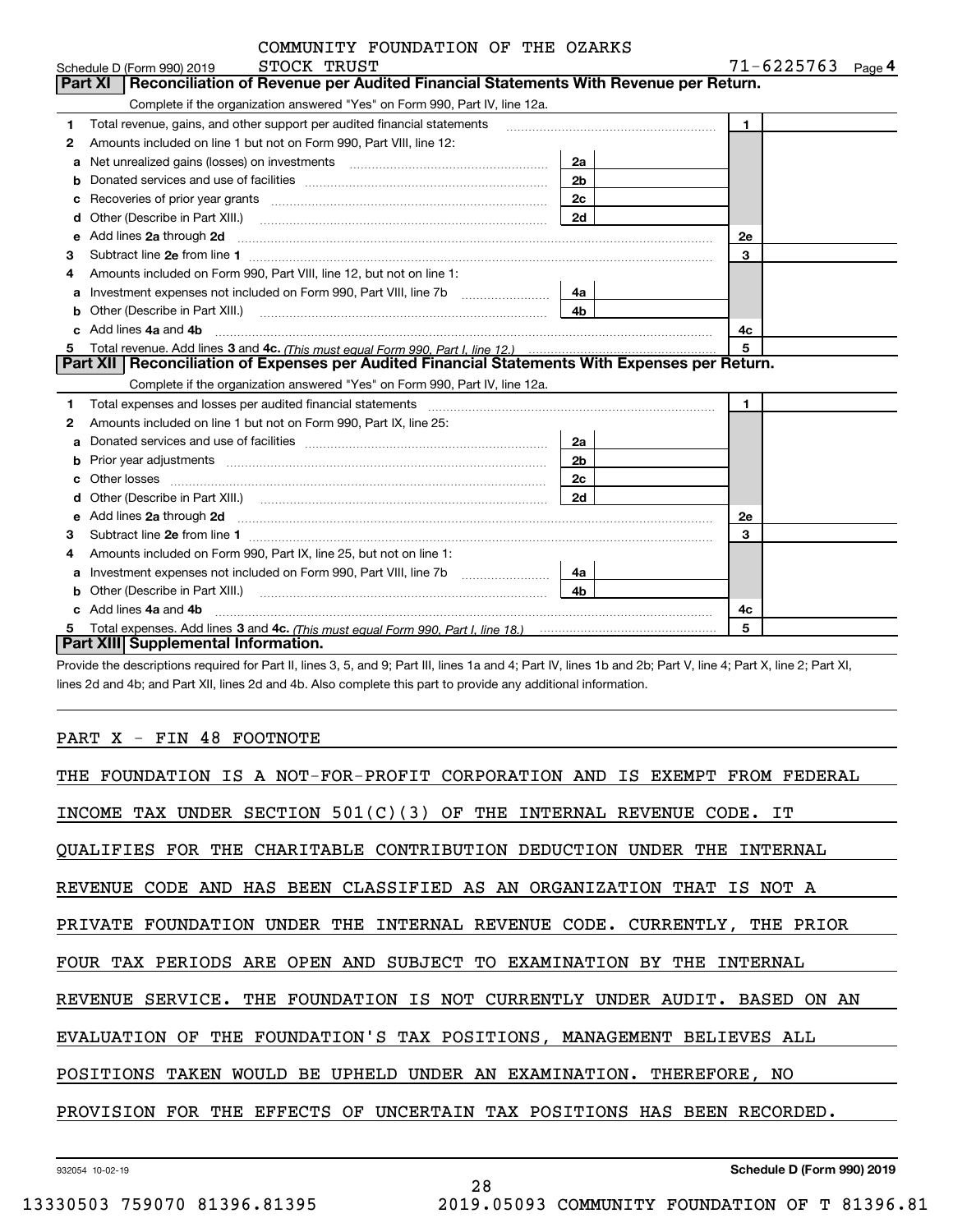| Schedule D (Form 990) 2019 STOCK TRUS!<br>Part XIII Supplemental Information (continued)<br>Schedule D (Form 990) 2019 |                 | COMMUNITY FOUNDATION OF THE OZARKS<br>STOCK TRUST | $71 - 6225763$ Page 5 |
|------------------------------------------------------------------------------------------------------------------------|-----------------|---------------------------------------------------|-----------------------|
|                                                                                                                        |                 |                                                   |                       |
|                                                                                                                        |                 |                                                   |                       |
|                                                                                                                        |                 |                                                   |                       |
|                                                                                                                        |                 |                                                   |                       |
|                                                                                                                        |                 |                                                   |                       |
|                                                                                                                        |                 |                                                   |                       |
|                                                                                                                        |                 |                                                   |                       |
|                                                                                                                        |                 |                                                   |                       |
|                                                                                                                        |                 |                                                   |                       |
|                                                                                                                        |                 |                                                   |                       |
|                                                                                                                        |                 |                                                   |                       |
|                                                                                                                        |                 |                                                   |                       |
|                                                                                                                        |                 |                                                   |                       |
|                                                                                                                        |                 |                                                   |                       |
|                                                                                                                        |                 |                                                   |                       |
|                                                                                                                        |                 |                                                   |                       |
|                                                                                                                        |                 |                                                   |                       |
|                                                                                                                        |                 |                                                   |                       |
|                                                                                                                        |                 |                                                   |                       |
|                                                                                                                        |                 |                                                   |                       |
|                                                                                                                        |                 |                                                   |                       |
|                                                                                                                        |                 |                                                   |                       |
|                                                                                                                        |                 |                                                   |                       |
|                                                                                                                        |                 |                                                   |                       |
|                                                                                                                        |                 |                                                   |                       |
|                                                                                                                        |                 |                                                   |                       |
|                                                                                                                        |                 |                                                   |                       |
|                                                                                                                        |                 |                                                   |                       |
|                                                                                                                        |                 |                                                   |                       |
|                                                                                                                        |                 |                                                   |                       |
|                                                                                                                        |                 |                                                   |                       |
|                                                                                                                        |                 |                                                   |                       |
|                                                                                                                        |                 |                                                   |                       |
|                                                                                                                        |                 |                                                   |                       |
|                                                                                                                        |                 |                                                   |                       |
|                                                                                                                        |                 |                                                   |                       |
|                                                                                                                        |                 |                                                   |                       |
|                                                                                                                        |                 |                                                   |                       |
|                                                                                                                        |                 |                                                   |                       |
|                                                                                                                        |                 |                                                   |                       |
|                                                                                                                        |                 |                                                   |                       |
|                                                                                                                        |                 |                                                   |                       |
|                                                                                                                        |                 |                                                   |                       |
|                                                                                                                        |                 |                                                   |                       |
|                                                                                                                        |                 |                                                   |                       |
|                                                                                                                        |                 |                                                   |                       |
|                                                                                                                        |                 |                                                   |                       |
|                                                                                                                        |                 |                                                   |                       |
|                                                                                                                        |                 |                                                   |                       |
|                                                                                                                        |                 |                                                   |                       |
|                                                                                                                        | 932055 10-02-19 |                                                   |                       |

29 13330503 759070 81396.81395 2019.05093 COMMUNITY FOUNDATION OF T 81396.81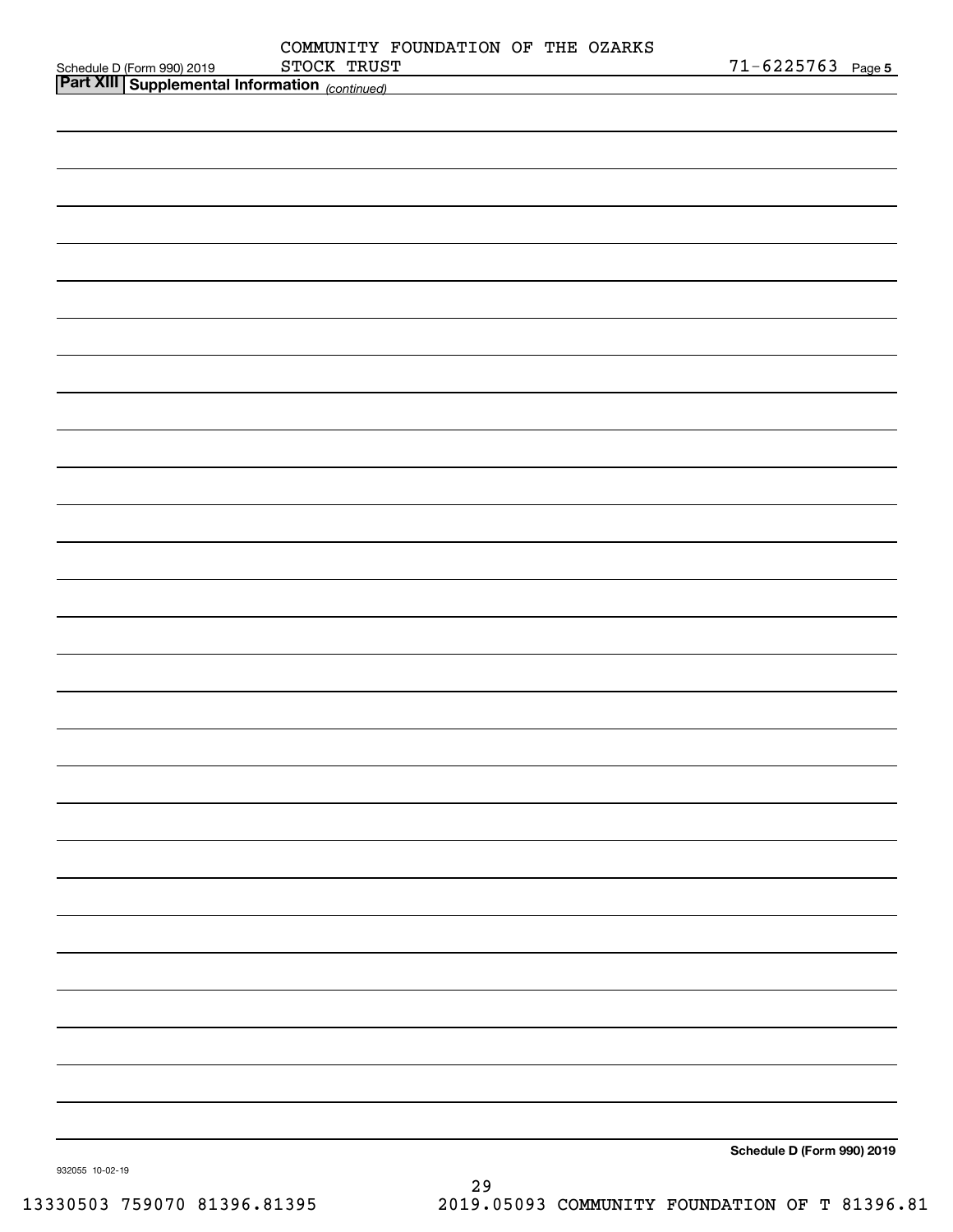| <b>SCHEDULE I</b>                                                                                                                                   |                                                                                                                                                                                                                                                                                           |                          | <b>Grants and Other Assistance to Organizations,</b> |                             |                                         |                                                                |                                          |                                       | OMB No. 1545-0047                     |                |
|-----------------------------------------------------------------------------------------------------------------------------------------------------|-------------------------------------------------------------------------------------------------------------------------------------------------------------------------------------------------------------------------------------------------------------------------------------------|--------------------------|------------------------------------------------------|-----------------------------|-----------------------------------------|----------------------------------------------------------------|------------------------------------------|---------------------------------------|---------------------------------------|----------------|
| (Form 990)<br>Governments, and Individuals in the United States<br>Complete if the organization answered "Yes" on Form 990, Part IV, line 21 or 22. |                                                                                                                                                                                                                                                                                           |                          |                                                      |                             |                                         |                                                                |                                          | 2019                                  |                                       |                |
| Department of the Treasury<br>Internal Revenue Service                                                                                              | Attach to Form 990.<br>Go to www.irs.gov/Form990 for the latest information.                                                                                                                                                                                                              |                          |                                                      |                             |                                         |                                                                |                                          |                                       |                                       |                |
| Name of the organization                                                                                                                            | STOCK TRUST                                                                                                                                                                                                                                                                               |                          | COMMUNITY FOUNDATION OF THE OZARKS                   |                             |                                         |                                                                |                                          | <b>Employer identification number</b> | $71 - 6225763$                        |                |
| Part I                                                                                                                                              | <b>General Information on Grants and Assistance</b>                                                                                                                                                                                                                                       |                          |                                                      |                             |                                         |                                                                |                                          |                                       |                                       |                |
| 1.<br>$\mathbf{2}$                                                                                                                                  | Does the organization maintain records to substantiate the amount of the grants or assistance, the grantees' eligibility for the grants or assistance, and the selection<br>Describe in Part IV the organization's procedures for monitoring the use of grant funds in the United States. |                          |                                                      |                             |                                         |                                                                |                                          |                                       | Yes                                   | $X$ No         |
| Part II                                                                                                                                             | Grants and Other Assistance to Domestic Organizations and Domestic Governments. Complete if the organization answered "Yes" on Form 990, Part IV, line 21, for any                                                                                                                        |                          |                                                      |                             |                                         |                                                                |                                          |                                       |                                       |                |
|                                                                                                                                                     | recipient that received more than \$5,000. Part II can be duplicated if additional space is needed.<br>1 (a) Name and address of organization<br>or government                                                                                                                            | $(b)$ EIN                | (c) IRC section<br>(if applicable)                   | (d) Amount of<br>cash grant | (e) Amount of<br>non-cash<br>assistance | (f) Method of<br>valuation (book,<br>FMV, appraisal,<br>other) | (g) Description of<br>noncash assistance |                                       | (h) Purpose of grant<br>or assistance |                |
| 425 EAST TRAFFICWAY STREET<br>SPRINGFIELD, MO 65806                                                                                                 | COMMUNITY FOUNDATION OF THE OZARKS                                                                                                                                                                                                                                                        | $23 - 7290968$ 501(C)(3) |                                                      | 70.013.                     | 0.                                      |                                                                |                                          |                                       | GENERAL OPERATIONS                    |                |
|                                                                                                                                                     |                                                                                                                                                                                                                                                                                           |                          |                                                      |                             |                                         |                                                                |                                          |                                       |                                       |                |
|                                                                                                                                                     |                                                                                                                                                                                                                                                                                           |                          |                                                      |                             |                                         |                                                                |                                          |                                       |                                       |                |
|                                                                                                                                                     |                                                                                                                                                                                                                                                                                           |                          |                                                      |                             |                                         |                                                                |                                          |                                       |                                       |                |
| $\mathbf{2}$<br>3                                                                                                                                   | For Boston and Bodie Broad Add Notes and the Instruments of Additional COO                                                                                                                                                                                                                |                          |                                                      |                             |                                         |                                                                |                                          |                                       |                                       | 1.107000100401 |

**For Paperwork Reduction Act Notice, see the Instructions for Form 990. Schedule I (Form 990) (2019)** LHA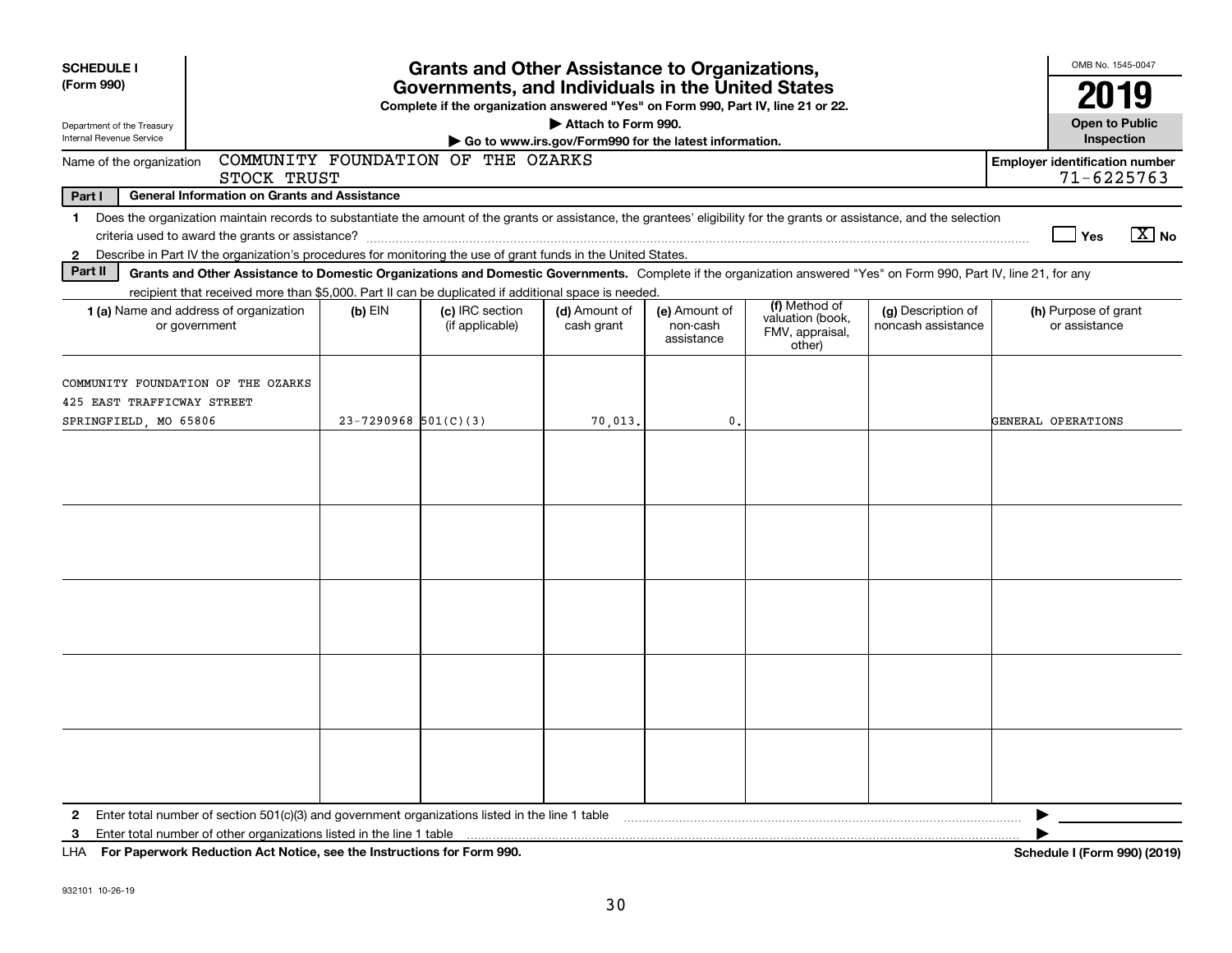STOCK TRUST

**Part III | Grants and Other Assistance to Domestic Individuals. Complete if the organization answered "Yes" on Form 990, Part IV, line 22.** Schedule I (Form 990) (2019)  $STOCK$   $TRUST$ 

Part III can be duplicated if additional space is needed.

| (a) Type of grant or assistance | (b) Number of<br>recipients | (c) Amount of<br>cash grant | (d) Amount of non-<br>cash assistance | (e) Method of valuation<br>(book, FMV, appraisal, other) | (f) Description of noncash assistance |
|---------------------------------|-----------------------------|-----------------------------|---------------------------------------|----------------------------------------------------------|---------------------------------------|
|                                 |                             |                             |                                       |                                                          |                                       |
|                                 |                             |                             |                                       |                                                          |                                       |
|                                 |                             |                             |                                       |                                                          |                                       |
|                                 |                             |                             |                                       |                                                          |                                       |
|                                 |                             |                             |                                       |                                                          |                                       |
|                                 |                             |                             |                                       |                                                          |                                       |
|                                 |                             |                             |                                       |                                                          |                                       |
|                                 |                             |                             |                                       |                                                          |                                       |
|                                 |                             |                             |                                       |                                                          |                                       |
|                                 |                             |                             |                                       |                                                          |                                       |

Part IV | Supplemental Information. Provide the information required in Part I, line 2; Part III, column (b); and any other additional information.

**2**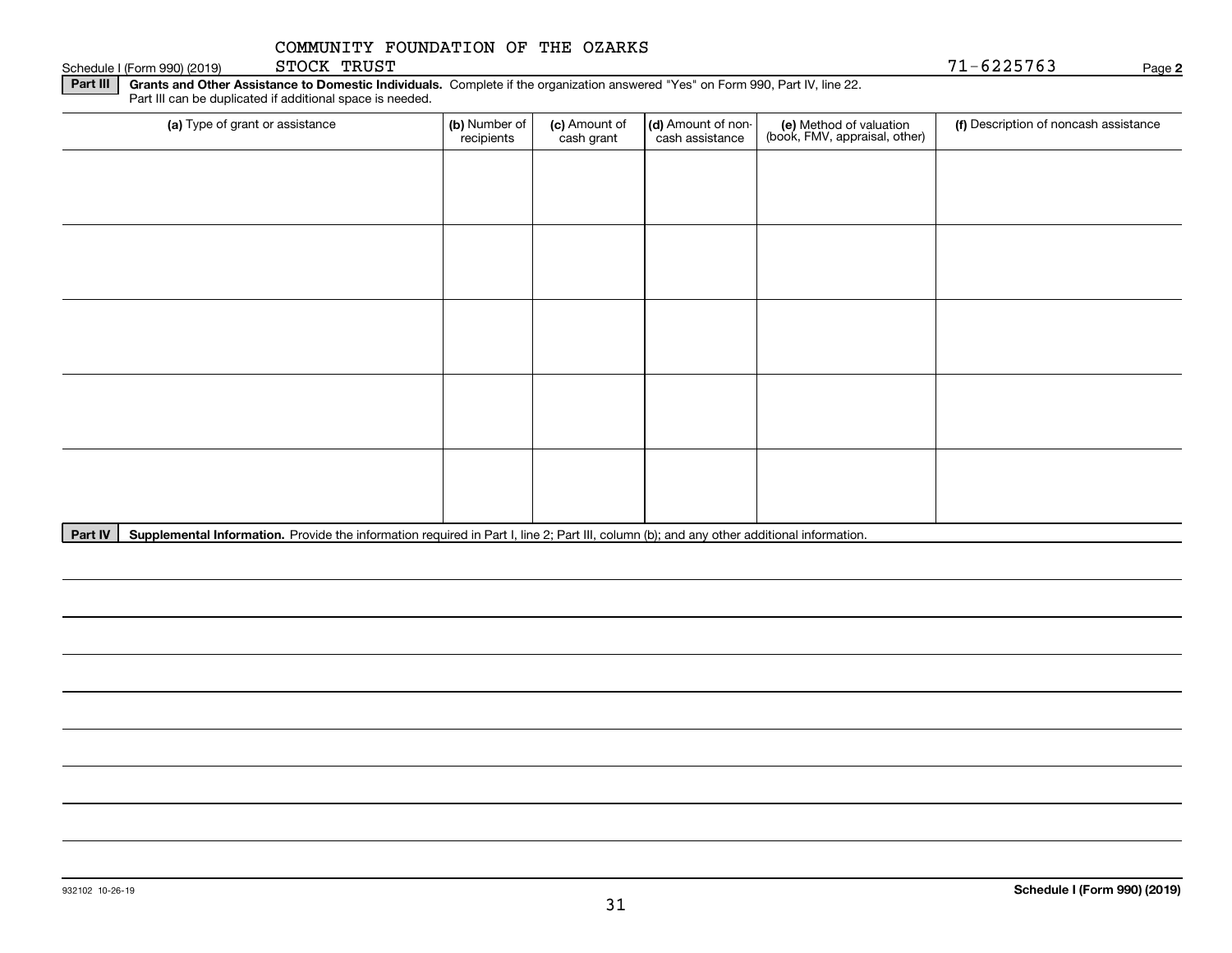|   | <b>Compensation Information</b><br><b>SCHEDULE J</b>                                                                                                                                                                                     |                                                   |                                       | OMB No. 1545-0047     |     |    |
|---|------------------------------------------------------------------------------------------------------------------------------------------------------------------------------------------------------------------------------------------|---------------------------------------------------|---------------------------------------|-----------------------|-----|----|
|   | (Form 990)<br>For certain Officers, Directors, Trustees, Key Employees, and Highest                                                                                                                                                      |                                                   |                                       |                       |     |    |
|   | <b>Compensated Employees</b>                                                                                                                                                                                                             |                                                   |                                       | 2019                  |     |    |
|   | Complete if the organization answered "Yes" on Form 990, Part IV, line 23.<br>Attach to Form 990.<br>Department of the Treasury                                                                                                          |                                                   |                                       | <b>Open to Public</b> |     |    |
|   | Go to www.irs.gov/Form990 for instructions and the latest information.<br>Internal Revenue Service                                                                                                                                       |                                                   |                                       | <b>Inspection</b>     |     |    |
|   | COMMUNITY FOUNDATION OF THE OZARKS<br>Name of the organization                                                                                                                                                                           |                                                   | <b>Employer identification number</b> |                       |     |    |
|   | STOCK TRUST                                                                                                                                                                                                                              |                                                   | $71 - 6225763$                        |                       |     |    |
|   | <b>Questions Regarding Compensation</b><br>Part I                                                                                                                                                                                        |                                                   |                                       |                       |     |    |
|   |                                                                                                                                                                                                                                          |                                                   |                                       |                       | Yes | No |
|   | Check the appropriate box(es) if the organization provided any of the following to or for a person listed on Form 990,                                                                                                                   |                                                   |                                       |                       |     |    |
|   | Part VII, Section A, line 1a. Complete Part III to provide any relevant information regarding these items.                                                                                                                               |                                                   |                                       |                       |     |    |
|   | First-class or charter travel                                                                                                                                                                                                            | Housing allowance or residence for personal use   |                                       |                       |     |    |
|   | Travel for companions                                                                                                                                                                                                                    | Payments for business use of personal residence   |                                       |                       |     |    |
|   | Tax indemnification and gross-up payments                                                                                                                                                                                                | Health or social club dues or initiation fees     |                                       |                       |     |    |
|   | Discretionary spending account                                                                                                                                                                                                           | Personal services (such as maid, chauffeur, chef) |                                       |                       |     |    |
|   |                                                                                                                                                                                                                                          |                                                   |                                       |                       |     |    |
|   | <b>b</b> If any of the boxes on line 1a are checked, did the organization follow a written policy regarding payment or                                                                                                                   |                                                   |                                       |                       |     |    |
|   |                                                                                                                                                                                                                                          |                                                   |                                       | 1b                    |     |    |
| 2 | Did the organization require substantiation prior to reimbursing or allowing expenses incurred by all directors,                                                                                                                         |                                                   |                                       |                       |     |    |
|   |                                                                                                                                                                                                                                          |                                                   |                                       | $\mathbf{2}$          |     |    |
|   |                                                                                                                                                                                                                                          |                                                   |                                       |                       |     |    |
| з | Indicate which, if any, of the following the organization used to establish the compensation of the organization's<br>CEO/Executive Director. Check all that apply. Do not check any boxes for methods used by a related organization to |                                                   |                                       |                       |     |    |
|   | establish compensation of the CEO/Executive Director, but explain in Part III.                                                                                                                                                           |                                                   |                                       |                       |     |    |
|   | Compensation committee                                                                                                                                                                                                                   | Written employment contract                       |                                       |                       |     |    |
|   | Independent compensation consultant                                                                                                                                                                                                      | Compensation survey or study                      |                                       |                       |     |    |
|   | Form 990 of other organizations                                                                                                                                                                                                          | Approval by the board or compensation committee   |                                       |                       |     |    |
|   |                                                                                                                                                                                                                                          |                                                   |                                       |                       |     |    |
| 4 | During the year, did any person listed on Form 990, Part VII, Section A, line 1a, with respect to the filing                                                                                                                             |                                                   |                                       |                       |     |    |
|   | organization or a related organization:                                                                                                                                                                                                  |                                                   |                                       |                       |     |    |
| а | Receive a severance payment or change-of-control payment?                                                                                                                                                                                |                                                   |                                       | 4a                    |     | х  |
| b |                                                                                                                                                                                                                                          |                                                   |                                       | 4b                    |     | X  |
| с |                                                                                                                                                                                                                                          |                                                   |                                       | 4c                    |     | х  |
|   | If "Yes" to any of lines 4a-c, list the persons and provide the applicable amounts for each item in Part III.                                                                                                                            |                                                   |                                       |                       |     |    |
|   |                                                                                                                                                                                                                                          |                                                   |                                       |                       |     |    |
|   | Only section 501(c)(3), 501(c)(4), and 501(c)(29) organizations must complete lines 5-9.                                                                                                                                                 |                                                   |                                       |                       |     |    |
| 5 | For persons listed on Form 990, Part VII, Section A, line 1a, did the organization pay or accrue any compensation                                                                                                                        |                                                   |                                       |                       |     |    |
|   | contingent on the revenues of:                                                                                                                                                                                                           |                                                   |                                       |                       |     |    |
| a |                                                                                                                                                                                                                                          |                                                   |                                       | 5a                    |     | х  |
|   |                                                                                                                                                                                                                                          |                                                   |                                       | 5b                    |     | х  |
|   | If "Yes" on line 5a or 5b, describe in Part III.                                                                                                                                                                                         |                                                   |                                       |                       |     |    |
|   | 6 For persons listed on Form 990, Part VII, Section A, line 1a, did the organization pay or accrue any compensation                                                                                                                      |                                                   |                                       |                       |     |    |
|   | contingent on the net earnings of:                                                                                                                                                                                                       |                                                   |                                       |                       |     |    |
| a |                                                                                                                                                                                                                                          |                                                   |                                       | 6a                    |     | х  |
|   |                                                                                                                                                                                                                                          |                                                   |                                       | 6b                    |     | Х  |
|   | If "Yes" on line 6a or 6b, describe in Part III.                                                                                                                                                                                         |                                                   |                                       |                       |     |    |
|   | 7 For persons listed on Form 990, Part VII, Section A, line 1a, did the organization provide any nonfixed payments                                                                                                                       |                                                   |                                       |                       |     |    |
|   |                                                                                                                                                                                                                                          |                                                   |                                       | 7                     |     | x  |
| 8 | Were any amounts reported on Form 990, Part VII, paid or accrued pursuant to a contract that was subject to the                                                                                                                          |                                                   |                                       |                       |     |    |
|   | initial contract exception described in Regulations section 53.4958-4(a)(3)? If "Yes," describe in Part III                                                                                                                              |                                                   |                                       | 8                     |     | x  |
| 9 | If "Yes" on line 8, did the organization also follow the rebuttable presumption procedure described in                                                                                                                                   |                                                   |                                       |                       |     |    |
|   |                                                                                                                                                                                                                                          |                                                   |                                       | 9                     |     |    |
|   | LHA For Paperwork Reduction Act Notice, see the Instructions for Form 990.                                                                                                                                                               |                                                   | Schedule J (Form 990) 2019            |                       |     |    |

932111 10-21-19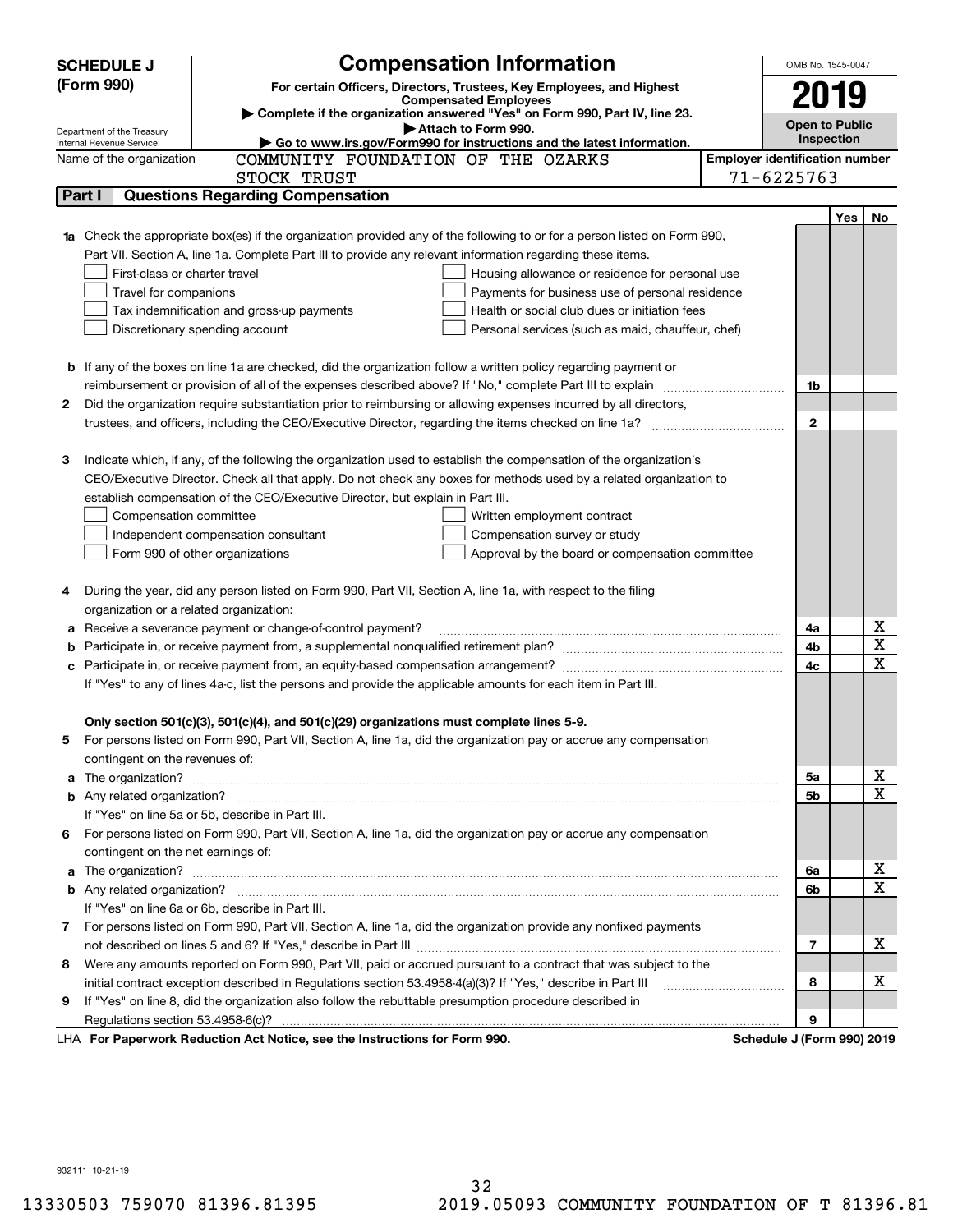STOCK TRUST

**Part II Officers, Directors, Trustees, Key Employees, and Highest Compensated Employees.**  Schedule J (Form 990) 2019 Page Use duplicate copies if additional space is needed.

For each individual whose compensation must be reported on Schedule J, report compensation from the organization on row (i) and from related organizations, described in the instructions, on row (ii). Do not list any individuals that aren't listed on Form 990, Part VII.

71-6225763

**Note:**  The sum of columns (B)(i)-(iii) for each listed individual must equal the total amount of Form 990, Part VII, Section A, line 1a, applicable column (D) and (E) amounts for that individual.

| (A) Name and Title |             |                          | (B) Breakdown of W-2 and/or 1099-MISC compensation |                                           | (C) Retirement and<br>other deferred | (D) Nontaxable<br>benefits | (E) Total of columns<br>$(B)(i)-(D)$ | (F) Compensation<br>in column (B)         |
|--------------------|-------------|--------------------------|----------------------------------------------------|-------------------------------------------|--------------------------------------|----------------------------|--------------------------------------|-------------------------------------------|
|                    |             | (i) Base<br>compensation | (ii) Bonus &<br>incentive<br>compensation          | (iii) Other<br>reportable<br>compensation | compensation                         |                            |                                      | reported as deferred<br>on prior Form 990 |
| (1) BRIAN FOGLE    | (i)         | $\overline{0}$ .         | $\overline{0}$ .                                   | $\overline{0}$ .                          | $\overline{0}$ .                     | $\overline{0}$ .           | $\overline{0}$ .                     | 0.                                        |
| PRESIDENT          | (ii)        | 158,095.                 | $\overline{0}$ .                                   | $\overline{0}$ .                          | 7,875.                               | 21,801.                    | 187,771.                             | $\overline{0}$ .                          |
|                    | $(\sf{i})$  |                          |                                                    |                                           |                                      |                            |                                      |                                           |
|                    | (ii)        |                          |                                                    |                                           |                                      |                            |                                      |                                           |
|                    | $(\sf{i})$  |                          |                                                    |                                           |                                      |                            |                                      |                                           |
|                    | (ii)        |                          |                                                    |                                           |                                      |                            |                                      |                                           |
|                    | (i)         |                          |                                                    |                                           |                                      |                            |                                      |                                           |
|                    | (ii)        |                          |                                                    |                                           |                                      |                            |                                      |                                           |
|                    | (i)         |                          |                                                    |                                           |                                      |                            |                                      |                                           |
|                    | (ii)        |                          |                                                    |                                           |                                      |                            |                                      |                                           |
|                    | (i)         |                          |                                                    |                                           |                                      |                            |                                      |                                           |
|                    | (ii)        |                          |                                                    |                                           |                                      |                            |                                      |                                           |
|                    | (i)         |                          |                                                    |                                           |                                      |                            |                                      |                                           |
|                    | (ii)        |                          |                                                    |                                           |                                      |                            |                                      |                                           |
|                    | $(\sf{i})$  |                          |                                                    |                                           |                                      |                            |                                      |                                           |
|                    | (ii)        |                          |                                                    |                                           |                                      |                            |                                      |                                           |
|                    | (i)         |                          |                                                    |                                           |                                      |                            |                                      |                                           |
|                    | (ii)        |                          |                                                    |                                           |                                      |                            |                                      |                                           |
|                    | (i)         |                          |                                                    |                                           |                                      |                            |                                      |                                           |
|                    | (ii)        |                          |                                                    |                                           |                                      |                            |                                      |                                           |
|                    | (i)         |                          |                                                    |                                           |                                      |                            |                                      |                                           |
|                    | (ii)        |                          |                                                    |                                           |                                      |                            |                                      |                                           |
|                    | (i)         |                          |                                                    |                                           |                                      |                            |                                      |                                           |
|                    | (ii)        |                          |                                                    |                                           |                                      |                            |                                      |                                           |
|                    | (i)         |                          |                                                    |                                           |                                      |                            |                                      |                                           |
|                    | (ii)        |                          |                                                    |                                           |                                      |                            |                                      |                                           |
|                    | (i)         |                          |                                                    |                                           |                                      |                            |                                      |                                           |
|                    | (ii)<br>(i) |                          |                                                    |                                           |                                      |                            |                                      |                                           |
|                    | (ii)        |                          |                                                    |                                           |                                      |                            |                                      |                                           |
|                    | (i)         |                          |                                                    |                                           |                                      |                            |                                      |                                           |
|                    | (ii)        |                          |                                                    |                                           |                                      |                            |                                      |                                           |
|                    |             |                          |                                                    |                                           |                                      |                            |                                      |                                           |

**Schedule J (Form 990) 2019**

**2**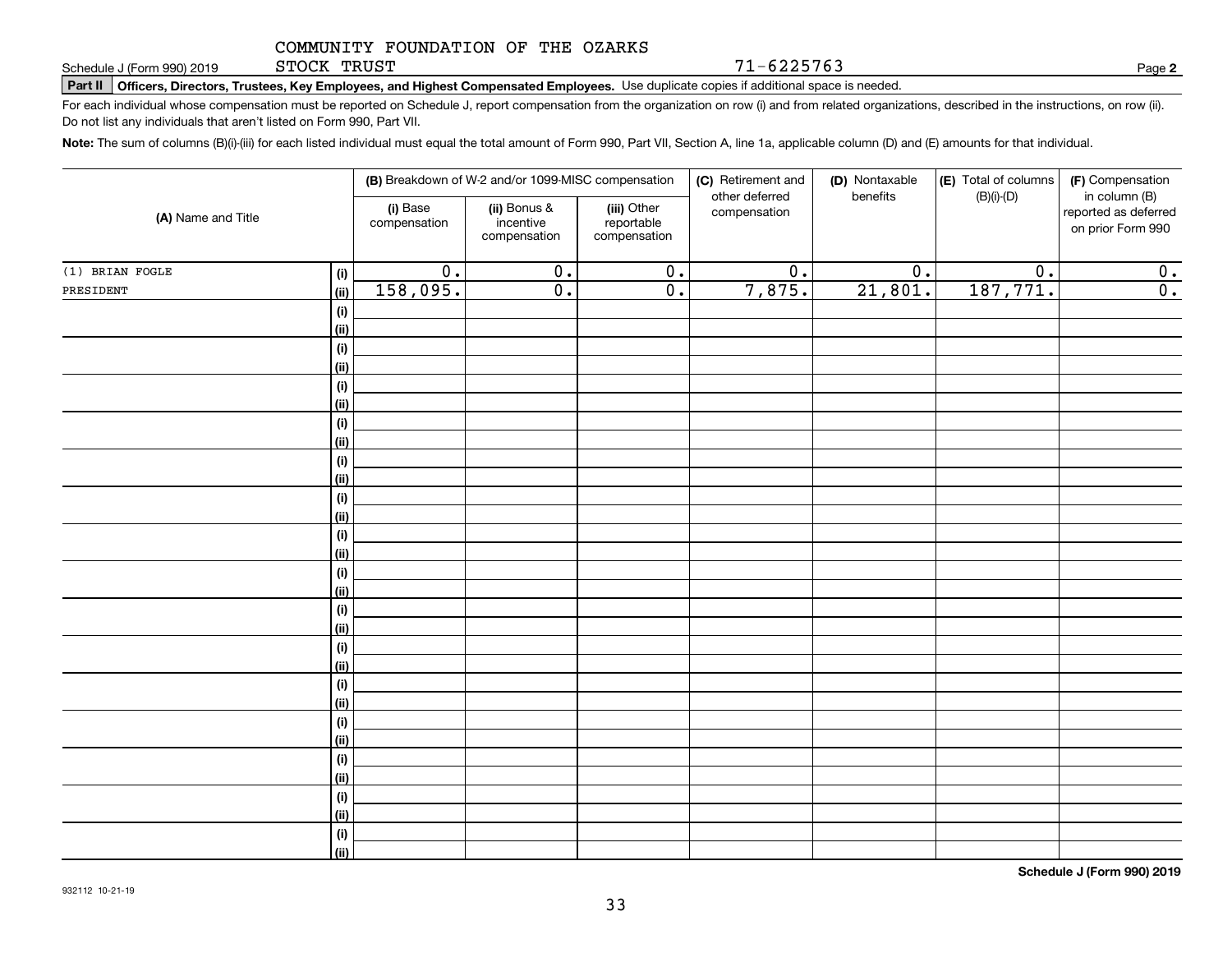|             | COMMUNITY FOUNDATION OF THE OZARKS |  |  |
|-------------|------------------------------------|--|--|
| STOCK TRUST |                                    |  |  |

### **Part III Supplemental Information**

Schedule J (Form 990) 2019 STOCK TRUST<br>Part III Supplemental Information<br>Provide the information, explanation, or descriptions required for Part I, lines 1a, 1b, 3, 4a, 4b, 4c, 5a, 5b, 6a, 6b, 7, and 8, and for Part II. Al

**Schedule J (Form 990) 2019**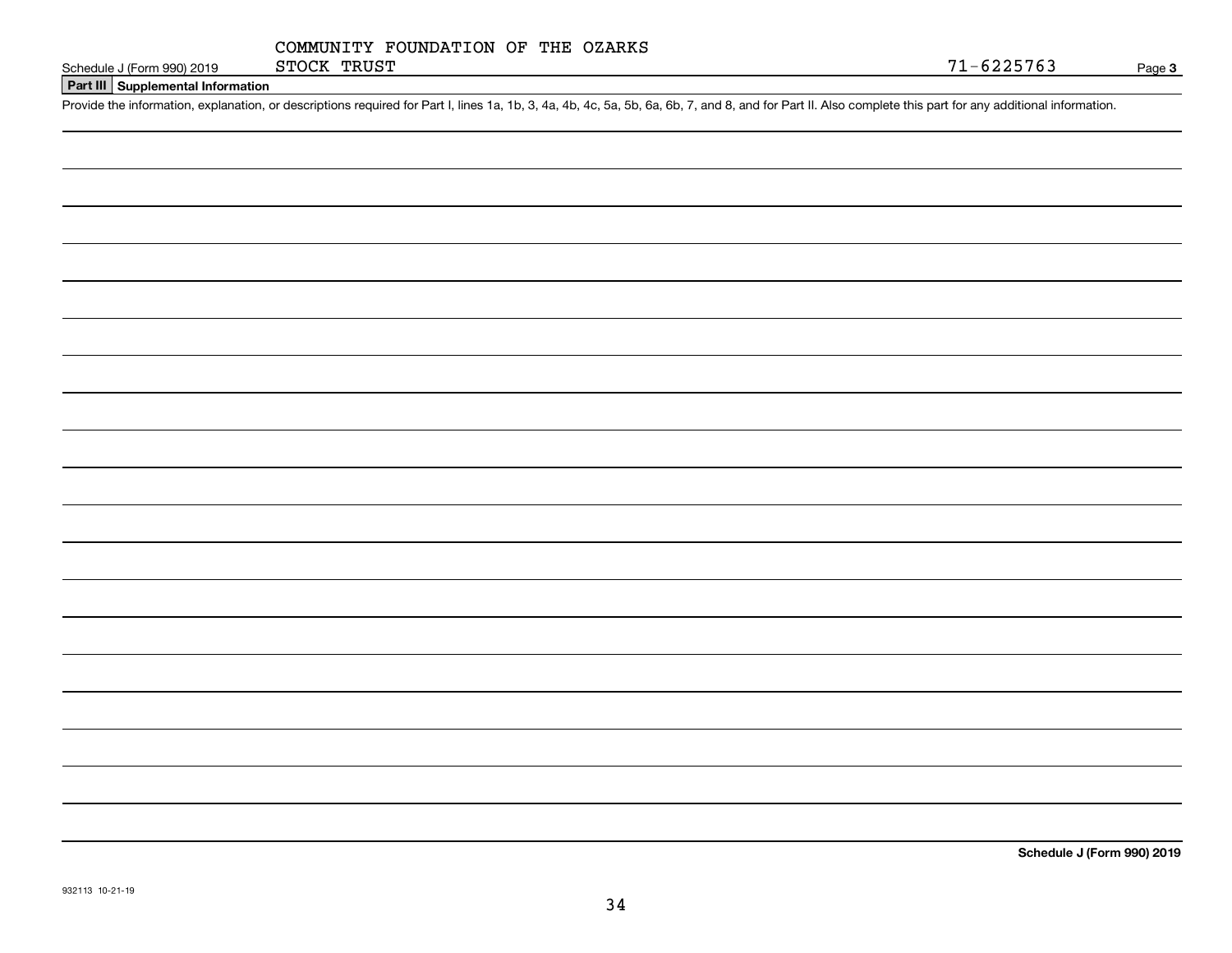| <b>SCHEDULE M</b> |  |
|-------------------|--|
| (Form 990)        |  |

# **Noncash Contributions**

OMB No. 1545-0047

| Department of the Treasury |
|----------------------------|
| Internal Revenue Service   |

**Complete if the organizations answered "Yes" on Form 990, Part IV, lines 29 or 30.** <sup>J</sup>**2019 Attach to Form 990.** J  $\blacktriangleright$ 

**Open to Public Inspection**

| Name of the organization |  |
|--------------------------|--|
|--------------------------|--|

 **Go to www.irs.gov/Form990 for instructions and the latest information.**

|        | Name of the organization<br>COMMUNITY FOUNDATION OF THE OZARKS<br>STOCK TRUST                                                       |                               |                                      |                                                                                                       |                                                       | <b>Employer identification number</b><br>71-6225763 |    |
|--------|-------------------------------------------------------------------------------------------------------------------------------------|-------------------------------|--------------------------------------|-------------------------------------------------------------------------------------------------------|-------------------------------------------------------|-----------------------------------------------------|----|
| Part I | <b>Types of Property</b>                                                                                                            |                               |                                      |                                                                                                       |                                                       |                                                     |    |
|        |                                                                                                                                     | (a)<br>Check if<br>applicable | (b)<br>Number of<br>contributions or | (c)<br>Noncash contribution<br>amounts reported on<br>litems contributed Form 990, Part VIII, line 1g | Method of determining<br>noncash contribution amounts | (d)                                                 |    |
| 1      |                                                                                                                                     |                               |                                      |                                                                                                       |                                                       |                                                     |    |
| 2      |                                                                                                                                     |                               |                                      |                                                                                                       |                                                       |                                                     |    |
| з      | Art - Fractional interests                                                                                                          |                               |                                      |                                                                                                       |                                                       |                                                     |    |
| 4      | Books and publications                                                                                                              |                               |                                      |                                                                                                       |                                                       |                                                     |    |
| 5      | Clothing and household goods                                                                                                        |                               |                                      |                                                                                                       |                                                       |                                                     |    |
| 6      |                                                                                                                                     |                               |                                      |                                                                                                       |                                                       |                                                     |    |
| 7      |                                                                                                                                     |                               |                                      |                                                                                                       |                                                       |                                                     |    |
| 8      | Intellectual property                                                                                                               |                               |                                      |                                                                                                       |                                                       |                                                     |    |
| 9      |                                                                                                                                     |                               |                                      |                                                                                                       |                                                       |                                                     |    |
| 10     | Securities - Closely held stock                                                                                                     | X                             | $\mathbf{1}$                         | 1,276,370.FMV                                                                                         |                                                       |                                                     |    |
| 11     | Securities - Partnership, LLC, or                                                                                                   |                               |                                      |                                                                                                       |                                                       |                                                     |    |
|        | trust interests                                                                                                                     |                               |                                      |                                                                                                       |                                                       |                                                     |    |
| 12     | Securities - Miscellaneous                                                                                                          |                               |                                      |                                                                                                       |                                                       |                                                     |    |
| 13     | Qualified conservation contribution -                                                                                               |                               |                                      |                                                                                                       |                                                       |                                                     |    |
|        | Historic structures                                                                                                                 |                               |                                      |                                                                                                       |                                                       |                                                     |    |
| 14     | Qualified conservation contribution - Other                                                                                         |                               |                                      |                                                                                                       |                                                       |                                                     |    |
| 15     | Real estate - Residential                                                                                                           |                               |                                      |                                                                                                       |                                                       |                                                     |    |
| 16     | Real estate - Commercial                                                                                                            |                               |                                      |                                                                                                       |                                                       |                                                     |    |
| 17     |                                                                                                                                     |                               |                                      |                                                                                                       |                                                       |                                                     |    |
| 18     |                                                                                                                                     |                               |                                      |                                                                                                       |                                                       |                                                     |    |
| 19     |                                                                                                                                     |                               |                                      |                                                                                                       |                                                       |                                                     |    |
| 20     | Drugs and medical supplies                                                                                                          |                               |                                      |                                                                                                       |                                                       |                                                     |    |
| 21     | Taxidermy                                                                                                                           |                               |                                      |                                                                                                       |                                                       |                                                     |    |
| 22     |                                                                                                                                     |                               |                                      |                                                                                                       |                                                       |                                                     |    |
| 23     |                                                                                                                                     |                               |                                      |                                                                                                       |                                                       |                                                     |    |
| 24     |                                                                                                                                     |                               |                                      |                                                                                                       |                                                       |                                                     |    |
| 25     | Other $\blacktriangleright$<br>$\left(\begin{array}{ccc}\n&\n&\n\end{array}\right)$                                                 |                               |                                      |                                                                                                       |                                                       |                                                     |    |
| 26     | Other<br>▸                                                                                                                          |                               |                                      |                                                                                                       |                                                       |                                                     |    |
| 27     | Other<br>$\overline{\phantom{a}}$<br>▸                                                                                              |                               |                                      |                                                                                                       |                                                       |                                                     |    |
| 28     | Other                                                                                                                               |                               |                                      |                                                                                                       |                                                       |                                                     |    |
| 29     | Number of Forms 8283 received by the organization during the tax year for contributions                                             |                               |                                      |                                                                                                       |                                                       |                                                     |    |
|        | for which the organization completed Form 8283, Part IV, Donee Acknowledgement                                                      |                               |                                      | 29                                                                                                    |                                                       |                                                     |    |
|        |                                                                                                                                     |                               |                                      |                                                                                                       |                                                       | Yes                                                 | No |
|        | 30a During the year, did the organization receive by contribution any property reported in Part I, lines 1 through 28, that it      |                               |                                      |                                                                                                       |                                                       |                                                     |    |
|        | must hold for at least three years from the date of the initial contribution, and which isn't required to be used for               |                               |                                      |                                                                                                       |                                                       |                                                     |    |
|        | exempt purposes for the entire holding period?                                                                                      |                               |                                      |                                                                                                       |                                                       | 30a                                                 | х  |
| b      | If "Yes," describe the arrangement in Part II.                                                                                      |                               |                                      |                                                                                                       |                                                       |                                                     |    |
| 31     | Does the organization have a gift acceptance policy that requires the review of any nonstandard contributions?                      |                               |                                      |                                                                                                       | .                                                     | 31                                                  | x  |
|        | 32a Does the organization hire or use third parties or related organizations to solicit, process, or sell noncash<br>contributions? |                               |                                      |                                                                                                       |                                                       | 32a                                                 | X  |

describe in Part II.

**33** If the organization didn't report an amount in column (c) for a type of property for which column (a) is checked,

For Paperwork Reduction Act Notice, see the Instructions for Form 990. Schedule M (Form 990) 2019 LHA

932141 09-27-19

**b**If "Yes," describe in Part II.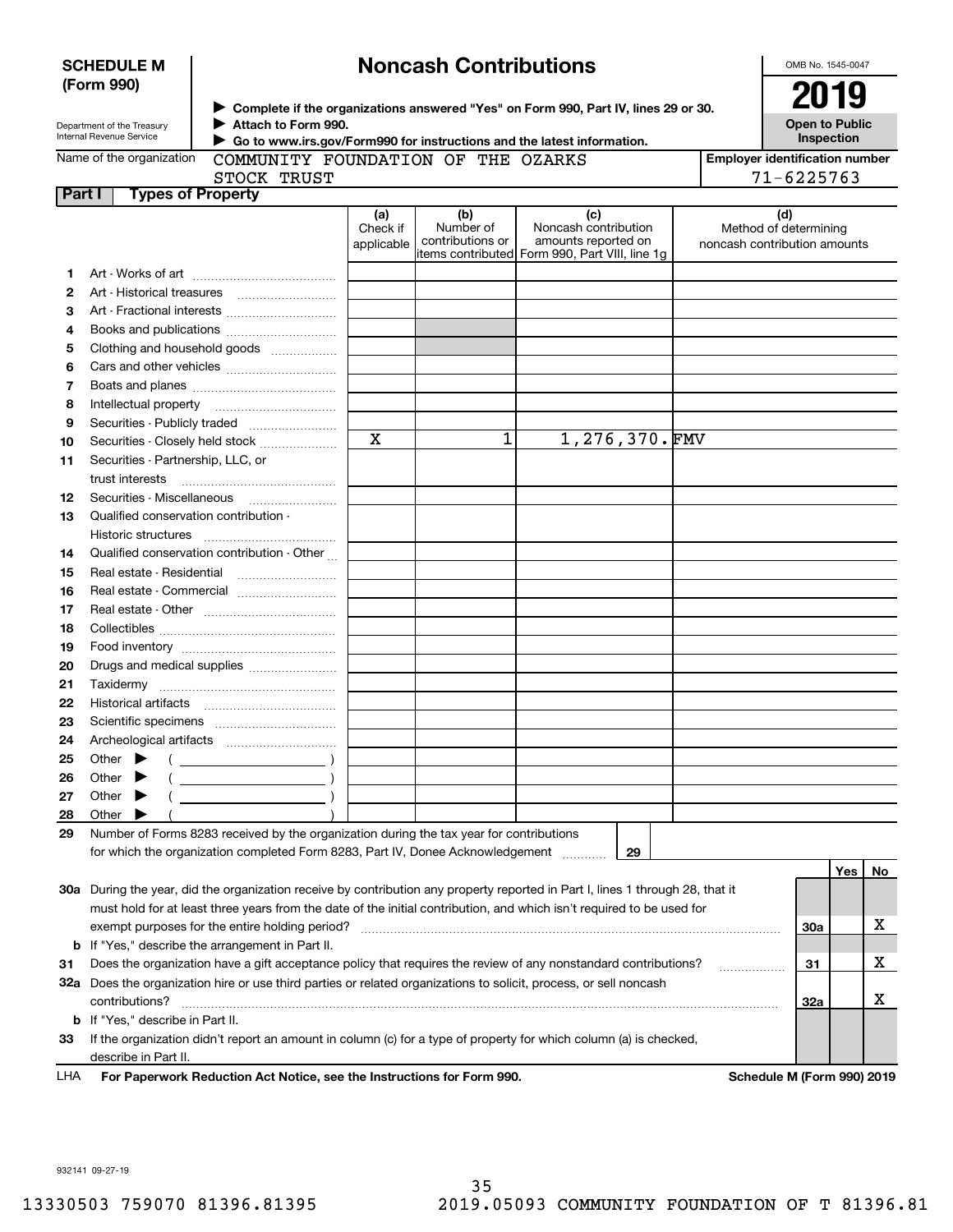|                 |                            | STOCK TRUST                               | COMMUNITY FOUNDATION OF THE OZARKS |  | $71 - 6225763$                                                                                                                         |        |
|-----------------|----------------------------|-------------------------------------------|------------------------------------|--|----------------------------------------------------------------------------------------------------------------------------------------|--------|
| <b>Part II</b>  | Schedule M (Form 990) 2019 |                                           |                                    |  | Supplemental Information. Provide the information required by Part I, lines 30b, 32b, and 33, and whether the organization             | Page 2 |
|                 |                            | this part for any additional information. |                                    |  | is reporting in Part I, column (b), the number of contributions, the number of items received, or a combination of both. Also complete |        |
|                 |                            |                                           |                                    |  |                                                                                                                                        |        |
|                 |                            |                                           |                                    |  |                                                                                                                                        |        |
|                 |                            |                                           |                                    |  |                                                                                                                                        |        |
|                 |                            |                                           |                                    |  |                                                                                                                                        |        |
|                 |                            |                                           |                                    |  |                                                                                                                                        |        |
|                 |                            |                                           |                                    |  |                                                                                                                                        |        |
|                 |                            |                                           |                                    |  |                                                                                                                                        |        |
|                 |                            |                                           |                                    |  |                                                                                                                                        |        |
|                 |                            |                                           |                                    |  |                                                                                                                                        |        |
|                 |                            |                                           |                                    |  |                                                                                                                                        |        |
|                 |                            |                                           |                                    |  |                                                                                                                                        |        |
|                 |                            |                                           |                                    |  |                                                                                                                                        |        |
|                 |                            |                                           |                                    |  |                                                                                                                                        |        |
|                 |                            |                                           |                                    |  |                                                                                                                                        |        |
|                 |                            |                                           |                                    |  |                                                                                                                                        |        |
|                 |                            |                                           |                                    |  |                                                                                                                                        |        |
|                 |                            |                                           |                                    |  |                                                                                                                                        |        |
|                 |                            |                                           |                                    |  |                                                                                                                                        |        |
|                 |                            |                                           |                                    |  |                                                                                                                                        |        |
|                 |                            |                                           |                                    |  |                                                                                                                                        |        |
|                 |                            |                                           |                                    |  |                                                                                                                                        |        |
|                 |                            |                                           |                                    |  |                                                                                                                                        |        |
|                 |                            |                                           |                                    |  |                                                                                                                                        |        |
|                 |                            |                                           |                                    |  |                                                                                                                                        |        |
|                 |                            |                                           |                                    |  |                                                                                                                                        |        |
|                 |                            |                                           |                                    |  |                                                                                                                                        |        |
|                 |                            |                                           |                                    |  |                                                                                                                                        |        |
|                 |                            |                                           |                                    |  |                                                                                                                                        |        |
|                 |                            |                                           |                                    |  |                                                                                                                                        |        |
|                 |                            |                                           |                                    |  |                                                                                                                                        |        |
|                 |                            |                                           |                                    |  |                                                                                                                                        |        |
|                 |                            |                                           |                                    |  |                                                                                                                                        |        |
|                 |                            |                                           |                                    |  |                                                                                                                                        |        |
|                 |                            |                                           |                                    |  |                                                                                                                                        |        |
| 932142 09-27-19 |                            |                                           |                                    |  | Schedule M (Form 990) 2019                                                                                                             |        |
|                 |                            |                                           |                                    |  |                                                                                                                                        |        |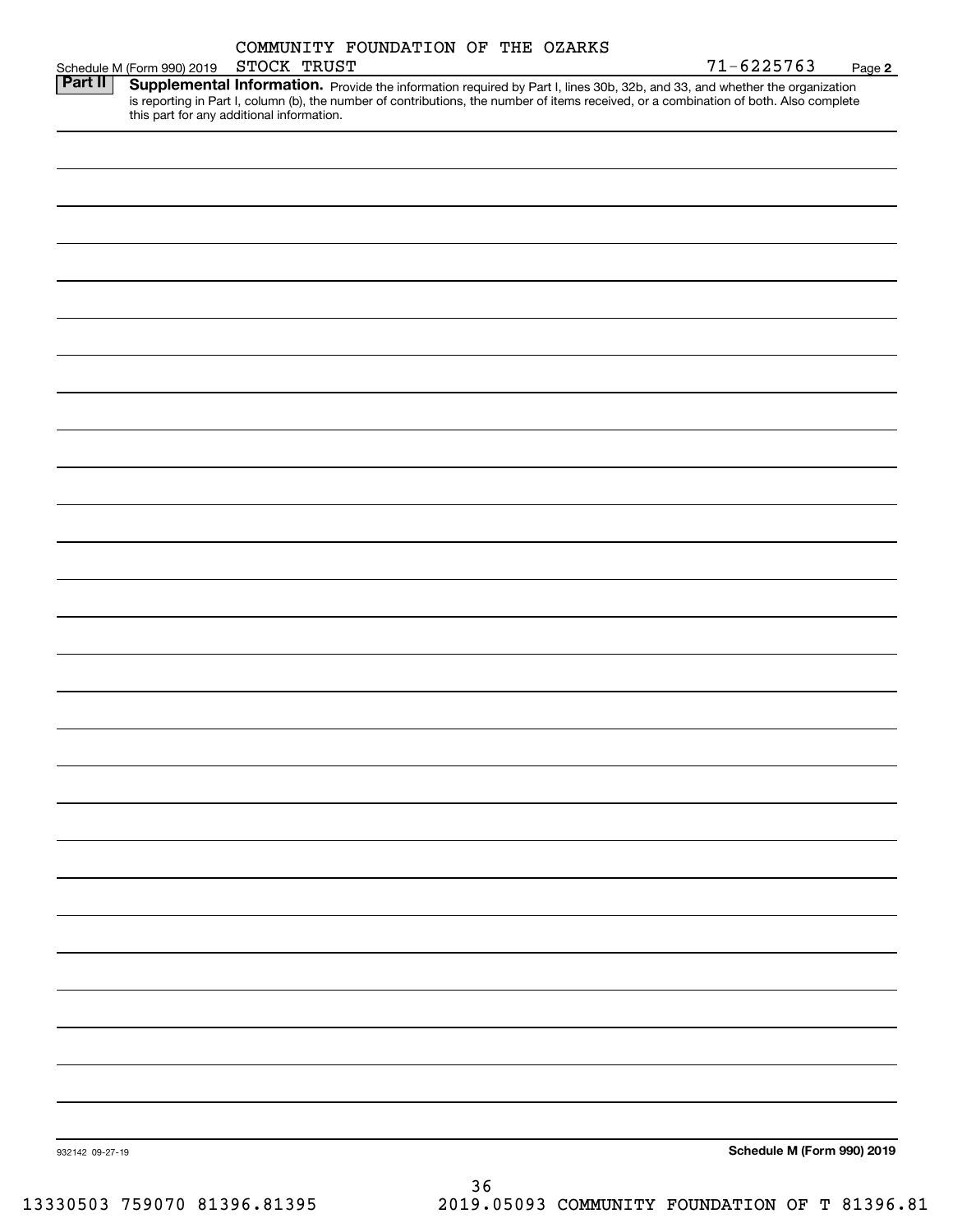**SCHEDULE O Supplemental Information to Form 990 or 990-EZ**

Internal Revenue Service

Department of the Treasury **(Form 990 or 990-EZ)** **Complete to provide information for responses to specific questions on Form 990 or 990-EZ or to provide any additional information. | Attach to Form 990 or 990-EZ. | Go to www.irs.gov/Form990 for the latest information.**



Name of the organization

COMMUNITY FOUNDATION OF THE OZARKS

STOCK TRUST 71-6225763

FORM 990, PART I, LINE 1, DESCRIPTION OF ORGANIZATION MISSION:

FOUNDATION OF THE OZARKS.

FORM 990, PART III, LINE 1, DESCRIPTION OF ORGANIZATION MISSION:

COMMUNITY FOUNDATION OF THE OZARKS TO SUPPORT ITS MISSION TO ENHANCE

THE QUALITY OF LIFE THROUGH RESOURCE DEVELOPMENT, COMMUNITY

GRANTMAKING, COLLABORATION, AND PUBLIC LEADERSHIP.

FORM 990, PART VI, SECTION B, LINE 11B:

DRAFT OF RETURN IS REVIEWED BY THE BOARD

FORM 990, PART VI, SECTION B, LINE 12C:

CONFLICT OF INTEREST FORMS MUST BE COMPLETED BY BOARD MEMBERS AND STAFF.

37

FORM 990, PART VI, SECTION C, LINE 19:

AVAILABLE ON REQUEST.

990 PART XII LINE 2C

PROCESS HAS NOT CHANGED FROM PRIOR YEAR

932211 09-06-19 LHA For Paperwork Reduction Act Notice, see the Instructions for Form 990 or 990-EZ. Schedule O (Form 990 or 990-EZ) (2019)

13330503 759070 81396.81395 2019.05093 COMMUNITY FOUNDATION OF T 81396.81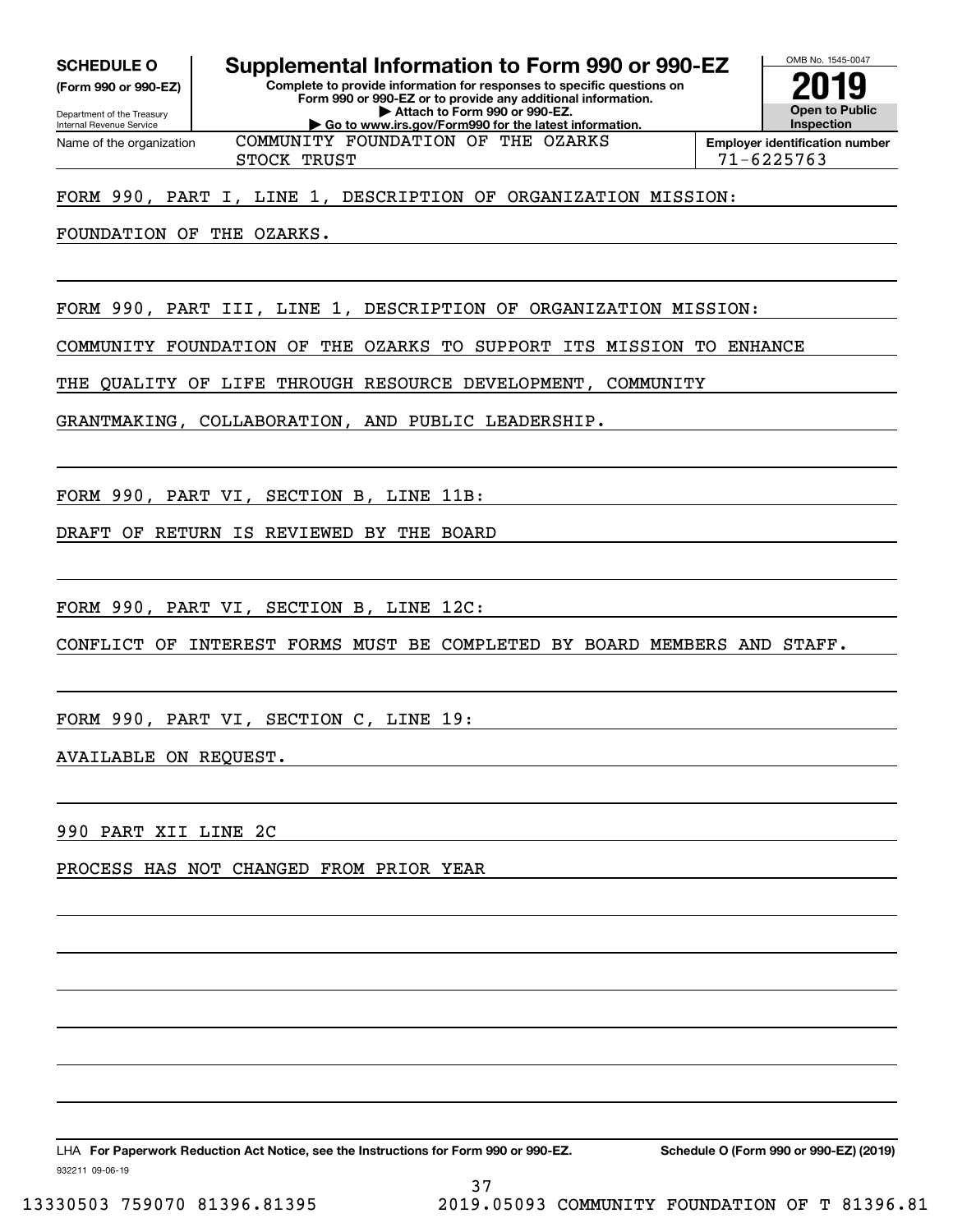| <b>SCHEDULE R</b><br><b>Related Organizations and Unrelated Partnerships</b><br>(Form 990)<br>> Complete if the organization answered "Yes" on Form 990, Part IV, line 33, 34, 35b, 36, or 37.<br>Attach to Form 990.<br>Department of the Treasury<br>Internal Revenue Service<br>Go to www.irs.gov/Form990 for instructions and the latest information. |                                                                                                                                                                                                                    |                                    |                                                     |                                                         |                                                          |                                     |  | OMB No. 1545-0047<br>2019<br><b>Open to Public</b><br>Inspection |                                                            |  |
|-----------------------------------------------------------------------------------------------------------------------------------------------------------------------------------------------------------------------------------------------------------------------------------------------------------------------------------------------------------|--------------------------------------------------------------------------------------------------------------------------------------------------------------------------------------------------------------------|------------------------------------|-----------------------------------------------------|---------------------------------------------------------|----------------------------------------------------------|-------------------------------------|--|------------------------------------------------------------------|------------------------------------------------------------|--|
| Name of the organization                                                                                                                                                                                                                                                                                                                                  | STOCK TRUST                                                                                                                                                                                                        | COMMUNITY FOUNDATION OF THE OZARKS |                                                     | <b>Employer identification number</b><br>$71 - 6225763$ |                                                          |                                     |  |                                                                  |                                                            |  |
| Part I                                                                                                                                                                                                                                                                                                                                                    | Identification of Disregarded Entities. Complete if the organization answered "Yes" on Form 990, Part IV, line 33.                                                                                                 |                                    |                                                     |                                                         |                                                          |                                     |  |                                                                  |                                                            |  |
|                                                                                                                                                                                                                                                                                                                                                           | (a)<br>Name, address, and EIN (if applicable)<br>of disregarded entity                                                                                                                                             | (b)<br>Primary activity            | (c)<br>Legal domicile (state or<br>foreign country) | (d)<br>Total income                                     | (e)<br>End-of-year assets                                |                                     |  | (f)<br>Direct controlling<br>entity                              |                                                            |  |
|                                                                                                                                                                                                                                                                                                                                                           |                                                                                                                                                                                                                    |                                    |                                                     |                                                         |                                                          |                                     |  |                                                                  |                                                            |  |
| Part II                                                                                                                                                                                                                                                                                                                                                   | Identification of Related Tax-Exempt Organizations. Complete if the organization answered "Yes" on Form 990, Part IV, line 34, because it had one or more related tax-exempt<br>organizations during the tax year. |                                    |                                                     |                                                         |                                                          |                                     |  |                                                                  |                                                            |  |
|                                                                                                                                                                                                                                                                                                                                                           | (a)<br>(b)<br>(c)<br>Name, address, and EIN<br>Primary activity<br>of related organization                                                                                                                         |                                    | Legal domicile (state or<br>foreign country)        | (d)<br>Exempt Code<br>section                           | (e)<br>Public charity<br>status (if section<br>501(c)(3) | (f)<br>Direct controlling<br>entity |  | Yes                                                              | $(g)$<br>Section 512(b)(13)<br>controlled<br>entity?<br>No |  |
| MO 65806                                                                                                                                                                                                                                                                                                                                                  | COMMUNITY FOUNDATION OF THE OZARKS, INC. -<br>23-7290968, 425 E. TRAFFICWAY, SPRINGFIELD                                                                                                                           | COMMUNITY FOUNDATION               | MISSOURI                                            | 501(C)(3)                                               |                                                          |                                     |  |                                                                  | $\mathbf X$                                                |  |
|                                                                                                                                                                                                                                                                                                                                                           |                                                                                                                                                                                                                    |                                    |                                                     |                                                         |                                                          |                                     |  |                                                                  |                                                            |  |
|                                                                                                                                                                                                                                                                                                                                                           | For Paperwork Reduction Act Notice, see the Instructions for Form 990.                                                                                                                                             |                                    |                                                     |                                                         |                                                          |                                     |  | Schedule R (Form 990) 2019                                       |                                                            |  |

932161 09-10-19 LHA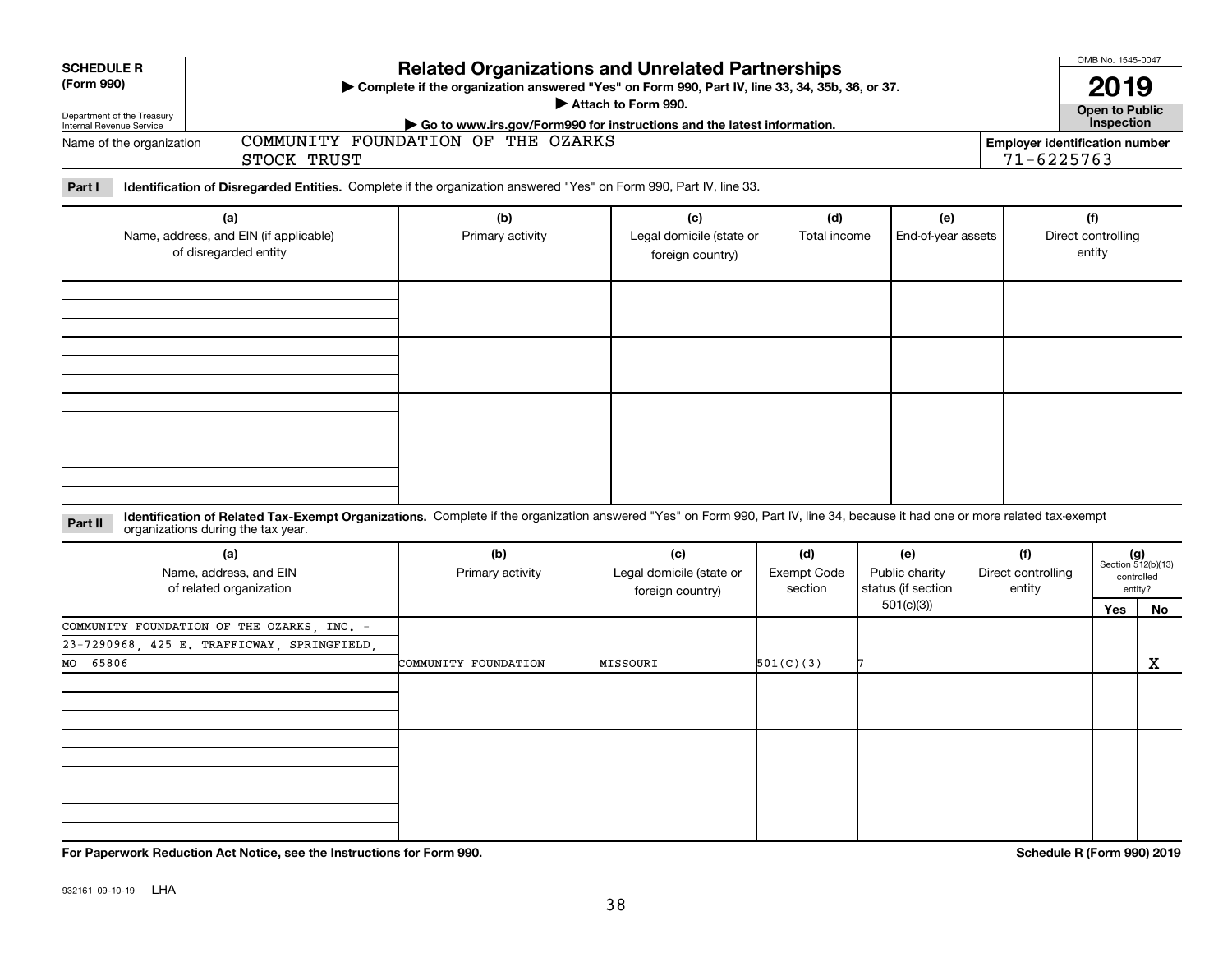Schedule R (Form 990) 2019 STOCK TRUST  $71-6225763$ STOCK TRUST

**Identification of Related Organizations Taxable as a Partnership.** Complete if the organization answered "Yes" on Form 990, Part IV, line 34, because it had one or more related **Part III** organizations treated as a partnership during the tax year.

| (a)                                               | (b)              | (c)                  | (d)                          | (e)                                                                 | (f)                      | (g)                     |         | (h)              | (i)                                                              | (j) |  | (k)                                                     |
|---------------------------------------------------|------------------|----------------------|------------------------------|---------------------------------------------------------------------|--------------------------|-------------------------|---------|------------------|------------------------------------------------------------------|-----|--|---------------------------------------------------------|
| Name, address, and EIN<br>of related organization | Primary activity | Legal<br>domicile    | Direct controlling<br>entity | Predominant income                                                  | Share of total<br>income | Share of<br>end-of-year |         | Disproportionate | Code V-UBI                                                       |     |  | General or Percentage<br>managing ownership<br>partner? |
|                                                   |                  | (state or<br>foreign |                              | related, unrelated,<br>excluded from tax under<br>sections 512-514) |                          | assets                  |         | allocations?     | amount in box<br>20 of Schedule<br>K-1 (Form 1065) <b>Yes No</b> |     |  |                                                         |
|                                                   |                  | country)             |                              |                                                                     |                          |                         | Yes $ $ | No               |                                                                  |     |  |                                                         |
|                                                   |                  |                      |                              |                                                                     |                          |                         |         |                  |                                                                  |     |  |                                                         |
|                                                   |                  |                      |                              |                                                                     |                          |                         |         |                  |                                                                  |     |  |                                                         |
|                                                   |                  |                      |                              |                                                                     |                          |                         |         |                  |                                                                  |     |  |                                                         |
|                                                   |                  |                      |                              |                                                                     |                          |                         |         |                  |                                                                  |     |  |                                                         |
|                                                   |                  |                      |                              |                                                                     |                          |                         |         |                  |                                                                  |     |  |                                                         |
|                                                   |                  |                      |                              |                                                                     |                          |                         |         |                  |                                                                  |     |  |                                                         |
|                                                   |                  |                      |                              |                                                                     |                          |                         |         |                  |                                                                  |     |  |                                                         |
|                                                   |                  |                      |                              |                                                                     |                          |                         |         |                  |                                                                  |     |  |                                                         |
|                                                   |                  |                      |                              |                                                                     |                          |                         |         |                  |                                                                  |     |  |                                                         |
|                                                   |                  |                      |                              |                                                                     |                          |                         |         |                  |                                                                  |     |  |                                                         |
|                                                   |                  |                      |                              |                                                                     |                          |                         |         |                  |                                                                  |     |  |                                                         |
|                                                   |                  |                      |                              |                                                                     |                          |                         |         |                  |                                                                  |     |  |                                                         |
|                                                   |                  |                      |                              |                                                                     |                          |                         |         |                  |                                                                  |     |  |                                                         |
|                                                   |                  |                      |                              |                                                                     |                          |                         |         |                  |                                                                  |     |  |                                                         |
|                                                   |                  |                      |                              |                                                                     |                          |                         |         |                  |                                                                  |     |  |                                                         |
|                                                   |                  |                      |                              |                                                                     |                          |                         |         |                  |                                                                  |     |  |                                                         |
|                                                   |                  |                      |                              |                                                                     |                          |                         |         |                  |                                                                  |     |  |                                                         |

**Identification of Related Organizations Taxable as a Corporation or Trust.** Complete if the organization answered "Yes" on Form 990, Part IV, line 34, because it had one or more related **Part IV** organizations treated as a corporation or trust during the tax year.

| (a)<br>Name, address, and EIN<br>of related organization | (b)<br>Primary activity | (c)<br>Legal domicile<br>(state or<br>foreign | (d)<br>Direct controlling<br>entity | (e)<br>Type of entity<br>(C corp, S corp,<br>or trust) | (f)<br>Share of total<br>income | (g)<br>Share of<br>end-of-year<br>assets | (h)<br>Percentage | $\begin{array}{c} \textbf{(i)}\\ \text{Section}\\ 512 \text{(b)} \text{(13)}\\ \text{controlled}\\ \text{entity?} \end{array}$ |
|----------------------------------------------------------|-------------------------|-----------------------------------------------|-------------------------------------|--------------------------------------------------------|---------------------------------|------------------------------------------|-------------------|--------------------------------------------------------------------------------------------------------------------------------|
|                                                          |                         | country)                                      |                                     |                                                        |                                 |                                          |                   | Yes No                                                                                                                         |
|                                                          |                         |                                               |                                     |                                                        |                                 |                                          |                   |                                                                                                                                |
|                                                          |                         |                                               |                                     |                                                        |                                 |                                          |                   |                                                                                                                                |
|                                                          |                         |                                               |                                     |                                                        |                                 |                                          |                   |                                                                                                                                |
|                                                          |                         |                                               |                                     |                                                        |                                 |                                          |                   |                                                                                                                                |
|                                                          |                         |                                               |                                     |                                                        |                                 |                                          |                   |                                                                                                                                |
|                                                          |                         |                                               |                                     |                                                        |                                 |                                          |                   |                                                                                                                                |
|                                                          |                         |                                               |                                     |                                                        |                                 |                                          |                   |                                                                                                                                |
|                                                          |                         |                                               |                                     |                                                        |                                 |                                          |                   |                                                                                                                                |
|                                                          |                         |                                               |                                     |                                                        |                                 |                                          |                   |                                                                                                                                |
|                                                          |                         |                                               |                                     |                                                        |                                 |                                          |                   |                                                                                                                                |
|                                                          |                         |                                               |                                     |                                                        |                                 |                                          |                   |                                                                                                                                |
|                                                          |                         |                                               |                                     |                                                        |                                 |                                          |                   |                                                                                                                                |
|                                                          |                         |                                               |                                     |                                                        |                                 |                                          |                   |                                                                                                                                |
|                                                          |                         |                                               |                                     |                                                        |                                 |                                          |                   |                                                                                                                                |
|                                                          |                         |                                               |                                     |                                                        |                                 |                                          |                   |                                                                                                                                |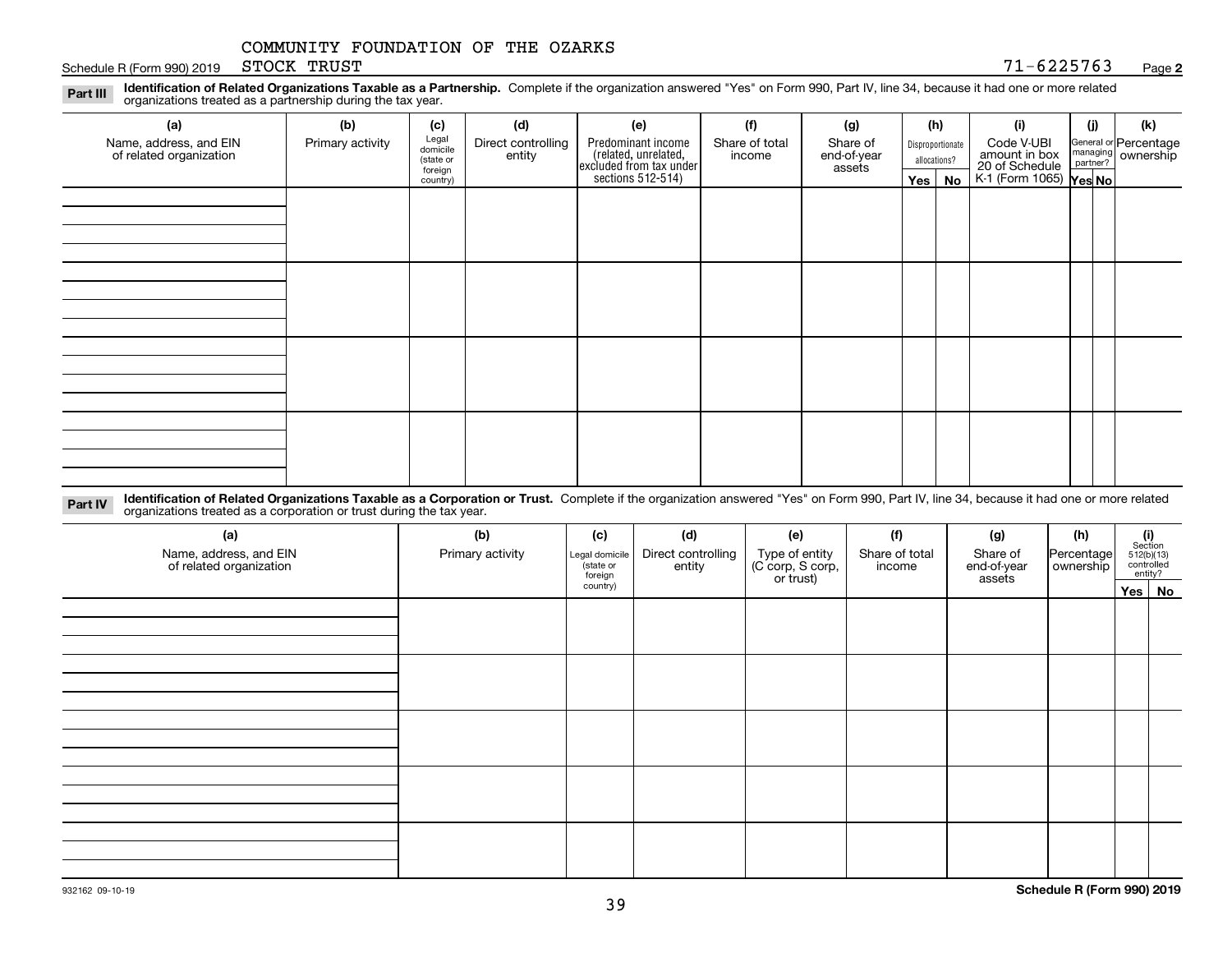Schedule R (Form 990) 2019 STOCK TRUST  $71-6225763$ STOCK TRUST

|  | Part V Transactions With Related Organizations. Complete if the organization answered "Yes" on Form 990, Part IV, line 34, 35b, or 36 |  |  |
|--|---------------------------------------------------------------------------------------------------------------------------------------|--|--|
|--|---------------------------------------------------------------------------------------------------------------------------------------|--|--|

| Note: Complete line 1 if any entity is listed in Parts II, III, or IV of this schedule.                                                                                                                                        |                 | Yes | No |
|--------------------------------------------------------------------------------------------------------------------------------------------------------------------------------------------------------------------------------|-----------------|-----|----|
| During the tax year, did the organization engage in any of the following transactions with one or more related organizations listed in Parts II-IV?                                                                            |                 |     |    |
|                                                                                                                                                                                                                                | 1a              |     | X  |
| b Gift, grant, or capital contribution to related organization(s) manufaction contracts and contribution to related organization(s)                                                                                            | 1 <sub>b</sub>  | X   |    |
|                                                                                                                                                                                                                                | 1 <sub>c</sub>  | х   |    |
| d Loans or loan guarantees to or for related organization(s) www.communically.com/www.communically.com/www.communically.com/www.communically.com/www.communically.com/www.communically.com/www.communically.com/www.communical | 1d              |     | х  |
|                                                                                                                                                                                                                                | 1e              |     | X  |
|                                                                                                                                                                                                                                |                 |     |    |
| Dividends from related organization(s) manufactured and contract and contract and contract and contract and contract and contract and contract and contract and contract and contract and contract and contract and contract a | 1f              |     | х  |
|                                                                                                                                                                                                                                | 1g              |     | X  |
|                                                                                                                                                                                                                                | 1 <sub>h</sub>  |     | X  |
| i Exchange of assets with related organization(s) manufactured contains and contains a set of a set of assets with related organization(s)                                                                                     | 11              |     | X  |
| Lease of facilities, equipment, or other assets to related organization(s) material content and content and content and content and content and content and content and content and content and content and content and conten | 11              |     | X  |
|                                                                                                                                                                                                                                |                 |     |    |
|                                                                                                                                                                                                                                | 1k              |     | X  |
|                                                                                                                                                                                                                                | 11              |     | X  |
|                                                                                                                                                                                                                                | 1m              |     | X  |
|                                                                                                                                                                                                                                | 1n              |     | X  |
| o Sharing of paid employees with related organization(s) manufactured and content to the content of the content of the content of the content of the content of the content of the content of the content of the content of th | 10 <sub>o</sub> |     | x  |
|                                                                                                                                                                                                                                |                 |     |    |
|                                                                                                                                                                                                                                | 1p              |     | х  |
|                                                                                                                                                                                                                                | 1q              |     | X  |
|                                                                                                                                                                                                                                |                 |     |    |
| Other transfer of cash or property to related organization(s)                                                                                                                                                                  | 1r              |     | х  |
|                                                                                                                                                                                                                                |                 |     | X  |

**2**If the answer to any of the above is "Yes," see the instructions for information on who must complete this line, including covered relationships and transaction thresholds.

| (a)<br>Name of related organization          | (b)<br>Transaction<br>type (a-s) | (c)<br>Amount involved | (d)<br>Method of determining amount involved |
|----------------------------------------------|----------------------------------|------------------------|----------------------------------------------|
| (1) COMMUNITY FOUNDATION OF THE OZARKS, INC. | C                                | $1,276,370$ . FMV      |                                              |
| (2) COMMUNITY FOUNDATION OF THE OZARKS, INC. | в                                | 70,013.                |                                              |
| (3)                                          |                                  |                        |                                              |
| (4)                                          |                                  |                        |                                              |
| (5)                                          |                                  |                        |                                              |
| (6)                                          |                                  |                        |                                              |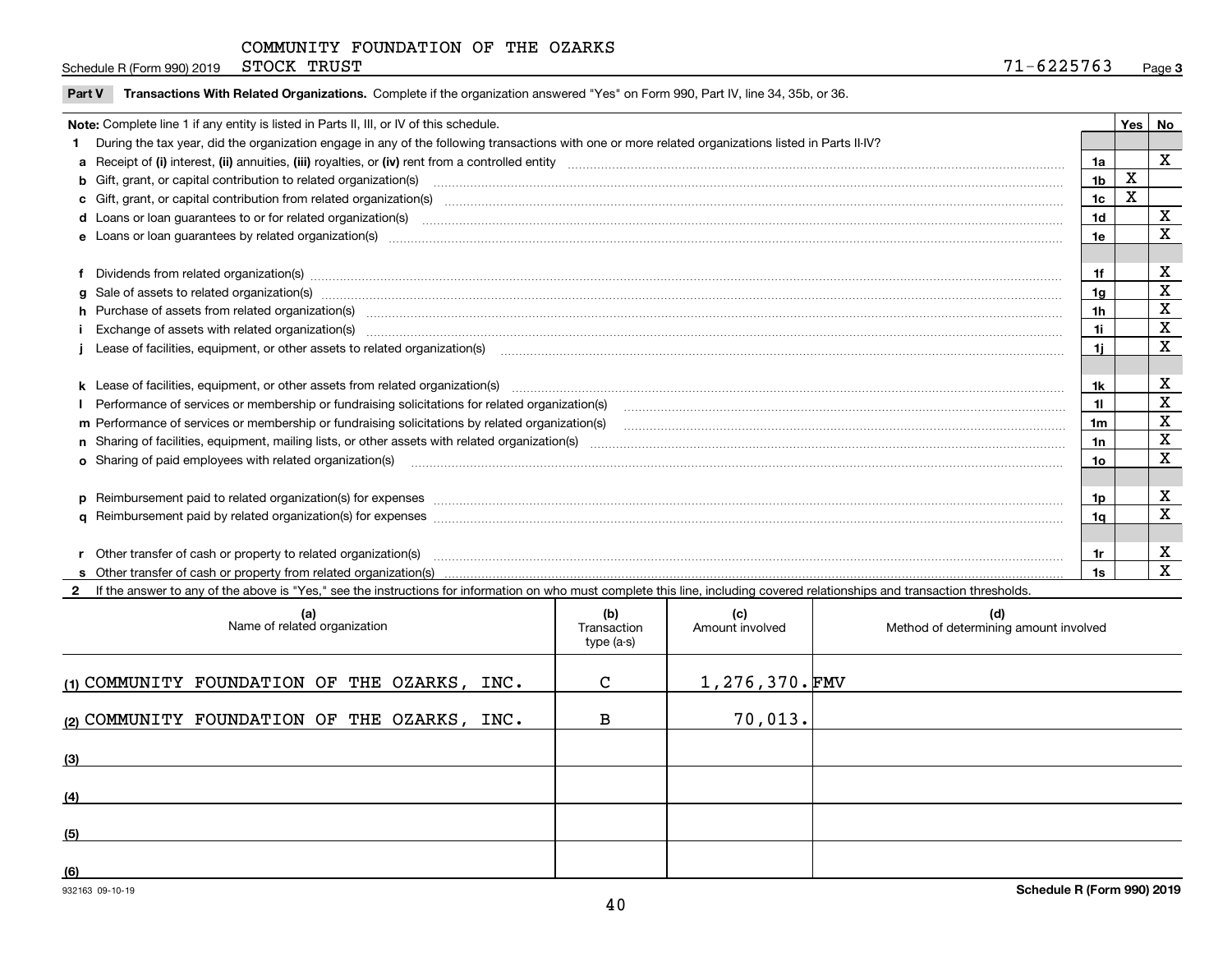Schedule R (Form 990) 2019 STOCK TRUST  $71-6225763$ STOCK TRUST

**Part VI Unrelated Organizations Taxable as a Partnership. Complete if the organization answered "Yes" on Form 990, Part IV, line 37.** 

Provide the following information for each entity taxed as a partnership through which the organization conducted more than five percent of its activities (measured by total assets or gross revenue) that was not a related organization. See instructions regarding exclusion for certain investment partnerships.

| that was not a related erganization. See includitions regarding excludion for contain investment partnereinper<br>(a) | (b)              | (c)               | (d)                                                                                        |                                                                                                                   | (f)      | (g)         | (h)                              | (i)                                                                                                    | (i)    | $(\mathsf{k})$ |
|-----------------------------------------------------------------------------------------------------------------------|------------------|-------------------|--------------------------------------------------------------------------------------------|-------------------------------------------------------------------------------------------------------------------|----------|-------------|----------------------------------|--------------------------------------------------------------------------------------------------------|--------|----------------|
| Name, address, and EIN                                                                                                | Primary activity | Legal domicile    |                                                                                            | $\begin{array}{c} \textbf{(e)}\\ \text{Are all} \\ \text{partners sec.}\\ 501(c)(3) \\ \text{orgs.?} \end{array}$ | Share of | Share of    |                                  |                                                                                                        |        |                |
| of entity                                                                                                             |                  | (state or foreign |                                                                                            |                                                                                                                   | total    | end-of-year | Disproportionate<br>allocations? |                                                                                                        |        |                |
|                                                                                                                       |                  | country)          | Predominant income<br>(related, unrelated,<br>excluded from tax under<br>sections 512-514) | Yes No                                                                                                            | income   | assets      | Yes No                           | Code V-UBI<br>amount in box 20 managing<br>of Schedule K-1 partner? ownership<br>(Form 1065)<br>ves No | Yes No |                |
|                                                                                                                       |                  |                   |                                                                                            |                                                                                                                   |          |             |                                  |                                                                                                        |        |                |
|                                                                                                                       |                  |                   |                                                                                            |                                                                                                                   |          |             |                                  |                                                                                                        |        |                |
|                                                                                                                       |                  |                   |                                                                                            |                                                                                                                   |          |             |                                  |                                                                                                        |        |                |
|                                                                                                                       |                  |                   |                                                                                            |                                                                                                                   |          |             |                                  |                                                                                                        |        |                |
|                                                                                                                       |                  |                   |                                                                                            |                                                                                                                   |          |             |                                  |                                                                                                        |        |                |
|                                                                                                                       |                  |                   |                                                                                            |                                                                                                                   |          |             |                                  |                                                                                                        |        |                |
|                                                                                                                       |                  |                   |                                                                                            |                                                                                                                   |          |             |                                  |                                                                                                        |        |                |
|                                                                                                                       |                  |                   |                                                                                            |                                                                                                                   |          |             |                                  |                                                                                                        |        |                |
|                                                                                                                       |                  |                   |                                                                                            |                                                                                                                   |          |             |                                  |                                                                                                        |        |                |
|                                                                                                                       |                  |                   |                                                                                            |                                                                                                                   |          |             |                                  |                                                                                                        |        |                |
|                                                                                                                       |                  |                   |                                                                                            |                                                                                                                   |          |             |                                  |                                                                                                        |        |                |
|                                                                                                                       |                  |                   |                                                                                            |                                                                                                                   |          |             |                                  |                                                                                                        |        |                |
|                                                                                                                       |                  |                   |                                                                                            |                                                                                                                   |          |             |                                  |                                                                                                        |        |                |
|                                                                                                                       |                  |                   |                                                                                            |                                                                                                                   |          |             |                                  |                                                                                                        |        |                |
|                                                                                                                       |                  |                   |                                                                                            |                                                                                                                   |          |             |                                  |                                                                                                        |        |                |
|                                                                                                                       |                  |                   |                                                                                            |                                                                                                                   |          |             |                                  |                                                                                                        |        |                |
|                                                                                                                       |                  |                   |                                                                                            |                                                                                                                   |          |             |                                  |                                                                                                        |        |                |
|                                                                                                                       |                  |                   |                                                                                            |                                                                                                                   |          |             |                                  |                                                                                                        |        |                |
|                                                                                                                       |                  |                   |                                                                                            |                                                                                                                   |          |             |                                  |                                                                                                        |        |                |
|                                                                                                                       |                  |                   |                                                                                            |                                                                                                                   |          |             |                                  |                                                                                                        |        |                |
|                                                                                                                       |                  |                   |                                                                                            |                                                                                                                   |          |             |                                  |                                                                                                        |        |                |
|                                                                                                                       |                  |                   |                                                                                            |                                                                                                                   |          |             |                                  |                                                                                                        |        |                |
|                                                                                                                       |                  |                   |                                                                                            |                                                                                                                   |          |             |                                  |                                                                                                        |        |                |
|                                                                                                                       |                  |                   |                                                                                            |                                                                                                                   |          |             |                                  |                                                                                                        |        |                |
|                                                                                                                       |                  |                   |                                                                                            |                                                                                                                   |          |             |                                  |                                                                                                        |        |                |
|                                                                                                                       |                  |                   |                                                                                            |                                                                                                                   |          |             |                                  |                                                                                                        |        |                |
|                                                                                                                       |                  |                   |                                                                                            |                                                                                                                   |          |             |                                  |                                                                                                        |        |                |
|                                                                                                                       |                  |                   |                                                                                            |                                                                                                                   |          |             |                                  |                                                                                                        |        |                |
|                                                                                                                       |                  |                   |                                                                                            |                                                                                                                   |          |             |                                  |                                                                                                        |        |                |
|                                                                                                                       |                  |                   |                                                                                            |                                                                                                                   |          |             |                                  |                                                                                                        |        |                |
|                                                                                                                       |                  |                   |                                                                                            |                                                                                                                   |          |             |                                  |                                                                                                        |        |                |
|                                                                                                                       |                  |                   |                                                                                            |                                                                                                                   |          |             |                                  |                                                                                                        |        |                |
|                                                                                                                       |                  |                   |                                                                                            |                                                                                                                   |          |             |                                  |                                                                                                        |        |                |

**Schedule R (Form 990) 2019**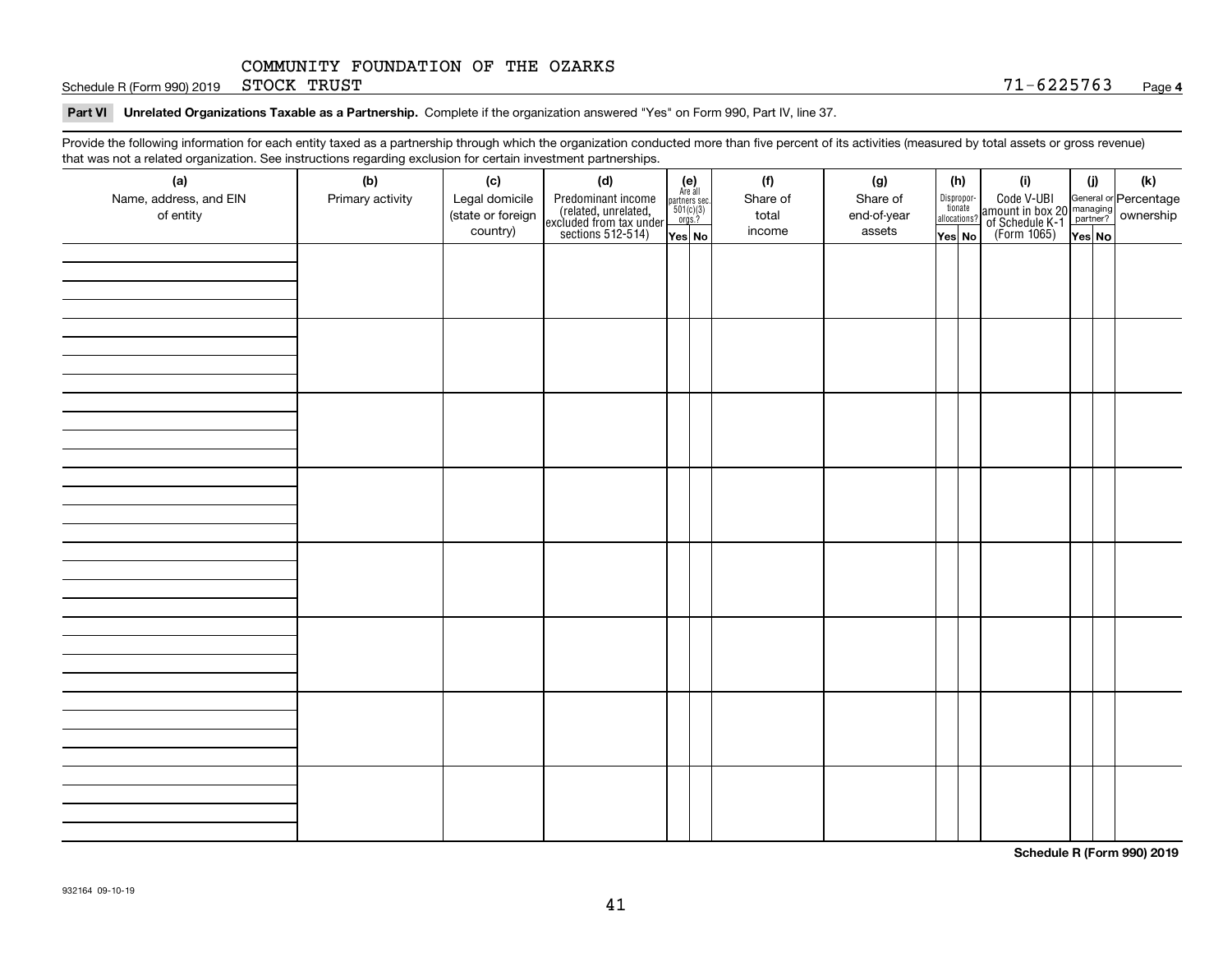|             | COMMUNITY FOUNDATION OF THE OZARKS |  |  |
|-------------|------------------------------------|--|--|
| STOCK TRUST |                                    |  |  |

|  | Schedule R (Form 990) 2019 |
|--|----------------------------|

**Part VII Supplemental Information**

Provide additional information for responses to questions on Schedule R. See instructions.